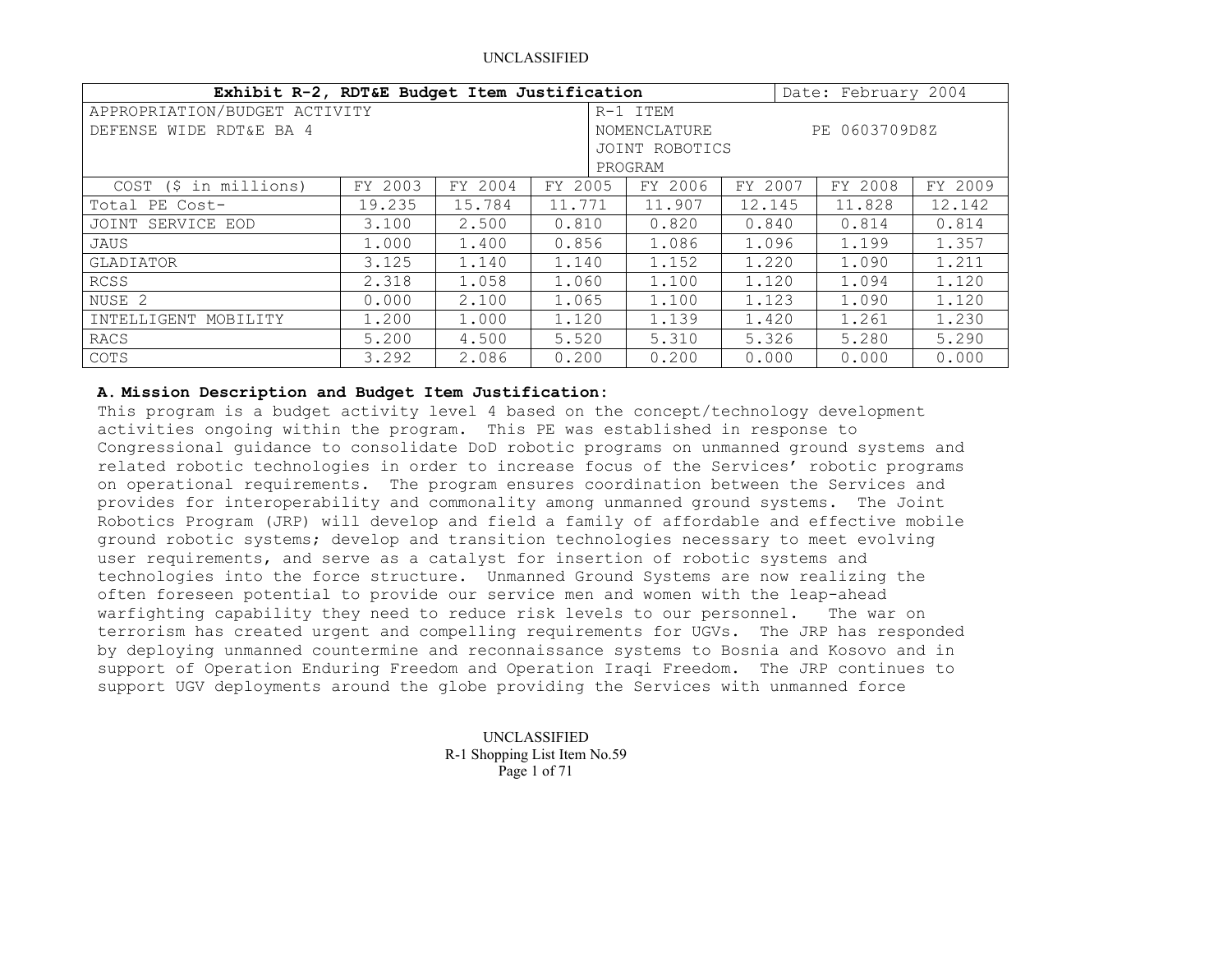protection and countermine capabilities. Increasing Service UGV demand and positive feedback from users in the field have validated the JRP mission.

> UNCLASSIFIED R-1 Shopping List Item No.59 Page 2 of 71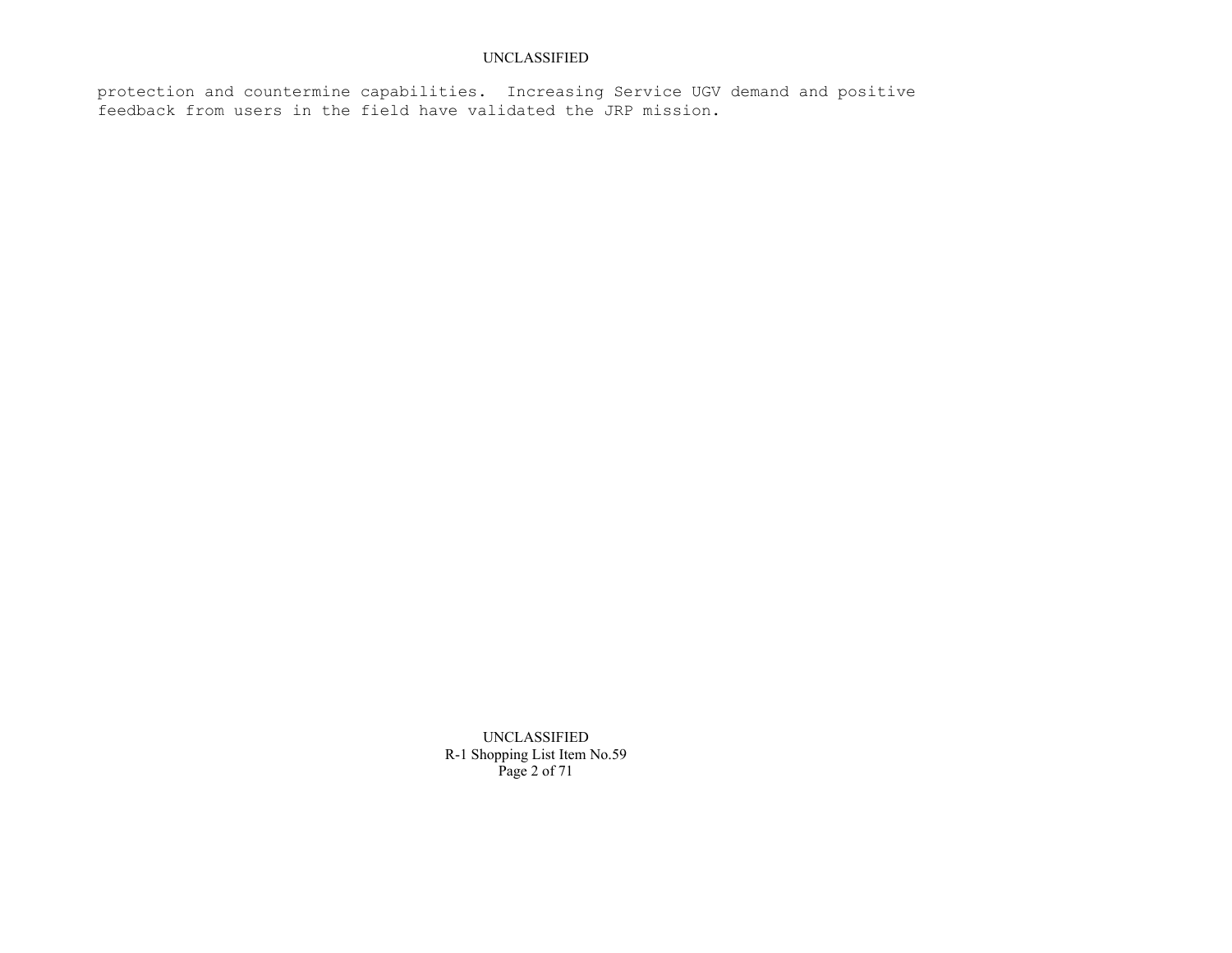**B. Program Change Summary:** The Program was transferred by direction of Congress from the Department of the Air Force to the Department of Defense for FY 2004 execution.

|                                    | FY 2003 | FY 2004  | FY 2005 |
|------------------------------------|---------|----------|---------|
| Previous President's Budget        | 19.943  | 11.515   | 11.791  |
| Current FY 2005 President's Budget | 19.235  | 15.784   | 11.771  |
| Total Adjustments                  | $-.708$ | $+4.269$ | $-.020$ |
| Congressional program reductions   |         |          |         |
| Congressional rescissions          | $-.708$ |          | $-.020$ |
| Congressional increases            |         | $+4.269$ |         |
| Reprogrammings                     |         |          |         |
| SBIR/STTR Transfer                 |         |          |         |

#### **C. Other Program Funding Summary:**

Not Applicable

# **D. Acquisition Strategy:**

This program's acquisition strategy continues to maintain two tracks: (1) to develop and field first generation UGVs with current technologies, and (2) pursue advanced technologies critical to semi-autonomous mobility that can be inserted into first generation systems in an evolutionary manner.

> UNCLASSIFIED R-1 Shopping List Item No.59 Page 3 of 71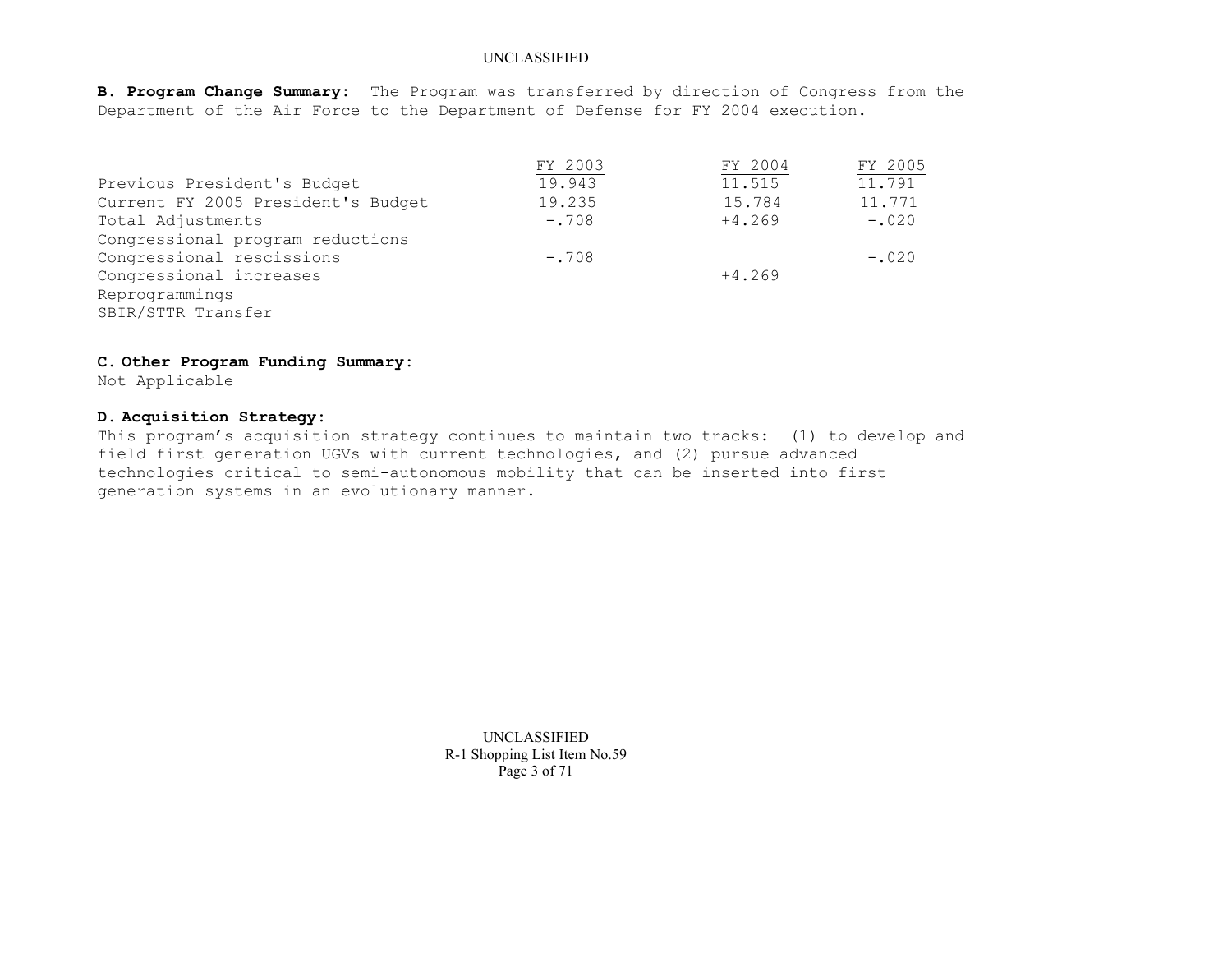| Exhibit R-2a, RDT&E Budget Item Justification | Date:   | February 2004 |         |                |         |               |         |
|-----------------------------------------------|---------|---------------|---------|----------------|---------|---------------|---------|
| APPROPRIATION/BUDGET ACTIVITY                 |         |               |         | R-1 ITEM       |         |               |         |
| DEFENSE WIDE RDT&E BA 4                       |         |               |         | NOMENCLATURE   |         | PE 0603709D8Z |         |
|                                               |         |               |         | JOINT ROBOTICS |         |               |         |
|                                               |         |               |         | PROGRAM        |         |               |         |
| $COST$ (\$ in millions)                       | FY 2003 | FY 2004       | FY 2005 | FY 2006        | FY 2007 | FY 2008       | FY 2009 |
| Joint Service EOD                             | 3.100   | 2.500         | 0.810   | 0.820          | 0.840   | 0.814         | 0.814   |

#### **A. Mission Description and Budget Item Justification:**

This program office is responsible for the lifecycle management of EOD equipment for all four military Services. This particular project will conduct Concept and Technology Development efforts to determine maturity of existing technology and exploration of new concepts to meet EOD requirements. All four Services have the Remote Ordnance Neutralization System (RONS) fielded with their EOD users, and this program includes the RONS Continuous Improvement Program to identify, develop, and qualify improvements to the system. The Joint EOD community has a requirement for a small Man Transportable Robotic System that can conduct EOD tasks to include the use of a manipulator arm to render safe or neutralize unexploded ordnance in confined areas that current systems have difficulty accessing. Also, the Joint EOD community needs increased autonomy in its robotic platforms, and cooperative control of the different classes of robots, and these needs are addressed in this project. The acquisition strategy for Joint Service EOD Robotics includes the conduct of an Analysis of Alternatives by the Joint users, development of a requirements document by the Joint Users, competitive solicitation of a development contract, with built-in options for production, upgrades, support and spare parts. Each Service individually funds for their production, upgrade, support, and spares.

#### **B. Accomplishments/Planned Program**

|                                              | FY 2003 | FY 2004 | FY 2005 |
|----------------------------------------------|---------|---------|---------|
| Accomplishment/Effort/Subtotal<br>Cost       | 3.100   | 0.000   | 0.000   |
| RDT&E Articles Quantity * (as<br>applicable) |         |         |         |

• Took delivery of MTRS Performance Specification Verification Models.

UNCLASSIFIED R-1 Shopping List Item No.59 Page 4 of 71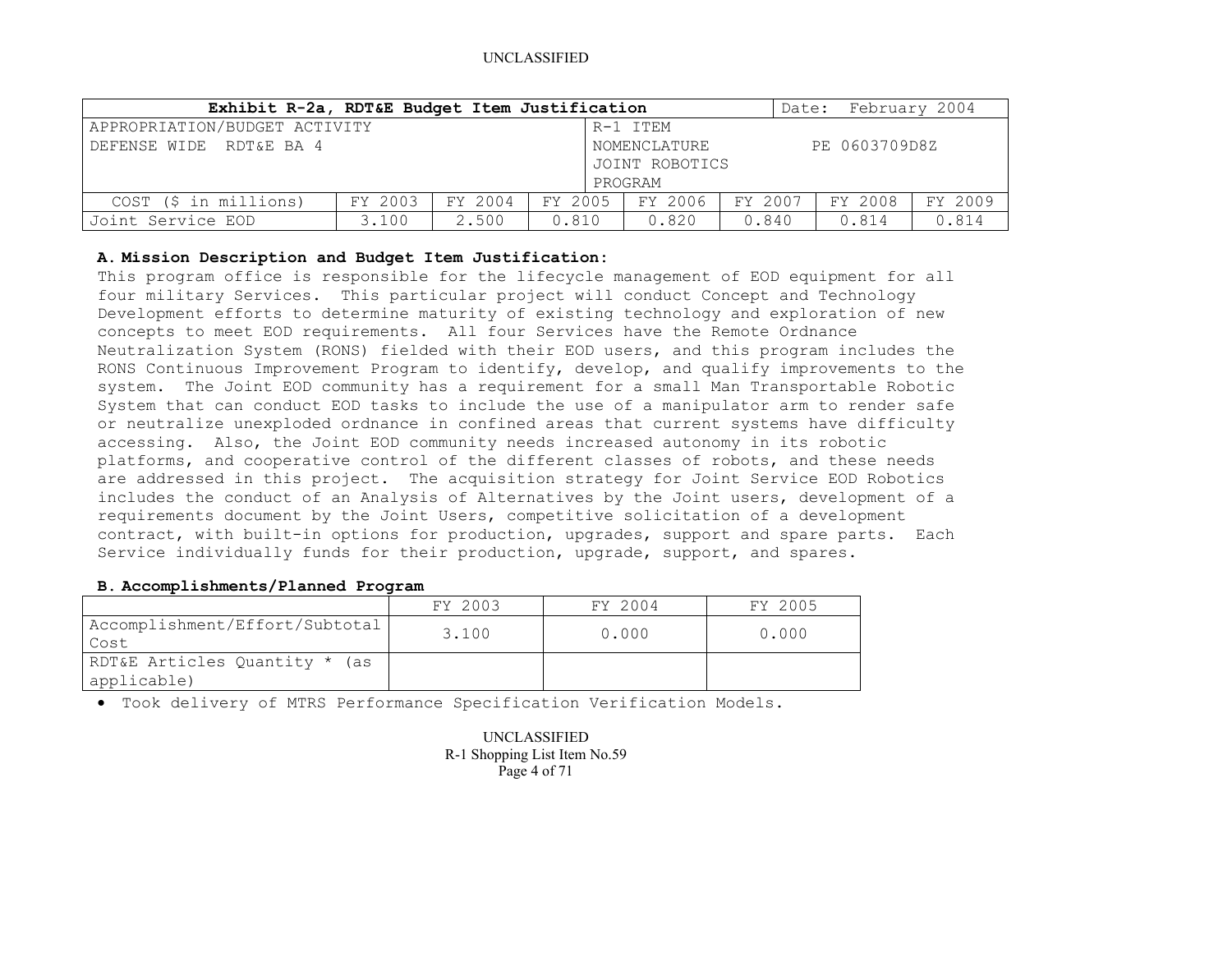- Initiated government testing and evaluation of MTRS Performance Specification Verification Models.
- Took delivery of, and evaluated, Semi-Autonomous Remote Ordnance Neutralization System prototype.

|                                | FY 2003 | FY 2004 | FY 2005 |
|--------------------------------|---------|---------|---------|
| Accomplishment/Effort/Subtotal |         |         |         |
| Cost                           | 0.000   | 2.500   | 0.810   |
| RDT&E Articles Quantity * (as  |         |         |         |
| applicable)                    |         |         |         |

- Order MTRS Production Representative Models and conduct final government testing..
- Achieve Production Decision for the MTRS AAP, and transition to Production Phase for the four Services.
- Initiate block upgrade development in accordance with the MTRS evolutionary acquisition approach.
- Demonstrate improved manipulation capability on prototype Semi-Autonomous RONS.
- Complete RONS Continuous Improvement Program project for PC-based electronics and develop additional Semi-Autonomous RONS capabilities.
- Execute user-prioritized RONS Continuous Improvement projects.

# **C. Other Program Funding Summary:**

Not Applicable

# **D. Acquisition Strategy:**

Not Applicable

### **E. Major Performers:**

Not Applicable

UNCLASSIFIED R-1 Shopping List Item No.59 Page 5 of 71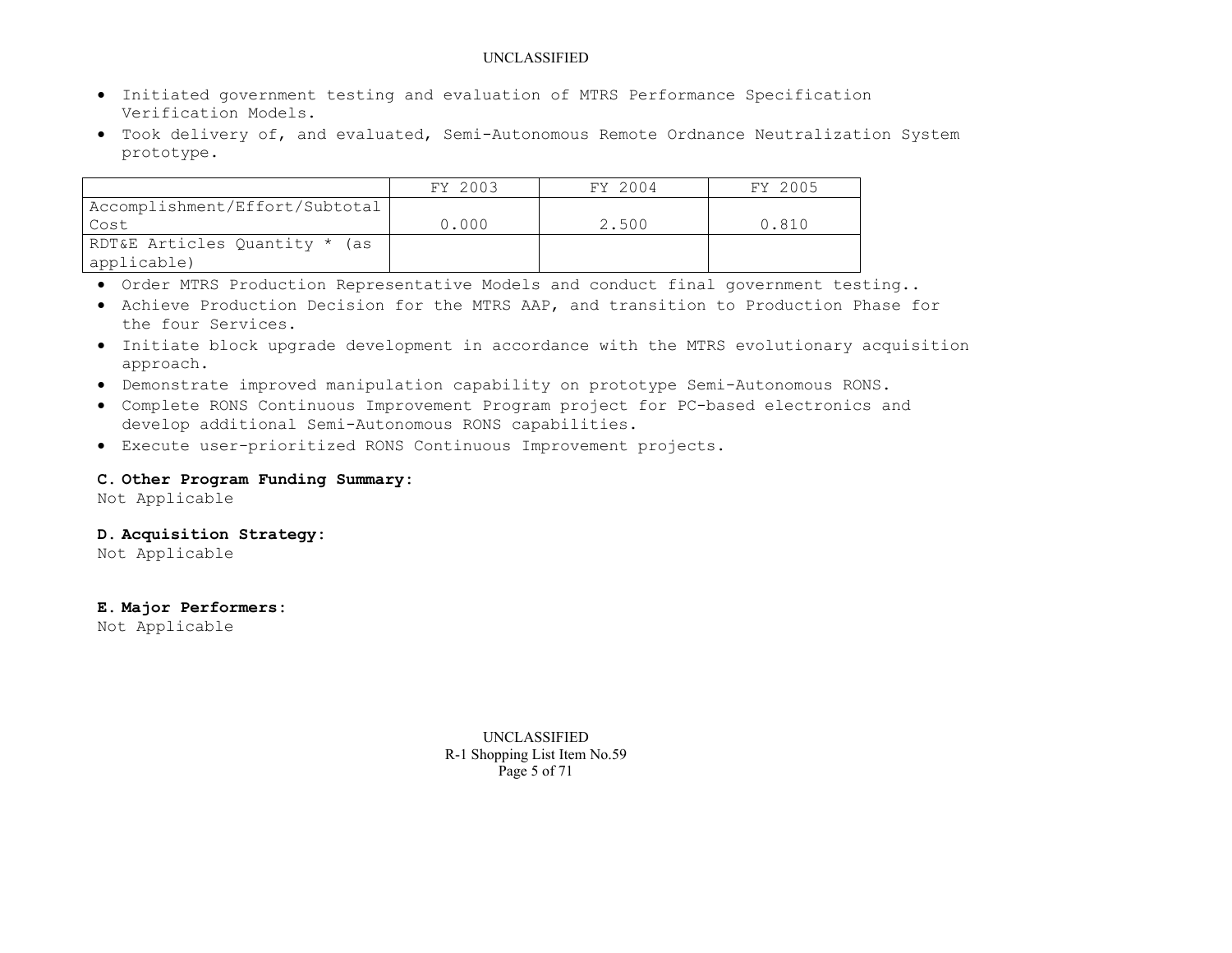| <b>DEFENSE-WIDE</b>             | <b>Exhibit R-3 Cost Analysis (page 1)</b> |            |                 |               |       |       |       | Date:             | February 2004 |       |              |       |          |
|---------------------------------|-------------------------------------------|------------|-----------------|---------------|-------|-------|-------|-------------------|---------------|-------|--------------|-------|----------|
|                                 |                                           |            | Program Element |               |       |       |       | Joint Service EOD |               |       |              |       |          |
| <b>BUDGET ACTIVITY 4</b>        |                                           |            |                 | PE 0603709D8Z |       |       |       |                   |               |       |              |       |          |
| Cost Categories                 | Contract                                  | Performing |                 | Total         | 2003  | 2003  | 2004  | 2004              | 2005          |       | 2005 Cost To | Total | Target   |
| (Tailor to WBS, or System/Item  | Method &                                  | Activity & |                 |               | Cost  | Award | Cost  | Award             | Cost          | Award | Complete     | Cost  | Value of |
| Requirements)                   | Type                                      | Location   |                 | Cost          |       | Date  |       | Date              |               | Date  |              |       | Contract |
| Primary Hardware Development    |                                           |            |                 |               | 1.500 |       | 1.960 |                   | 0.250         |       |              |       |          |
| Ancilliary Hardware Development |                                           |            |                 |               |       |       |       |                   |               |       |              |       |          |
| <b>Systems Engineering</b>      |                                           |            |                 |               | 0.210 |       | 0.250 |                   | 0.250         |       |              |       |          |
| Licenses                        |                                           |            |                 |               |       |       |       |                   |               |       |              |       |          |
| Tooling                         |                                           |            |                 |               |       |       |       |                   |               |       |              |       |          |
| ${\rm GFE}$                     |                                           |            |                 |               |       |       |       |                   |               |       |              |       |          |
| <b>Award Fees</b>               |                                           |            |                 |               |       |       |       |                   |               |       |              |       |          |
| Subtotal Product Development    |                                           |            |                 |               | 1.710 |       | 2.210 |                   | 0.500         |       |              |       |          |
|                                 |                                           |            |                 |               |       |       |       |                   |               |       |              |       |          |
|                                 |                                           |            |                 |               |       |       |       |                   |               |       |              |       |          |
| Development Support             |                                           |            |                 |               | 0.100 |       | 0.100 |                   | 0.100         |       |              |       |          |
| Software Development            |                                           |            |                 |               | 0.500 |       | 0.100 |                   | 0.100         |       |              |       |          |
| <b>Training Development</b>     |                                           |            |                 |               |       |       |       |                   |               |       |              |       |          |
| Integrated Logistics Support    |                                           |            |                 |               | 0.300 |       |       |                   |               |       |              |       |          |
| Configuration Management        |                                           |            |                 |               |       |       |       |                   |               |       |              |       |          |
| <b>Technical Data</b>           |                                           |            |                 |               |       |       |       |                   |               |       |              |       |          |
| <b>GFE</b>                      |                                           |            |                 |               |       |       |       |                   |               |       |              |       |          |
| Subtotal Support                |                                           |            |                 |               | 0.900 |       | 0.200 |                   | 0.200         |       |              |       |          |

UNCLASSIFIED R-1 Shopping List Item No.59 Page 6 of 71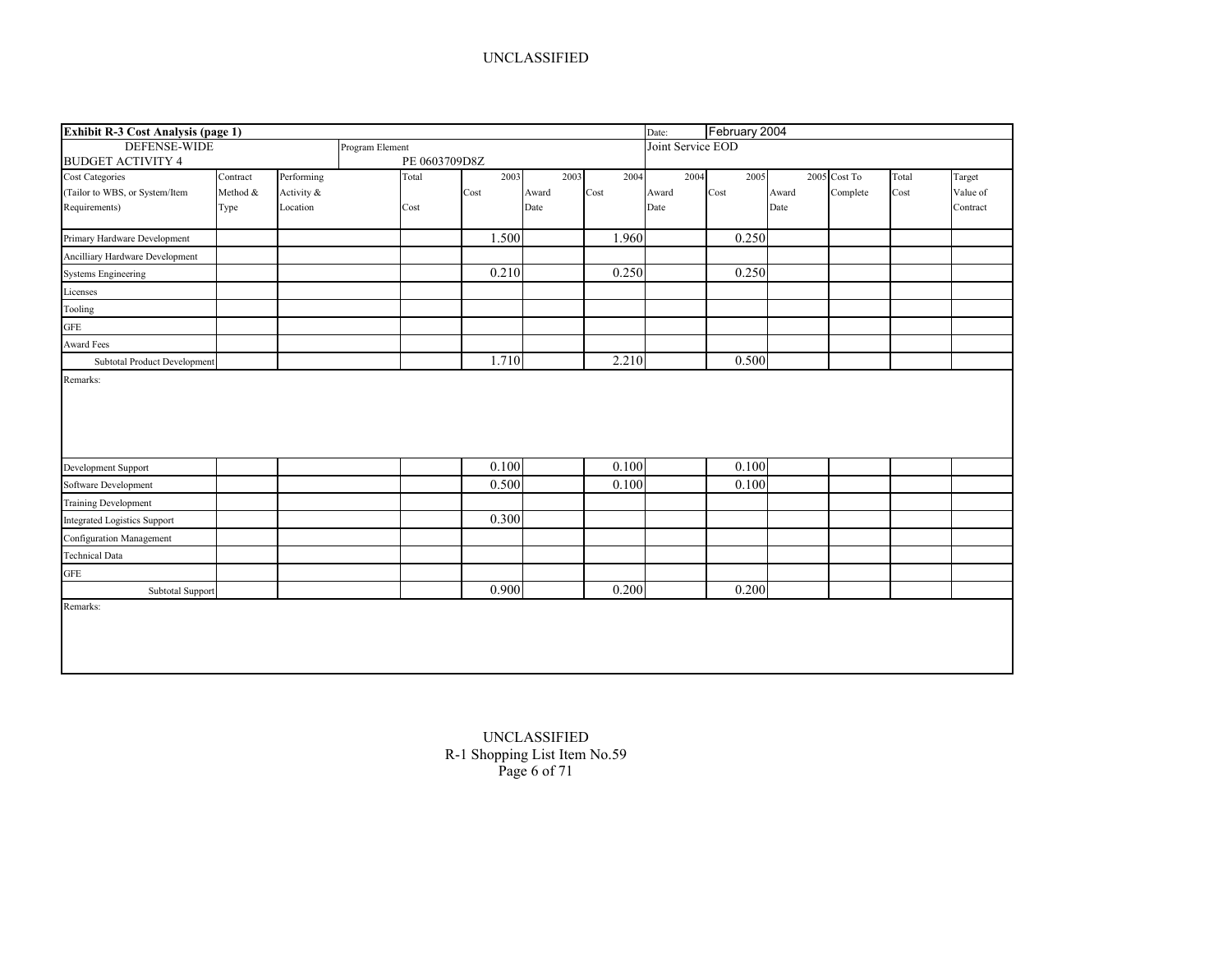| Cost Categories                     | Contract | Performing | Total      | 2003  | 2003  | 2004  | 2004  | 2005  |       | $2005$ Cost To $\,$ | Total | Target   |
|-------------------------------------|----------|------------|------------|-------|-------|-------|-------|-------|-------|---------------------|-------|----------|
| (Tailor to WBS, or System/Item      | Method & | Activity & | <b>PYs</b> | Cost  | Award | Cost  | Award | Cost  | Award | Complete            | Cost  | Value of |
| Requirements)                       | Type     | Location   | Cost       |       | Date  |       | Date  |       | Date  |                     |       | Contract |
| $\mathop{\rm DT}\nolimits$          |          |            |            | 0.100 |       | 0.090 |       | 0.110 |       |                     |       |          |
| <b>IOT&amp;E</b>                    |          |            |            |       |       |       |       |       |       |                     |       |          |
| <b>Initial Verification Testing</b> |          |            |            |       |       |       |       |       |       |                     |       |          |
|                                     |          |            |            |       |       |       |       |       |       |                     |       |          |
|                                     |          |            |            |       |       |       |       |       |       |                     |       |          |
|                                     |          |            |            |       |       |       |       |       |       |                     |       |          |
|                                     |          |            |            |       |       |       |       |       |       |                     |       |          |
| Subtotal $T\&E$                     |          |            |            | 0.100 |       | 0.090 |       | 0.110 |       |                     |       |          |
| Remarks:                            |          |            |            |       |       |       |       |       |       |                     |       |          |
|                                     |          |            |            |       |       |       |       |       |       |                     |       |          |
|                                     |          |            |            |       |       |       |       |       |       |                     |       |          |
|                                     |          |            |            |       |       |       |       |       |       |                     |       |          |
|                                     |          |            |            |       |       |       |       |       |       |                     |       |          |
| Contractor Engineering Support      |          |            |            |       |       |       |       |       |       |                     |       |          |
| Government Engineering Support      |          |            |            | 0.200 |       |       |       |       |       |                     |       |          |
| Program Management Support          |          |            |            | 0.190 |       |       |       |       |       |                     |       |          |
| Program Management Personnel        |          |            |            |       |       |       |       |       |       |                     |       |          |
| Travel                              |          |            |            |       |       |       |       |       |       |                     |       |          |
| Labor (Research Personnel)          |          |            |            |       |       |       |       |       |       |                     |       |          |
| Miscellaneous                       |          |            |            |       |       |       |       |       |       |                     |       |          |
| Subtotal Management                 |          |            |            | 0.390 |       | 0.000 |       | 0.000 |       |                     |       |          |
| Remarks:                            |          |            |            |       |       |       |       |       |       |                     |       |          |
|                                     |          |            |            |       |       |       |       |       |       |                     |       |          |
|                                     |          |            |            |       |       |       |       |       |       |                     |       |          |
|                                     |          |            |            |       |       |       |       |       |       |                     |       |          |
|                                     |          |            |            |       |       |       |       |       |       |                     |       |          |
| <b>Total Cost</b>                   |          |            |            | 3.100 |       | 2.500 |       | 0.810 |       |                     |       |          |
| Remarks:                            |          |            |            |       |       |       |       |       |       |                     |       |          |

UNCLASSIFIED R-1 Shopping List Item No.59 Page 7 of 71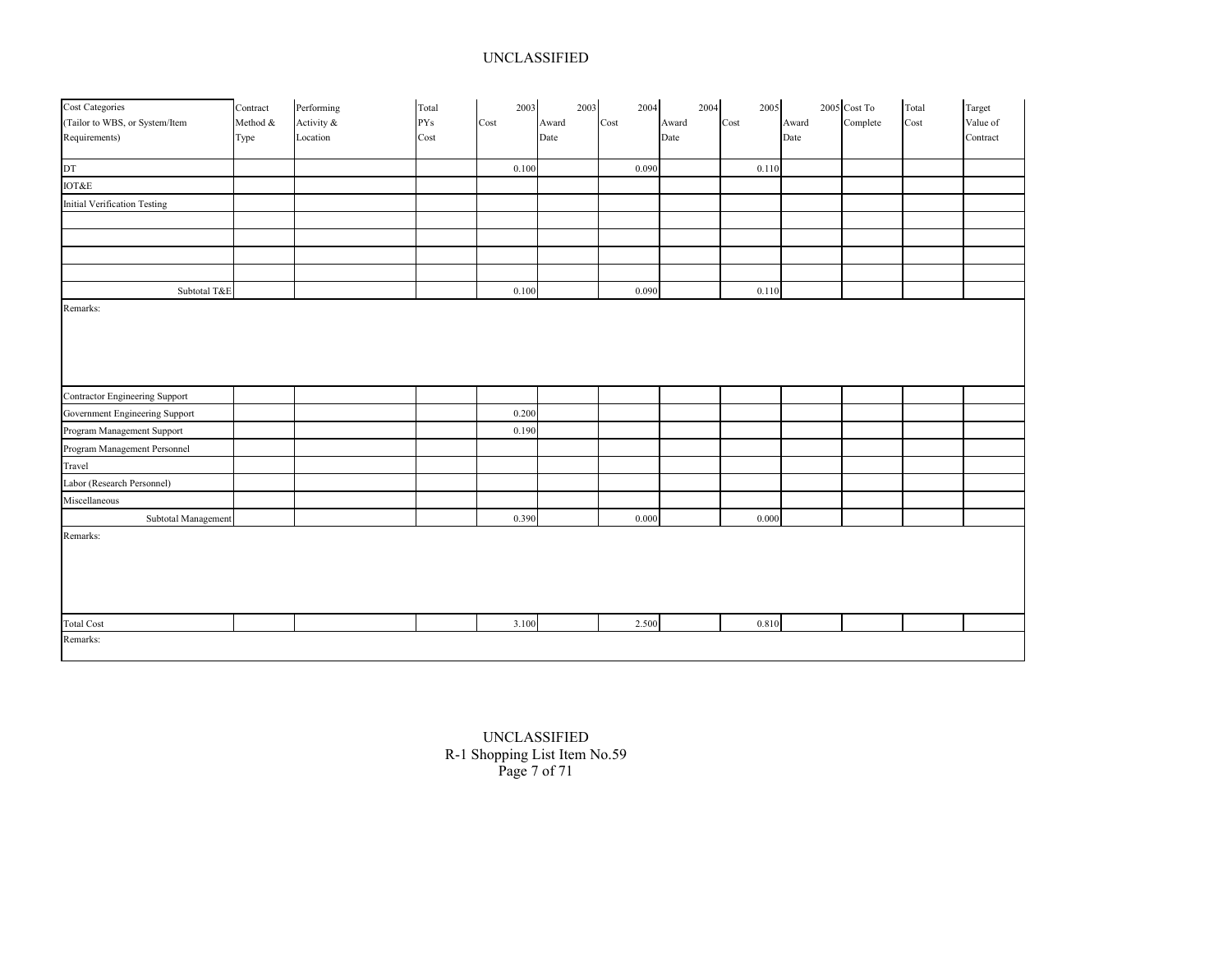|                                    | <b>Exhibit R-4, Schedule Profile</b> |      |   |   |  |   |      |   |  |                                        |      |   |                                 |   | Date: February 2004                           |   |      |   |                   |   |      |   |  |      |   |   |                         |      |   |                |   |   |
|------------------------------------|--------------------------------------|------|---|---|--|---|------|---|--|----------------------------------------|------|---|---------------------------------|---|-----------------------------------------------|---|------|---|-------------------|---|------|---|--|------|---|---|-------------------------|------|---|----------------|---|---|
| Appropriation/Budget Activity      |                                      |      |   |   |  |   |      |   |  |                                        |      |   | Program Element Number and Name |   |                                               |   |      |   |                   |   |      |   |  |      |   |   | Project Number and Name |      |   |                |   |   |
| DEFENSE WIDE RDT&E/B.A. #4         |                                      |      |   |   |  |   |      |   |  | PE 0603709D8Z - Joint Robotics Program |      |   |                                 |   |                                               |   |      |   | Joint Service EOD |   |      |   |  |      |   |   |                         |      |   |                |   |   |
| Fiscal Year                        |                                      | 2001 |   |   |  |   | 2002 |   |  |                                        | 2003 |   |                                 |   | 2004                                          |   | 2005 |   |                   |   | 2006 |   |  | 2007 |   |   |                         | 2008 |   | 2009           |   |   |
|                                    |                                      |      | 3 | 4 |  | 2 | 3    | 4 |  | 2                                      | 3    | 4 |                                 | 2 | 3                                             | 4 | 2    | 3 | 4                 | 2 | 3    | 4 |  | 2    | 3 | 4 | $\overline{2}$          | 3    | 4 | $\overline{2}$ | 3 | 4 |
| <b>MTRS</b><br><b>PSVM T&amp;E</b> |                                      |      |   |   |  |   |      |   |  |                                        |      |   |                                 |   |                                               |   |      |   |                   |   |      |   |  |      |   |   |                         |      |   |                |   |   |
| <b>MTRS</b><br>PRM T&E             |                                      |      |   |   |  |   |      |   |  |                                        |      |   |                                 |   |                                               |   |      |   |                   |   |      |   |  |      |   |   |                         |      |   |                |   |   |
| <b>MTRS</b><br>AAP<br>PROD DEC     |                                      |      |   |   |  |   |      |   |  |                                        |      |   |                                 |   |                                               |   |      |   |                   |   |      |   |  |      |   |   |                         |      |   |                |   |   |
| <b>RONS</b><br>CIP                 |                                      |      |   |   |  |   |      |   |  |                                        |      |   |                                 |   |                                               |   |      |   |                   |   |      |   |  |      |   |   |                         |      |   |                |   |   |
|                                    |                                      |      |   |   |  |   |      |   |  |                                        |      |   |                                 |   | $D \neq C_2$ and $J_2$ $D_{\text{max}}$ $C_1$ |   |      |   |                   |   |      |   |  |      |   |   |                         |      |   |                |   |   |

R-4 Schedule Profile

UNCLASSIFIED R-1 Shopping List Item No.59 Page 8 of 71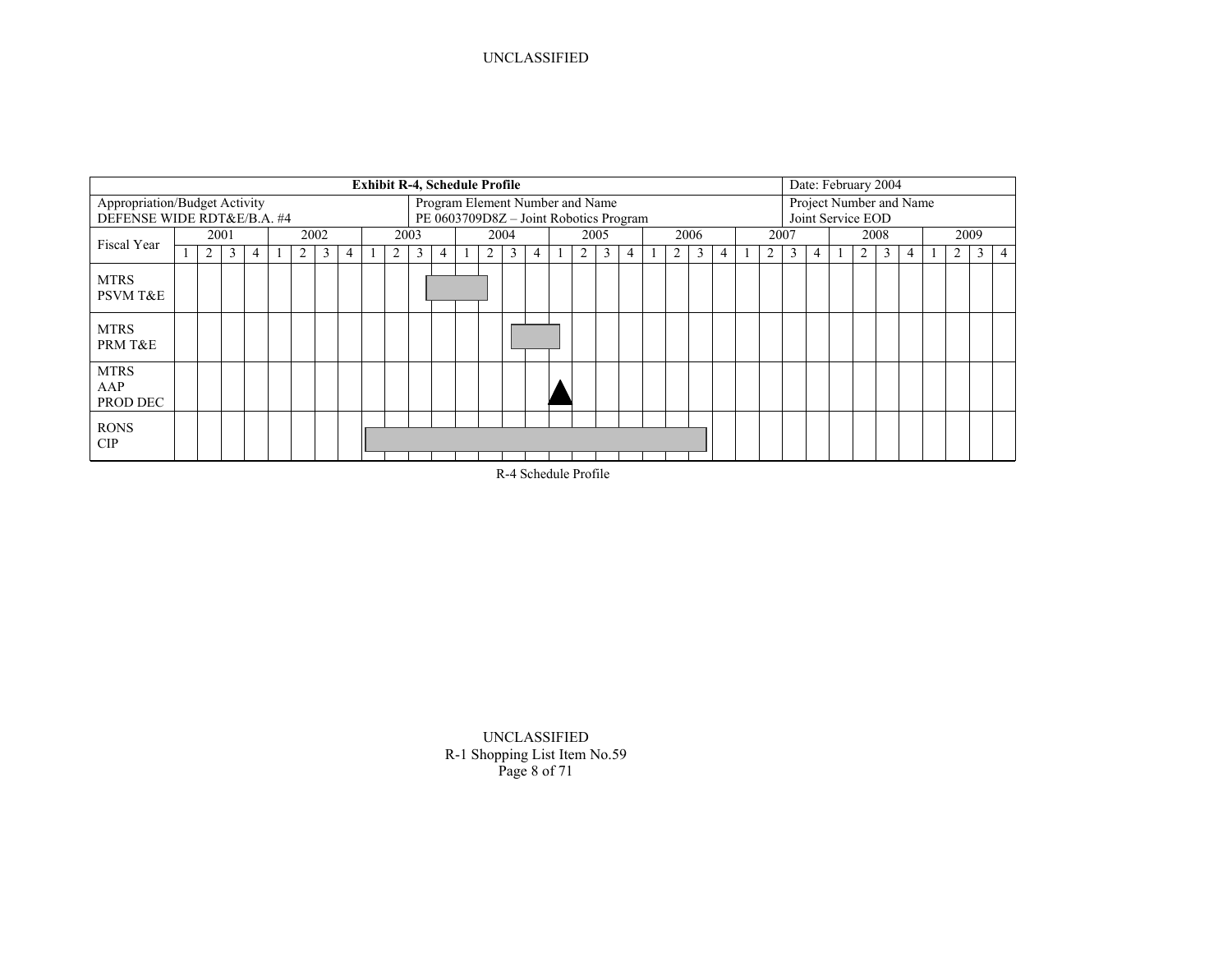|                               | <b>Exhibit R-4a, Schedule Detail</b> |                         |         | Date: February 2004 |                   |        |        |        |        |               |  |
|-------------------------------|--------------------------------------|-------------------------|---------|---------------------|-------------------|--------|--------|--------|--------|---------------|--|
|                               |                                      |                         |         |                     |                   |        |        |        |        |               |  |
| Appropriation/Budget Activity |                                      | Project Number and Name |         |                     |                   |        |        |        |        |               |  |
| DEFENSE WIDE RDT&E/B.A. #4    | PE 0603708DZ Joint Robotics Program  |                         |         |                     | Joint Service EOD |        |        |        |        |               |  |
|                               |                                      | FY 2001                 | FY 2002 | FY2003              |                   | FY2004 | FY2005 | FY2006 | FY2007 | <b>FY2008</b> |  |
| MTRS PSVM T&E                 |                                      |                         |         | $3-40$              |                   | $1-2Q$ |        |        |        |               |  |
| MTRS PRM T&E                  |                                      |                         |         |                     |                   | $3-40$ | 1Q     |        |        |               |  |
| MTRS AAP PROD DEC             |                                      |                         |         |                     |                   |        | 1Q     |        |        |               |  |
| <b>RONS CIP</b>               | Cont.                                |                         | Cont.   | Cont                | Cont.             |        |        |        |        |               |  |

R-4a Schedule Profile

UNCLASSIFIED R-1 Shopping List Item No.59 Page 9 of 71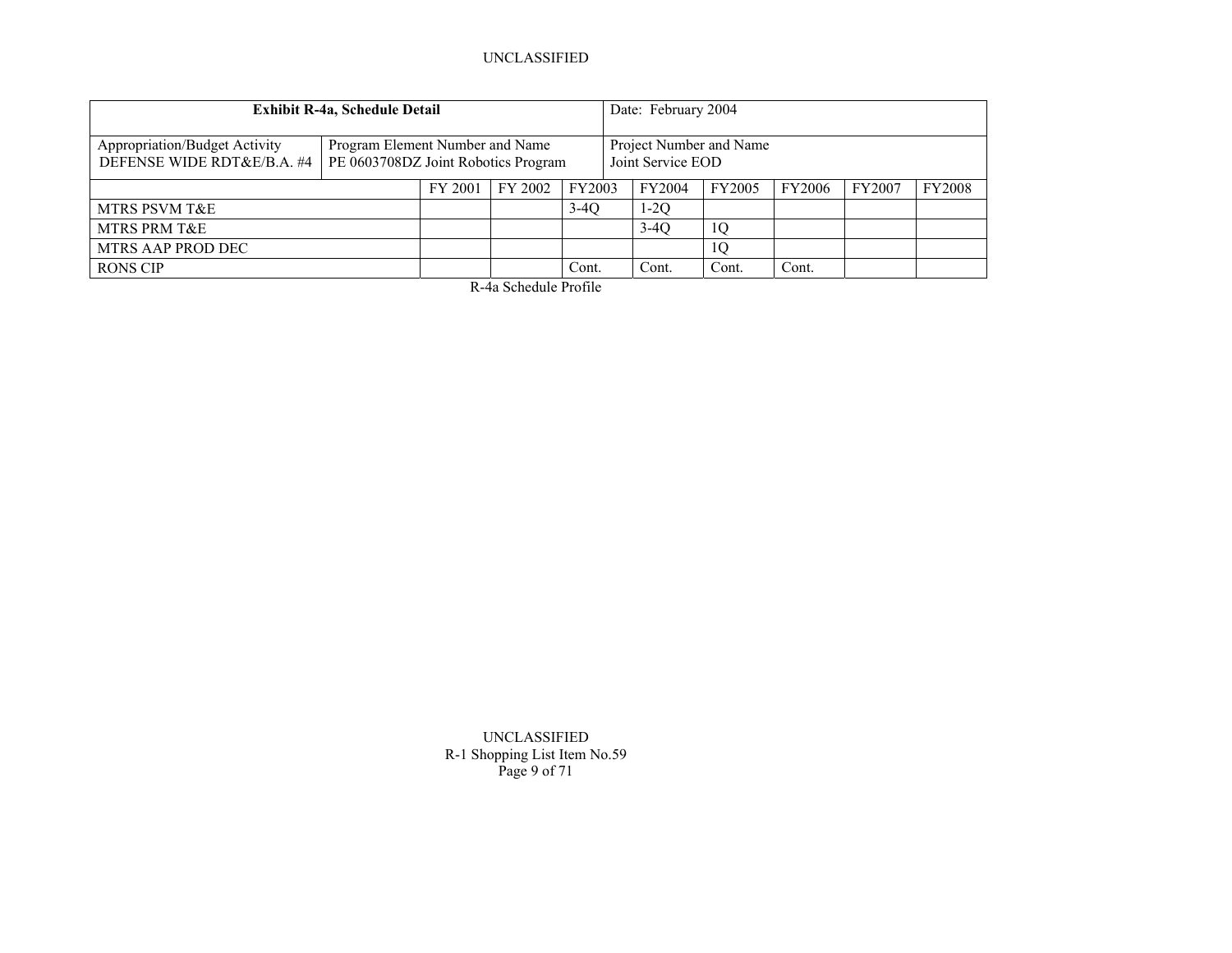| Exhibit R-2a, RDT&E Budget Item Justification |         | Date: February 2004 |         |                |         |               |         |
|-----------------------------------------------|---------|---------------------|---------|----------------|---------|---------------|---------|
| APPROPRIATION/BUDGET ACTIVITY                 |         |                     |         | R-1 ITEM       |         |               |         |
| DEFENSE WIDE RDT&E BA 4                       |         |                     |         | NOMENCLATURE   |         | PE 0603709D8Z |         |
|                                               |         |                     |         | JOINT ROBOTICS |         |               |         |
|                                               |         |                     |         | PROGRAM        |         |               |         |
| in millions)<br>COST<br>( S                   | FY 2003 | FY 2004             | FY 2005 | FY 2006        | FY 2007 | FY 2008       | FY 2009 |
| <b>JAUS</b>                                   | 1.000   | 1.400               | 0.856   | 086            | 1.096   | .199          | 1.357   |

### **A. Mission Description and Budget Item Justification:**

The intent of this program is to develop common open software architecture to ensure unmanned systems' interoperability and evolution with resultant cost savings. JAUS will specify the interfaces between software modules to allow for rapid technology transfer. Continue to develop JAUS such that it attains clear objectives and maintains a consistent philosophy while promoting JAUS as the domain architecture for Unmanned Systems. We will educate the Unmanned Systems community on JAUS to support acquiring, developing, testing, and manufacturing organizations' incorporation of JAUS into their products and services and pursue the adoption of JAUS as a commercial and military standard.

#### **B. Accomplishments/Planned Program**

|                                              | FY 2003 | FY 2004 | FY 2005 |
|----------------------------------------------|---------|---------|---------|
| Accomplishment/Effort/Subtotal<br>Cost       | 1,000   | 0.000   | 0.000   |
| RDT&E Articles Quantity * (as<br>applicable) |         |         |         |

• Released Version 1.0 and Version 1.1 of the JAUS Strategic Plan.

• Drafted Version 1.0 of the JAUS Compliance Specification.

- Drafted Version 3.0 of the JAUS Domain Model.
- Established a JAUS TCP/UDP port number.
- Released Version 1.5 of the JAUS SOP.
- Conducted four JAUS Working Group meetings.

UNCLASSIFIED R-1 Shopping List Item No.59 Page 10 of 71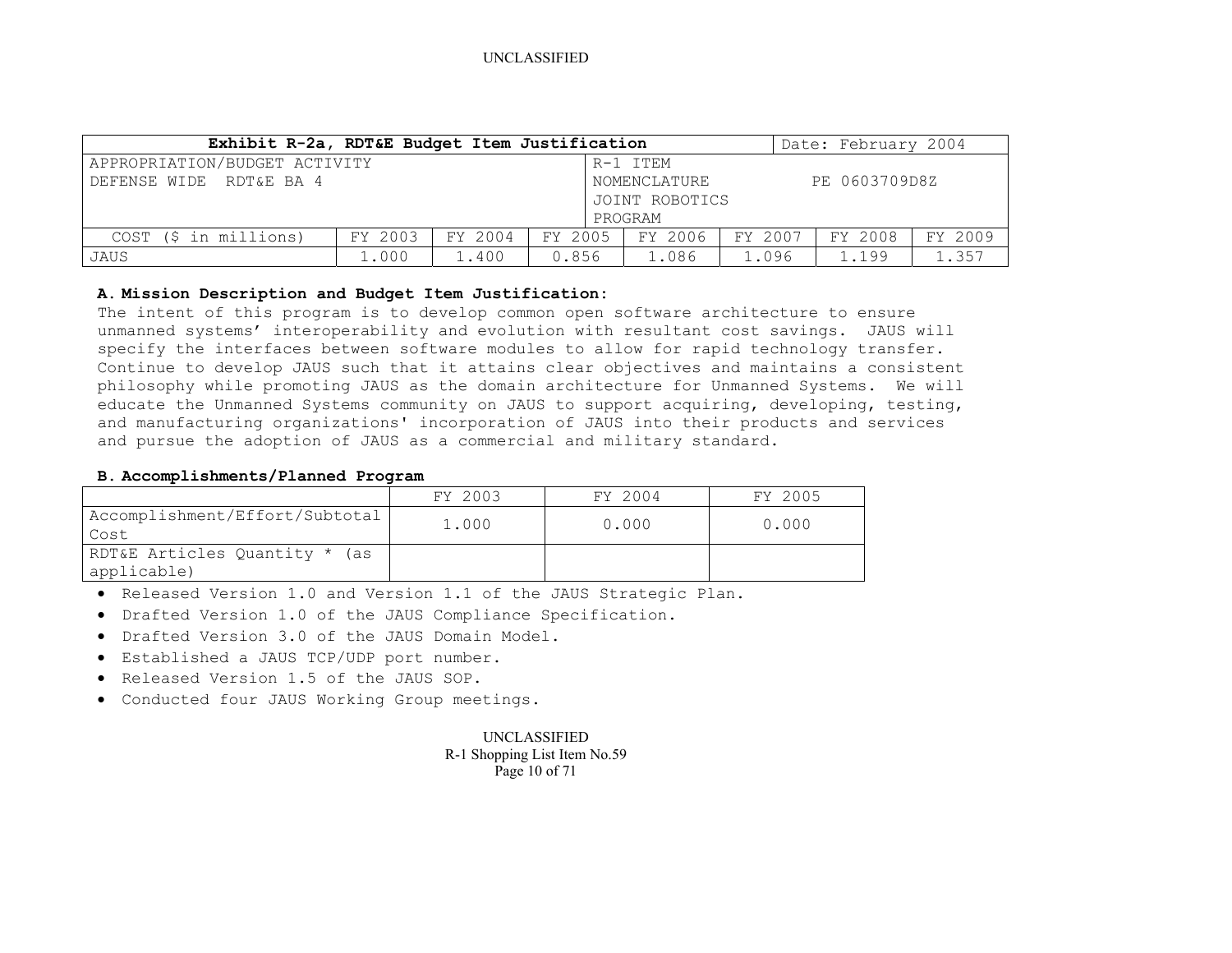|                                              | FY 2003 | FY 2004 | FY 2005 |
|----------------------------------------------|---------|---------|---------|
| Accomplishment/Effort/Subtotal<br>Cost       | 0.000   | 1.400   | 0.856   |
| RDT&E Articles Quantity * (as<br>applicable) |         |         |         |

- Plans for FY2004-2005 are to demonstrate and validate dynamic registration and expansion port capabilities.
- The compliance suite will be completed.
- Establish JAUS as a commercial standard with the Society of Automotive Engineers.
- Release Version 3.0 of the Domain Model.
- Release Version 1.0 of the Compliance Specification.

# **C. Other Program Funding Summary:**

Not Applicable

# **D. Acquisition Strategy:**

Not Applicable

**E. Major Performers:** 

Not Applicable

UNCLASSIFIED R-1 Shopping List Item No.59 Page 11 of 71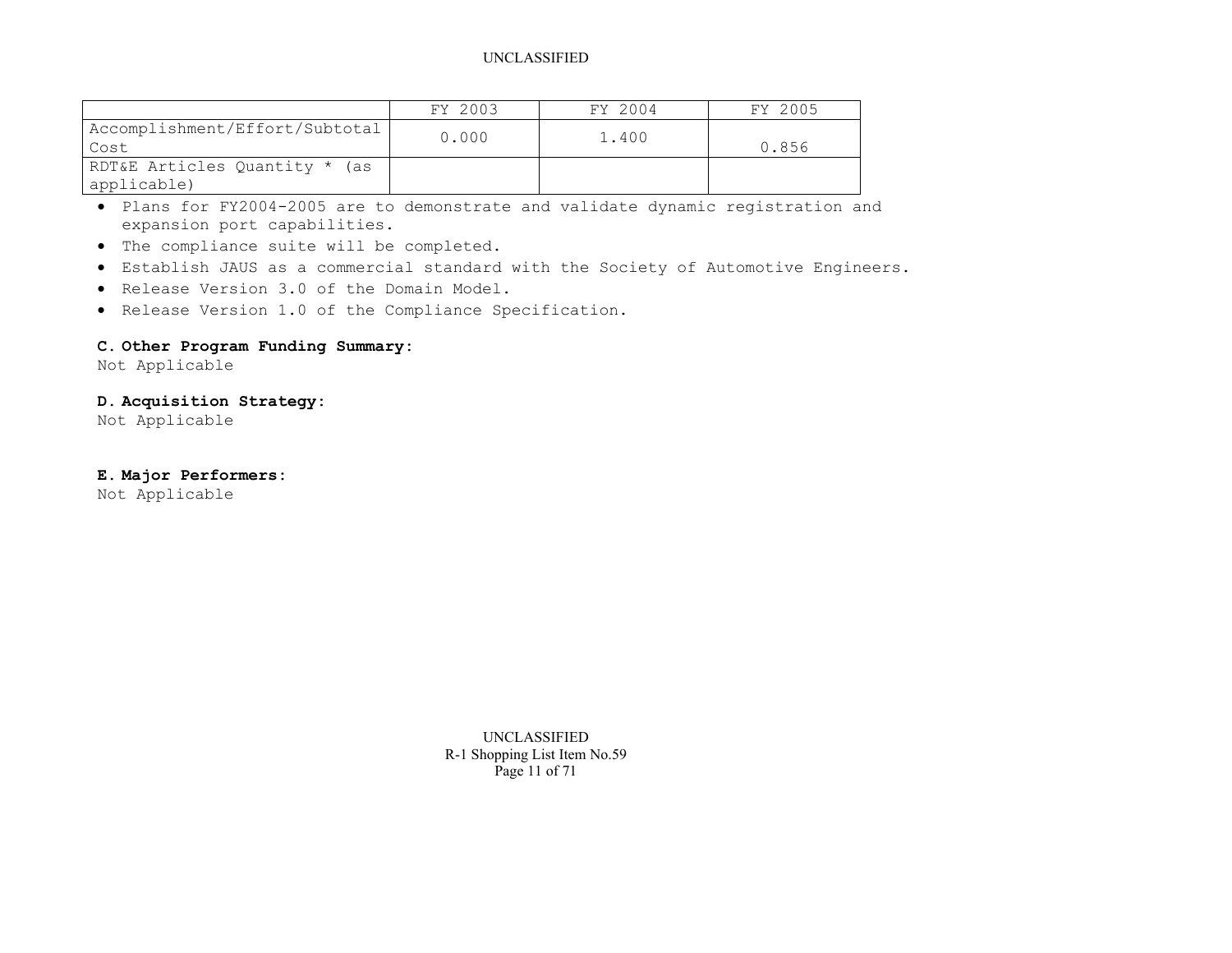| <b>Exhibit R-3 Cost Analysis (page 1)</b>                                 |                              |                                      |                       |              |                       |              | Date:                 | February 2004 |               |                     |               |                                |
|---------------------------------------------------------------------------|------------------------------|--------------------------------------|-----------------------|--------------|-----------------------|--------------|-----------------------|---------------|---------------|---------------------|---------------|--------------------------------|
| <b>DEFENSE-WIDE</b>                                                       |                              |                                      | Program Element       |              |                       |              | <b>JAUS</b>           |               |               |                     |               |                                |
| <b>BUDGET ACTIVITY 4</b>                                                  |                              |                                      | PE 0603709D8Z         |              |                       |              |                       |               |               |                     |               |                                |
| <b>Cost Categories</b><br>(Tailor to WBS, or System/Item<br>Requirements) | Contract<br>Method &<br>Type | Performing<br>Activity &<br>Location | Total<br>2003<br>Cost | 2004<br>Cost | 2004<br>Award<br>Date | 2005<br>Cost | 2005<br>Award<br>Date | Cost          | Award<br>Date | Cost To<br>Complete | Total<br>Cost | Target<br>Value of<br>Contract |
| Primary Hardware Development                                              |                              |                                      |                       |              |                       |              |                       |               |               |                     |               |                                |
| Ancilliary Hardware Development                                           |                              |                                      |                       |              |                       |              |                       |               |               |                     |               |                                |
| <b>Systems Engineering</b>                                                |                              |                                      |                       |              |                       |              |                       |               |               |                     |               |                                |
| Licenses                                                                  |                              |                                      |                       |              |                       |              |                       |               |               |                     |               |                                |
| Tooling                                                                   |                              |                                      |                       |              |                       |              |                       |               |               |                     |               |                                |
| <b>GFE</b>                                                                |                              |                                      |                       |              |                       |              |                       |               |               |                     |               |                                |
| <b>Award Fees</b>                                                         |                              |                                      |                       |              |                       |              |                       |               |               |                     |               |                                |
| <b>Subtotal Product Development</b>                                       |                              |                                      |                       |              |                       |              |                       |               |               |                     |               |                                |
|                                                                           |                              |                                      |                       |              |                       |              |                       |               |               |                     |               |                                |
| Development Support                                                       |                              |                                      |                       |              |                       |              |                       |               |               |                     |               |                                |
| Software Development                                                      |                              |                                      | 0.650                 | 0.750        |                       | 0.500        |                       |               |               |                     |               |                                |
| <b>Training Development</b>                                               |                              |                                      |                       |              |                       |              |                       |               |               |                     |               |                                |
| <b>Integrated Logistics Support</b>                                       |                              |                                      |                       |              |                       |              |                       |               |               |                     |               |                                |
| Configuration Management                                                  |                              |                                      |                       |              |                       |              |                       |               |               |                     |               |                                |
| <b>Technical Data</b>                                                     |                              |                                      |                       |              |                       |              |                       |               |               |                     |               |                                |
| <b>GFE</b>                                                                |                              |                                      |                       |              |                       |              |                       |               |               |                     |               |                                |
| Subtotal Support                                                          |                              |                                      | 0.650                 | 0.750        |                       | 0.500        |                       |               |               |                     |               |                                |
| Remarks:                                                                  |                              |                                      |                       |              |                       |              |                       |               |               |                     |               |                                |

UNCLASSIFIED R-1 Shopping List Item No.59 Page 12 of 71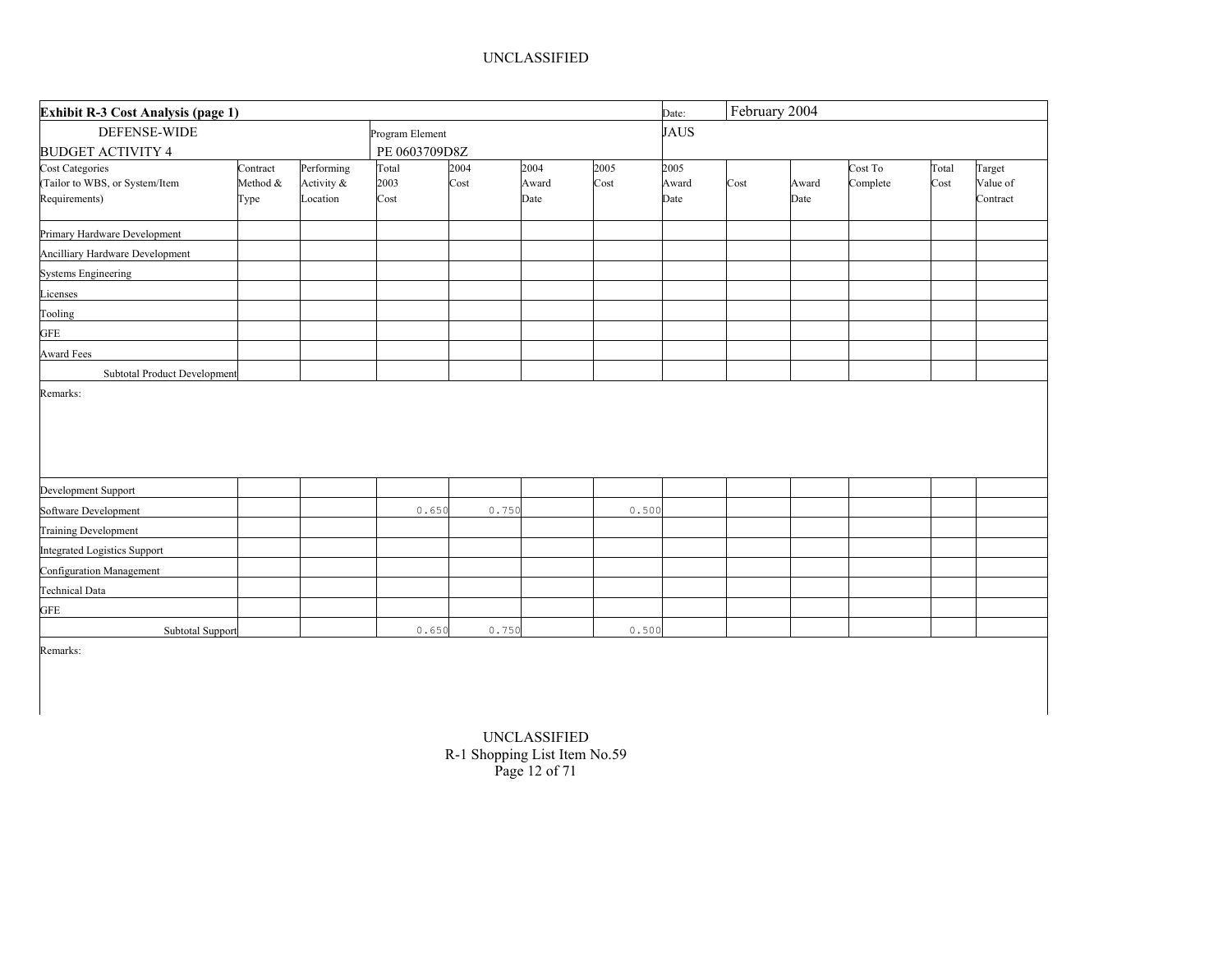UNCLASSIFIED R-1 Shopping List Item No.59 Page 13 of 71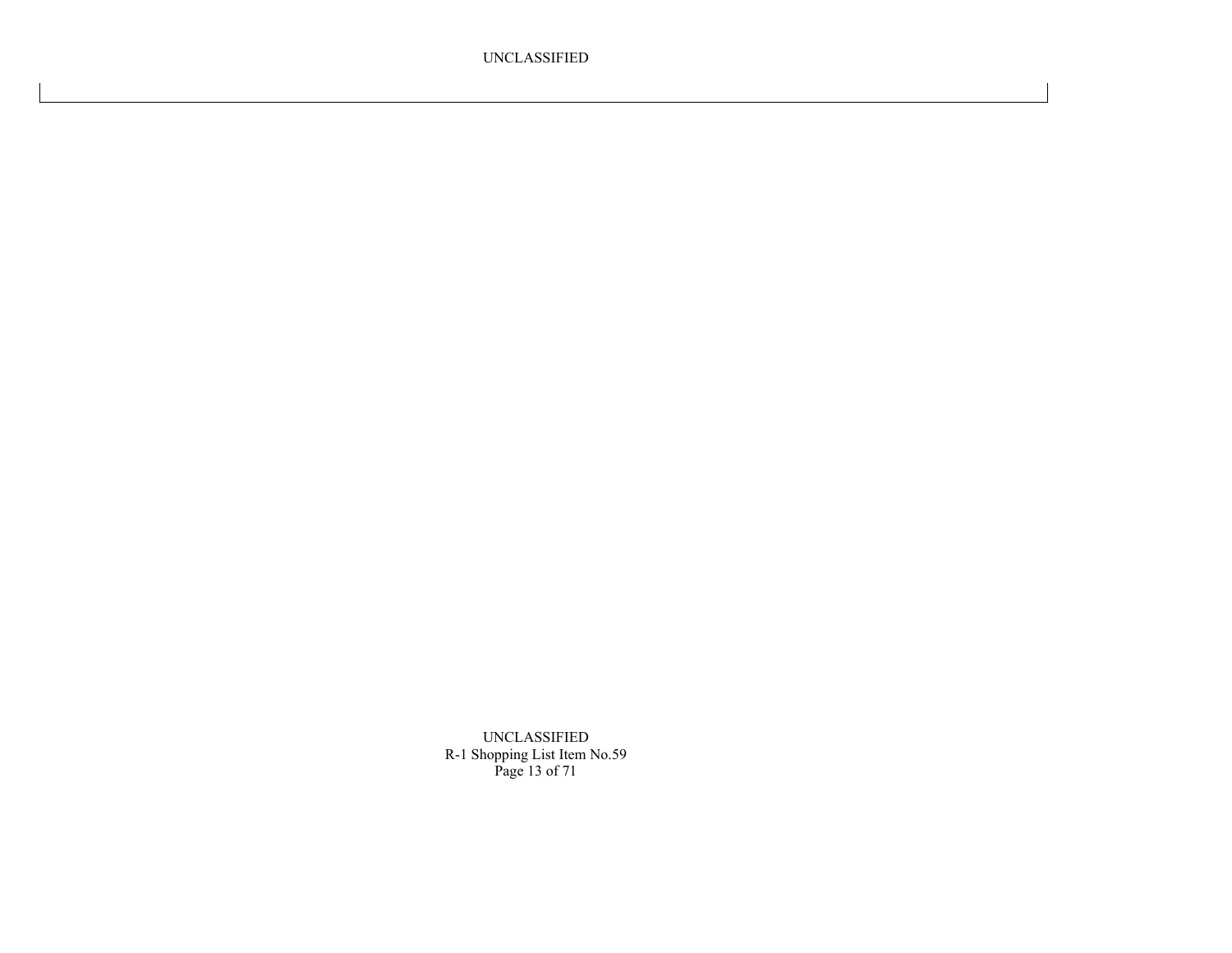| <b>Exhibit R-3 Cost Analysis (page 2)</b> |          |            |                 |       |       |       | Date:       |      | February 2004 |          |       |          |
|-------------------------------------------|----------|------------|-----------------|-------|-------|-------|-------------|------|---------------|----------|-------|----------|
| DEFENSE-WIDE                              |          |            | Program Element |       |       |       | <b>JAUS</b> |      |               |          |       |          |
| <b>BUDGET ACTIVITY 4</b>                  |          |            | PE 0603709D8Z   |       |       |       |             |      |               |          |       |          |
| <b>Cost Categories</b>                    | Contract | Performing | Total           | 2004  | 2004  | 2005  | 2005        |      |               | Cost To  | Total | Target   |
| (Tailor to WBS, or System/Item            | Method & | Activity & | 2003            | Cost  | Award | Cost  | Award       | Cost | Award         | Complete | Cost  | Value of |
| Requirements)                             | Type     | Location   | Cost            |       | Date  |       | Date        |      | Date          |          |       | Contract |
| DT                                        |          |            |                 |       |       |       |             |      |               |          |       |          |
| IOT&E                                     |          |            |                 |       |       |       |             |      |               |          |       |          |
| <b>Initial Verification Testing</b>       |          |            |                 | 0.300 |       | 0.100 |             |      |               |          |       |          |
|                                           |          |            |                 |       |       |       |             |      |               |          |       |          |
|                                           |          |            |                 |       |       |       |             |      |               |          |       |          |
|                                           |          |            |                 |       |       |       |             |      |               |          |       |          |
| Subtotal T&E                              |          |            |                 | 0.300 |       | 0.100 |             |      |               |          |       |          |
|                                           |          |            |                 |       |       |       |             |      |               |          |       |          |
| <b>Contractor Engineering Support</b>     |          |            |                 |       |       |       |             |      |               |          |       |          |
| Government Engineering Support            |          |            |                 |       |       |       |             |      |               |          |       |          |
| Program Management Support                |          |            | 0.150           | 0.15( |       | 0.056 |             |      |               |          |       |          |
| Program Management Personnel<br>Travel    |          |            | 0.050           | 0.050 |       | 0.050 |             |      |               |          |       |          |
| Labor (Research Personnel)                |          |            | 0.050           | 0.050 |       | 0.050 |             |      |               |          |       |          |
| Miscellaneous                             |          |            | 0.100           | 0.100 |       | 0.100 |             |      |               |          |       |          |
| Subtotal Management                       |          |            | 0.350           | 0.350 |       | 0.256 |             |      |               |          |       |          |
| Remarks:                                  |          |            |                 |       |       |       |             |      |               |          |       |          |
|                                           |          |            |                 |       |       |       |             |      |               |          |       |          |
| <b>Total Cost</b>                         |          |            | 1.000           | 1.400 |       | 0.856 |             |      |               |          |       |          |
| Remarks:                                  |          |            |                 |       |       |       |             |      |               |          |       |          |

UNCLASSIFIED R-1 Shopping List Item No.59 Page 14 of 71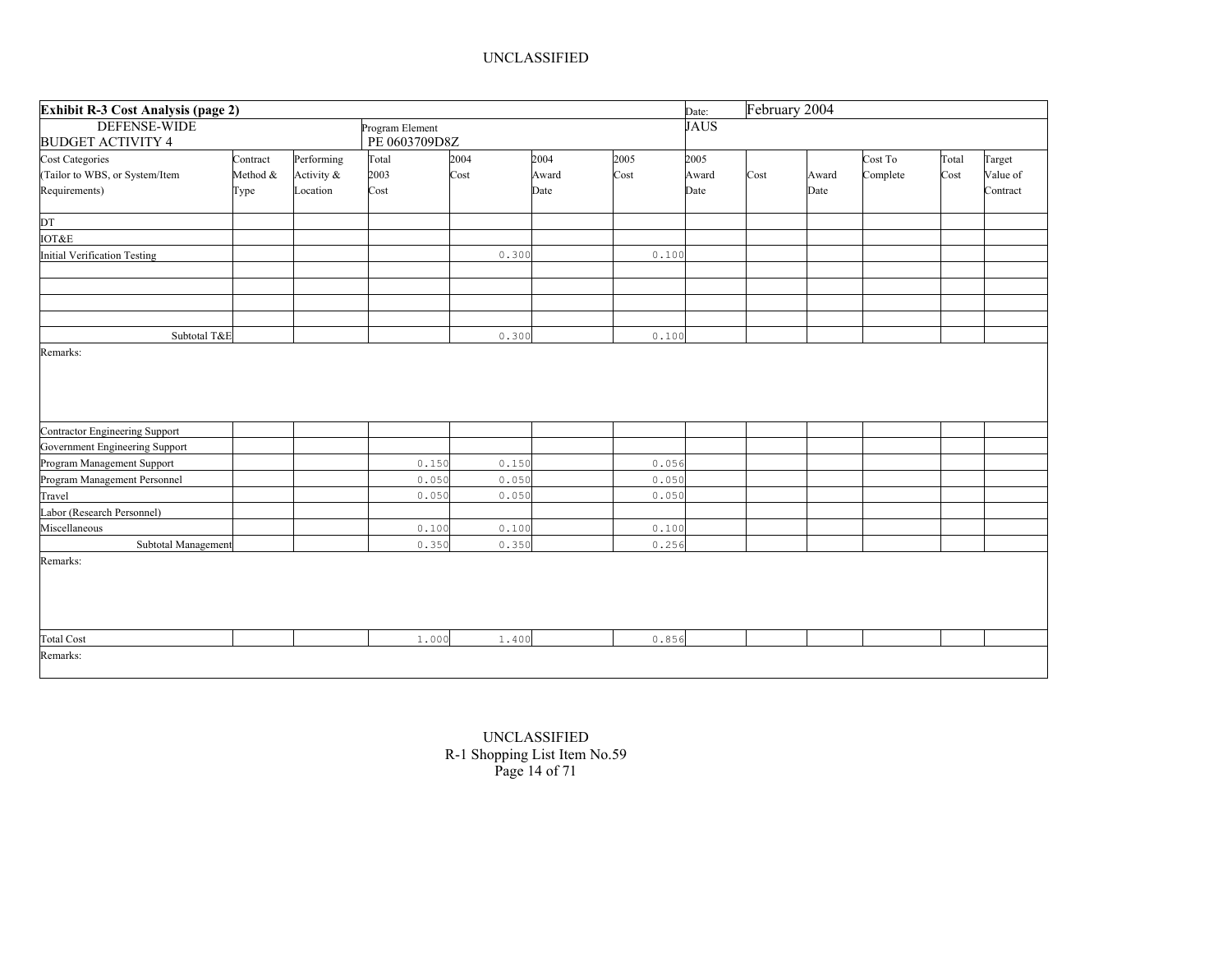|                               |      |   |   |                |                         |                |   |      |      | <b>Exhibit R-4, Schedule Profile</b>   |        |                              |        |         |         |   |   |      |   |                |      |      | Date: February 2004 |                |      |                         |   |      |                |
|-------------------------------|------|---|---|----------------|-------------------------|----------------|---|------|------|----------------------------------------|--------|------------------------------|--------|---------|---------|---|---|------|---|----------------|------|------|---------------------|----------------|------|-------------------------|---|------|----------------|
| Appropriation/Budget Activity |      |   |   |                |                         |                |   |      |      | Program Element Number and Name        |        |                              |        |         |         |   |   |      |   |                |      |      |                     |                |      | Project Number and Name |   |      |                |
| DEFENSE WIDE RDT&E/B.A. #4    |      |   |   |                |                         |                |   |      |      | PE 0603709D8Z - Joint Robotics Program |        |                              |        |         |         |   |   |      |   |                |      | JAUS |                     |                |      |                         |   |      |                |
|                               | 2001 |   |   |                | 2002                    |                |   | 2003 |      |                                        | 2004   |                              |        |         | 2005    |   |   | 2006 |   |                | 2007 |      |                     |                | 2008 |                         |   | 2009 |                |
| Fiscal Year                   | 2    | 3 | 4 | $\overline{2}$ | $\overline{\mathbf{3}}$ | $\overline{4}$ | 2 | 3    | 4    | 2                                      | 3      | $\overline{4}$               |        | 2       | 3       | 4 | 2 | 3    | 4 | $\overline{2}$ | 3    | 4    |                     | $\overline{c}$ | 3    | 4                       | 2 | 3    | $\overline{4}$ |
| Acquisition<br>Milestones     |      |   |   |                |                         |                |   |      |      |                                        |        | 3.2                          |        |         |         |   |   |      |   |                |      |      |                     |                |      |                         |   |      |                |
| Reference                     |      |   |   |                |                         |                |   |      |      |                                        |        |                              |        |         |         |   |   |      |   |                |      |      |                     |                |      |                         |   |      |                |
| Architecture                  |      |   |   |                |                         |                |   |      |      |                                        |        |                              |        |         |         |   |   |      |   |                |      |      |                     |                |      |                         |   |      |                |
| Specification                 |      |   |   |                |                         |                |   |      |      | V3.1                                   |        |                              |        | $V$ 4.0 |         |   |   |      |   |                |      |      |                     |                |      |                         |   |      |                |
| Domain Model                  |      |   |   |                |                         |                |   |      |      |                                        |        |                              |        |         |         |   |   |      |   |                |      |      |                     |                |      |                         |   |      |                |
| Compliance<br>Spec Versions   |      |   |   |                |                         |                |   |      | V3.0 |                                        | $-3.2$ |                              | $-4.1$ |         | $V$ 4.2 |   |   |      |   |                |      |      |                     |                |      |                         |   |      |                |
| Developmental                 |      |   |   |                |                         |                |   |      |      |                                        | ٦.υ    |                              | -2.0   |         |         |   |   |      |   |                |      |      |                     |                |      |                         |   |      |                |
| Evaluation                    |      |   |   |                |                         |                |   |      |      |                                        |        |                              |        |         |         |   |   |      |   |                |      |      |                     |                |      |                         |   |      |                |
|                               |      |   |   |                |                         |                |   |      |      |                                        |        | $D = 4$ , $C = 1, 3, 1, 5, $ |        |         |         |   |   |      |   |                |      |      |                     |                |      |                         |   |      |                |

R-4 Schedule Profile

UNCLASSIFIED R-1 Shopping List Item No.59 Page 15 of 71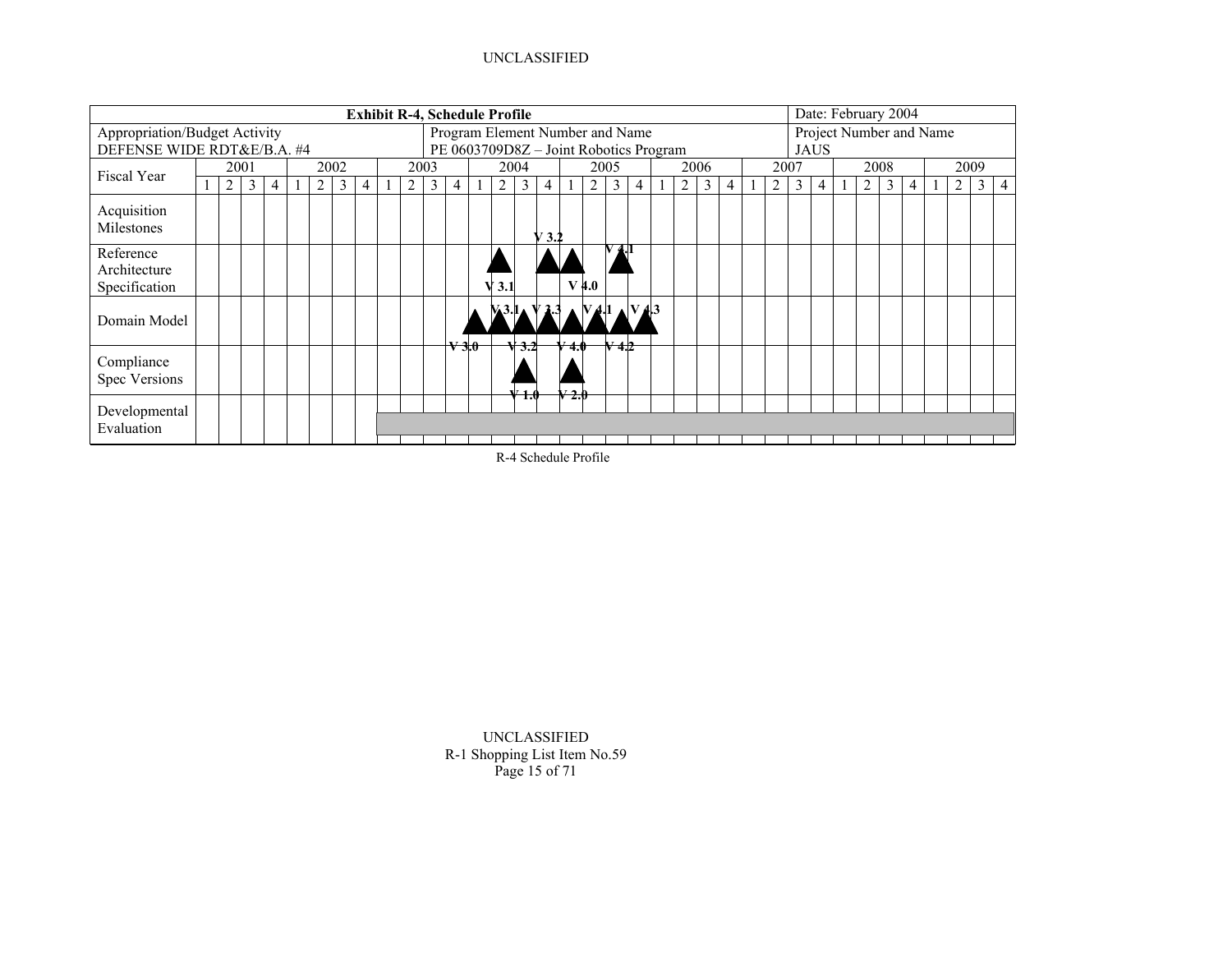|                                                             | <b>Exhibit R-4a, Schedule Detail</b> |                                 |         |        | Date: February 2004 |                   |                                        |        |               |
|-------------------------------------------------------------|--------------------------------------|---------------------------------|---------|--------|---------------------|-------------------|----------------------------------------|--------|---------------|
| Appropriation/Budget Activity<br>DEFENSE WIDE RDT&E/B.A. #4 | PE 0603708DZ Joint Robotics Program  | Program Element Number and Name |         |        |                     |                   | Project Number and Name<br><b>JAUS</b> |        |               |
| Schedule Profile                                            |                                      | FY 2001                         | FY 2002 | FY2003 | FY2004              | FY2005            | FY2006                                 | FY2007 | <b>FY2008</b> |
| RA Versions 3.1; 3.2; 4.0; 4.1                              |                                      |                                 |         |        | 2Q;4Q               | 1Q; 3Q            |                                        |        |               |
| DM Versions 3.0; 3.1; 3.2; 3.3; 4.0; 4.1; 4.2; 4.3          |                                      |                                 |         |        | 1Q; 2Q;<br>3Q; 4Q   | 1Q; 2Q;<br>3Q; 4Q |                                        |        |               |
| Compliance Spec Versions 1.0; 2.0                           |                                      |                                 |         |        | 3Q                  | 1Q                |                                        |        |               |
| Developmental Evaluation                                    |                                      |                                 |         | Cont.  | Cont.               | Cont.             |                                        |        |               |

R-4a Schedule Profile

UNCLASSIFIED R-1 Shopping List Item No.59 Page 16 of 71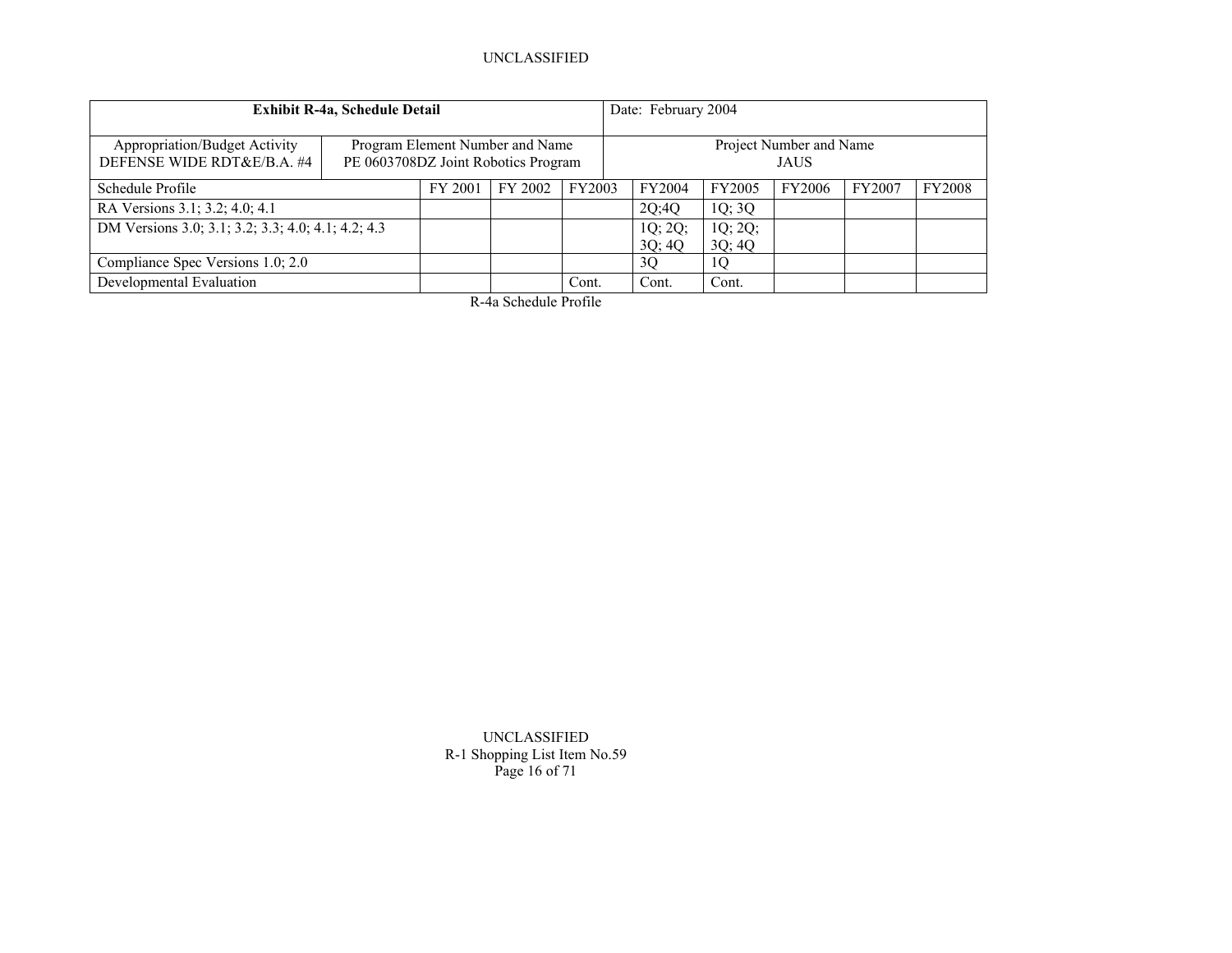| Exhibit R-2a, RDT&E Budget Item Justification |         |         |         |                |         | Date: February 2004 |         |
|-----------------------------------------------|---------|---------|---------|----------------|---------|---------------------|---------|
| APPROPRIATION/BUDGET ACTIVITY                 |         |         |         | R-1 ITEM       |         |                     |         |
| DEFENSE WIDE RDT&E BA 4                       |         |         |         | NOMENCLATURE   |         | PE 0603709D8Z       |         |
|                                               |         |         |         | JOINT ROBOTICS |         |                     |         |
|                                               |         |         |         | PROGRAM        |         |                     |         |
| COST (\$ in millions)                         | FY 2003 | FY 2004 | FY 2005 | FY 2006        | FY 2007 | FY 2008             | FY 2009 |
| GLADIATOR                                     | 3.125   | 1.140   | 1.140   | 1.152          | 1.220   | .090                | 1.211   |

#### **A. Mission Description and Budget Item Justification:**

The Gladiator Program is a USMC initiative based on the Joint Army-Marine Corps Tactical Unmanned Vehicle (TUV) ORD originated by the U.S. Army Infantry School. Mission Need Statement (MNS) INT 12.1.1 (dated 4 November 1993) validated the need for a tactical unmanned ground vehicle system, and the ORD was approved by the Army in August 1995 and by the Marine Corps in May 1996. Changes in Service deficiencies and required capabilities have led both Services to reevaluate the existing ORD and to initiate efforts to revise it or to approve new requirements documents for robotic systems supporting the tactical commander. The Marine Corps has drafted the Gladiator ORD to support the dismounted infantry of the Marine Ground Combat Element (GCE) with the organic unmanned capability to remote combat tasks including scout/surveillance. The system will reduce risk and neutralize threats to Marines across the full spectrum of conflict and military operations. Gladiator formal requirement document is in final staffing within the Marine Corps. The Gladiator is a teleoperated/semi-autonomous, small-to-medium sized, highly mobile UGV with, initially, the basic capability to conduct scout/surveillance missions and to carry various mission payloads for specific tasks. It will be inherently simple, durable, multi-functional, and easily transported. In the conduct of Operational Maneuver From The Sea (OMFTS), Ship To Objective Maneuver (STOM), Sustained Operations Ashore (SOA), and Operations Other Than War (OOTW), the Gladiator will enhance the ability to accomplish assigned missions. Operating just forward of the GCE units, Gladiator will perform basic scouting/surveillance, obstacle breaching, and NBC reconnaissance tasks while permitting the operator to remain covered or concealed. The basic Marine Corps system will consist of a mobile base unit (MBU), an OCU, and specific mission payload modules (MPMs). Initial MPMs will include Joint Chemical Agent

> UNCLASSIFIED R-1 Shopping List Item No.59 Page 17 of 71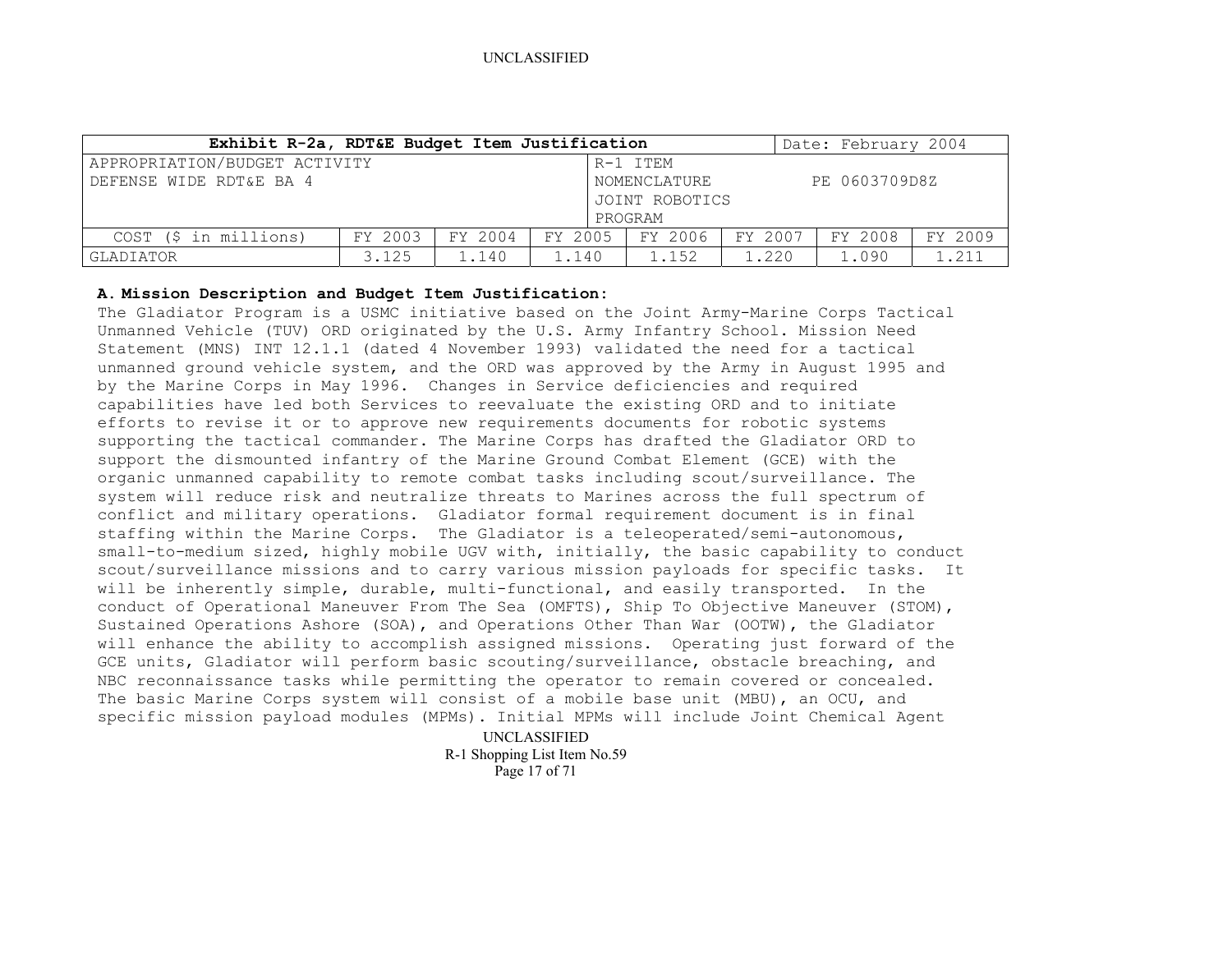Detector (JCAD), Anti-Personnel Obstacle Breaching System (APOBS), and direct fire (lethal and non-lethal) weapons.

> UNCLASSIFIED R-1 Shopping List Item No.59 Page 18 of 71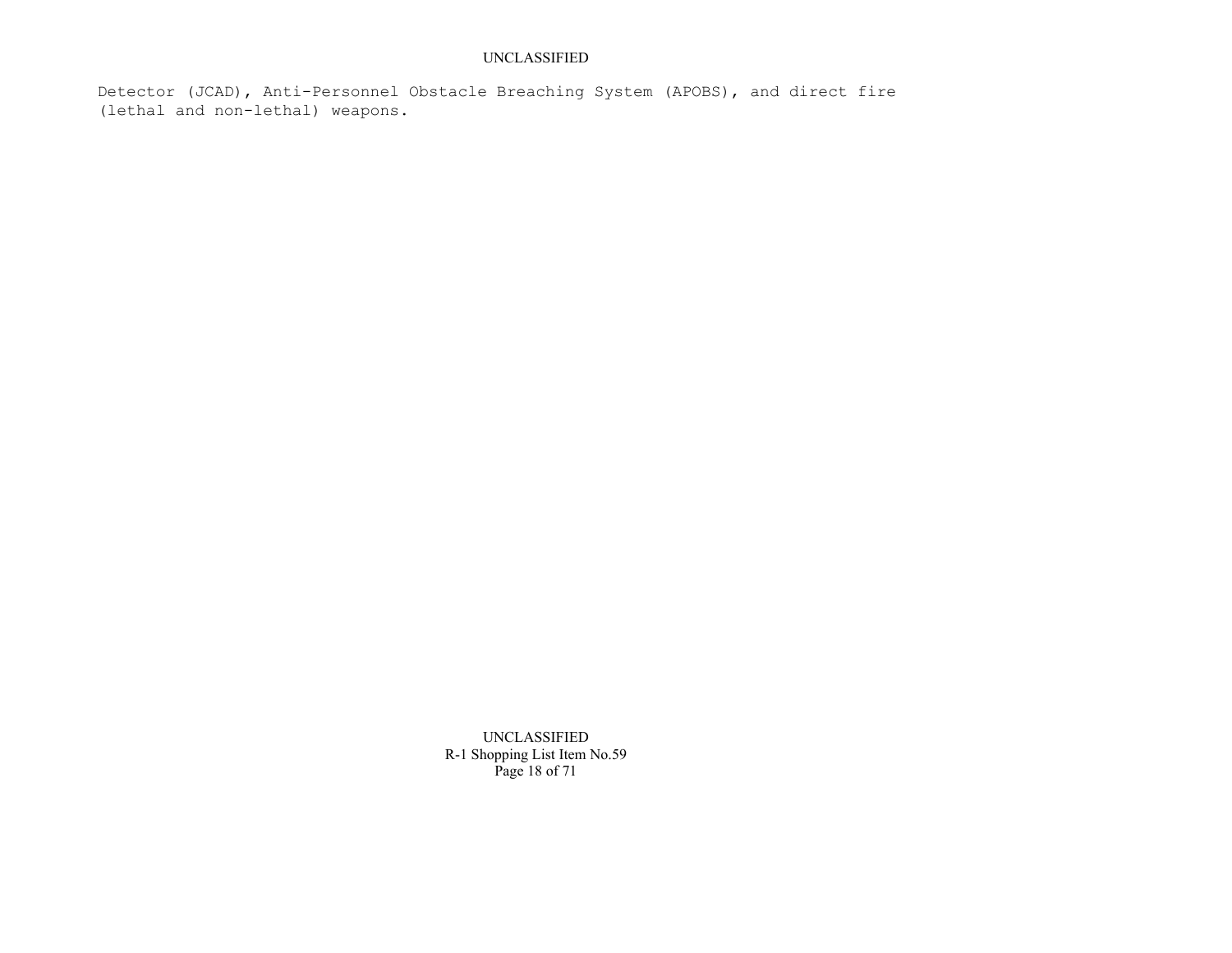## **B. Accomplishments/Planned Program**

|                                              | FY 2003 | FY 2004 | FY 2005 |
|----------------------------------------------|---------|---------|---------|
| Accomplishment/Effort/Subtotal<br>Cost       | 3.125   | 0.000   | 0.000   |
| RDT&E Articles Quantity * (as<br>applicable) |         |         |         |

• Complete Technical Development Model (TDM) evaluation and down-select to two contractors.

• Integrate NBC module on Concept Validation Models (CVMs).

• Complete early user evaluation of CVMs.

• Coordinate Gladiator requirements and program plans with the Future Combat System Program.

> UNCLASSIFIED R-1 Shopping List Item No.59 Page 19 of 71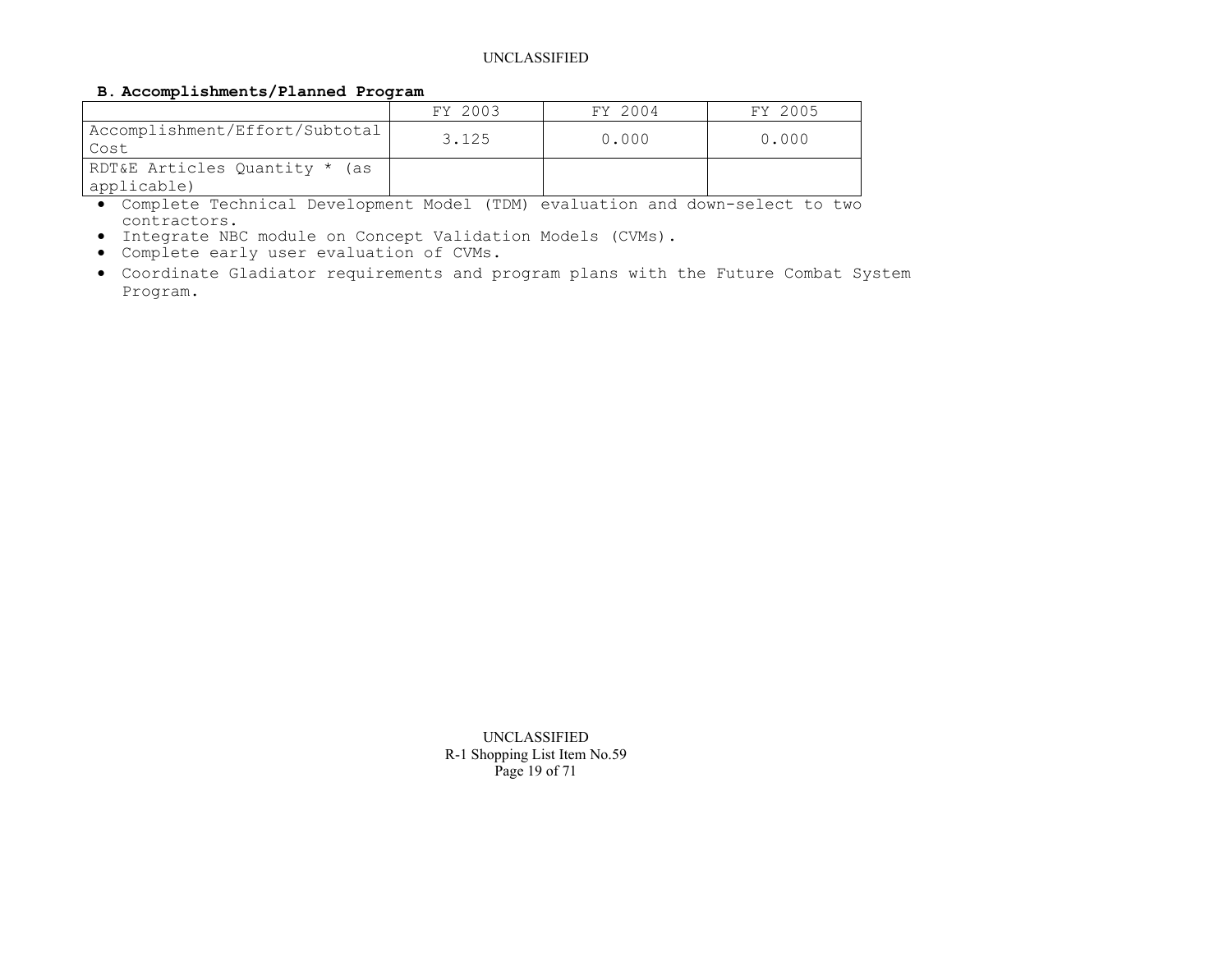|                                              | FY 2003 | FY 2004 | FY 2005 |
|----------------------------------------------|---------|---------|---------|
| Accomplishment/Effort/Subtotal<br>Cost       | 0.000   | 1.140   | 0.000   |
| RDT&E Articles Quantity * (as<br>applicable) |         |         |         |

• Complete Detailed Design of Gladiator.

• Complete Future Naval Capability demonstrations.

• Prepare Milestone B documentation.

• Obtain Milestone B approval, initiate System Design and Development (SDD).

|                                              | FY 2003 | FY 2004 | FY 2005 |
|----------------------------------------------|---------|---------|---------|
| Accomplishment/Effort/Subtotal<br>Cost       | 0.000   | 0.000   | 1.140   |
| RDT&E Articles Quantity * (as<br>applicable) |         |         |         |

• Complete Log Demo.

• Initiate and complete Development Test.

• Begin Operational Test

#### **C. Other Program Funding Summary:**

Gladiator is a cooperative program of the Office of Naval Research and the DoD Joint Robotics Program. The ONR is responsible for funding the major portion of the technology demonstration, while the JRP continues to manage the Gladiator program through SDD to production in support of Marine Corps requirements. FNC funding, under Autonomous Operations is:

FY 2002 5.000 million FY 2003 2.500 million FY 2004 1.500 million

#### **D. Acquisition Strategy:**

Two contractors were selected for down select competition for Gladiator SDD. These two contractors are Lockheed Martin, Bethesda, MD and Carnegie Mellon, Pittsburgh, PA.

> UNCLASSIFIED R-1 Shopping List Item No.59 Page 20 of 71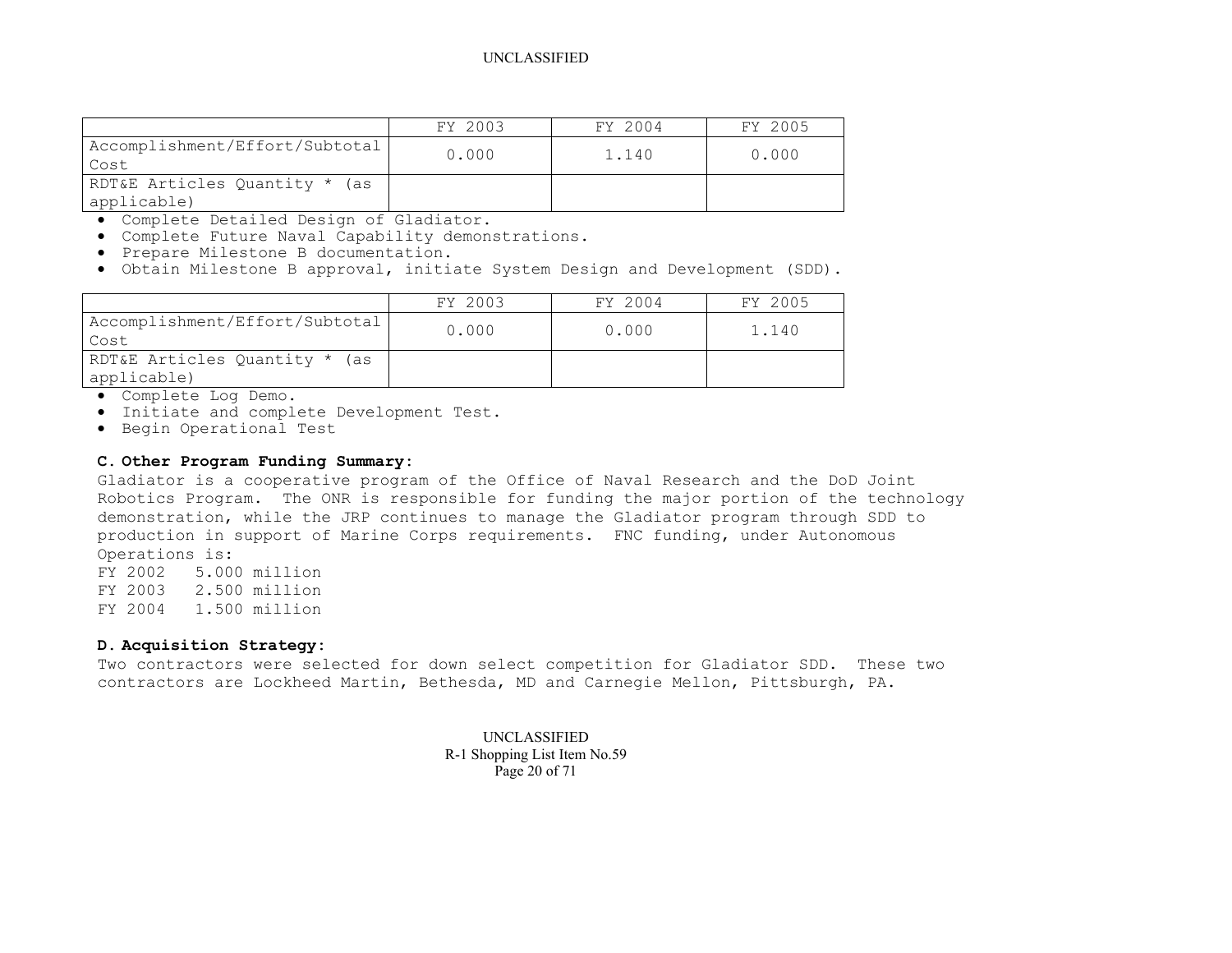#### **E. Major Performers:**

Not Applicable

UNCLASSIFIED R-1 Shopping List Item No.59 Page 21 of 71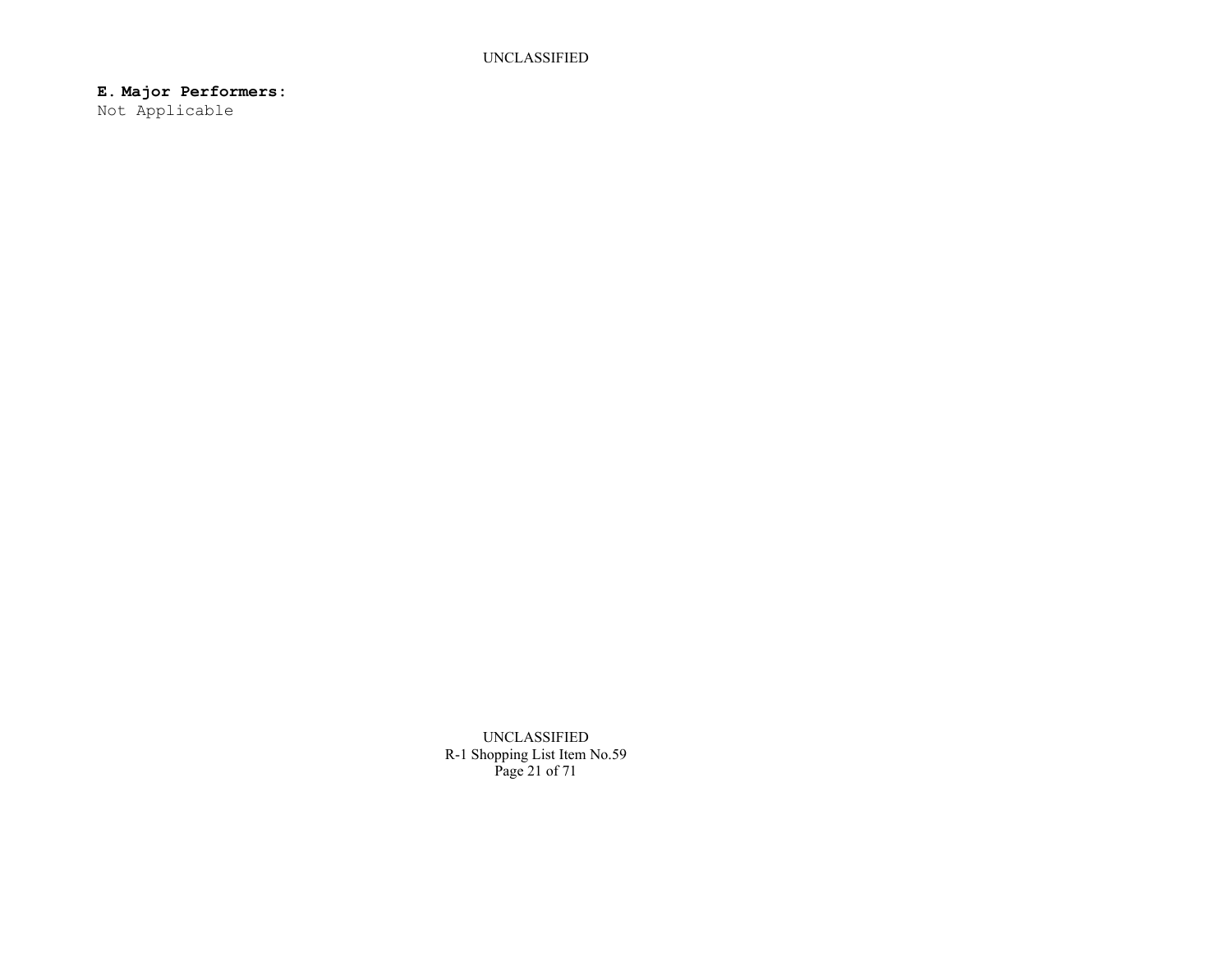| <b>Exhibit R-3 Cost Analysis (page 1)</b>                                 |                              |                                      |                                  |              |                       |              | Date:                 | February 2004 |                       |                     |               |                                |
|---------------------------------------------------------------------------|------------------------------|--------------------------------------|----------------------------------|--------------|-----------------------|--------------|-----------------------|---------------|-----------------------|---------------------|---------------|--------------------------------|
| <b>DEFENSE-WIDE</b><br><b>BUDGET ACTIVITY 4</b>                           |                              |                                      | Program Element<br>PE 0603709D8Z |              |                       |              | <b>GLADIATOR</b>      |               |                       |                     |               |                                |
| <b>Cost Categories</b><br>(Tailor to WBS, or System/Item<br>Requirements) | Contract<br>Method &<br>Type | Performing<br>Activity &<br>Location | Total<br>PYS<br>Cost             | 2003<br>Cost | 2003<br>Award<br>Date | 2004<br>Cost | 2004<br>Award<br>Date | 2005<br>Cost  | 2005<br>Award<br>Date | Cost To<br>Complete | Total<br>Cost | Target<br>Value of<br>Contract |
| Primary Hardware Development                                              |                              |                                      |                                  | 2.335        |                       | 1.373        |                       | 0.373         |                       |                     |               |                                |
| Ancilliary Hardware Development                                           |                              |                                      |                                  |              |                       |              |                       |               |                       |                     |               |                                |
| <b>Systems Engineering</b>                                                |                              |                                      |                                  | 0.148        |                       | 0.095        |                       | 0.095         |                       |                     |               |                                |
| Licenses                                                                  |                              |                                      |                                  |              |                       |              |                       |               |                       |                     |               |                                |
| Tooling                                                                   |                              |                                      |                                  |              |                       |              |                       |               |                       |                     |               |                                |
| <b>GFE</b>                                                                |                              |                                      |                                  |              |                       |              |                       |               |                       |                     |               |                                |
| <b>Award Fees</b>                                                         |                              |                                      |                                  |              |                       |              |                       |               |                       |                     |               |                                |
| Subtotal Product Developmen                                               |                              |                                      |                                  | 2.483        |                       | 1.468        |                       | 0.468         |                       |                     |               |                                |
|                                                                           |                              |                                      |                                  |              |                       |              |                       |               |                       |                     |               |                                |
| Development Support                                                       |                              |                                      |                                  | 0.040        |                       | 0.172        |                       | 0.172         |                       |                     |               |                                |
| Software Development                                                      |                              |                                      |                                  | 0.075        |                       |              |                       |               |                       |                     |               |                                |
| <b>Training Development</b>                                               |                              |                                      |                                  | 0.050        |                       | 0.095        |                       | 0.095         |                       |                     |               |                                |
| <b>Integrated Logistics Support</b>                                       |                              |                                      |                                  | 0.025        |                       |              |                       |               |                       |                     |               |                                |
| Configuration Management                                                  |                              |                                      |                                  | 0.055        |                       |              |                       |               |                       |                     |               |                                |
| <b>Technical Data</b>                                                     |                              |                                      |                                  |              |                       |              |                       |               |                       |                     |               |                                |
| <b>GFE</b>                                                                |                              |                                      |                                  |              |                       |              |                       |               |                       |                     |               |                                |
| Subtotal Support                                                          |                              |                                      |                                  | 0.245        |                       | 0.267        |                       | 0.267         |                       |                     |               |                                |

Remarks:

UNCLASSIFIED R-1 Shopping List Item No.59 Page 22 of 71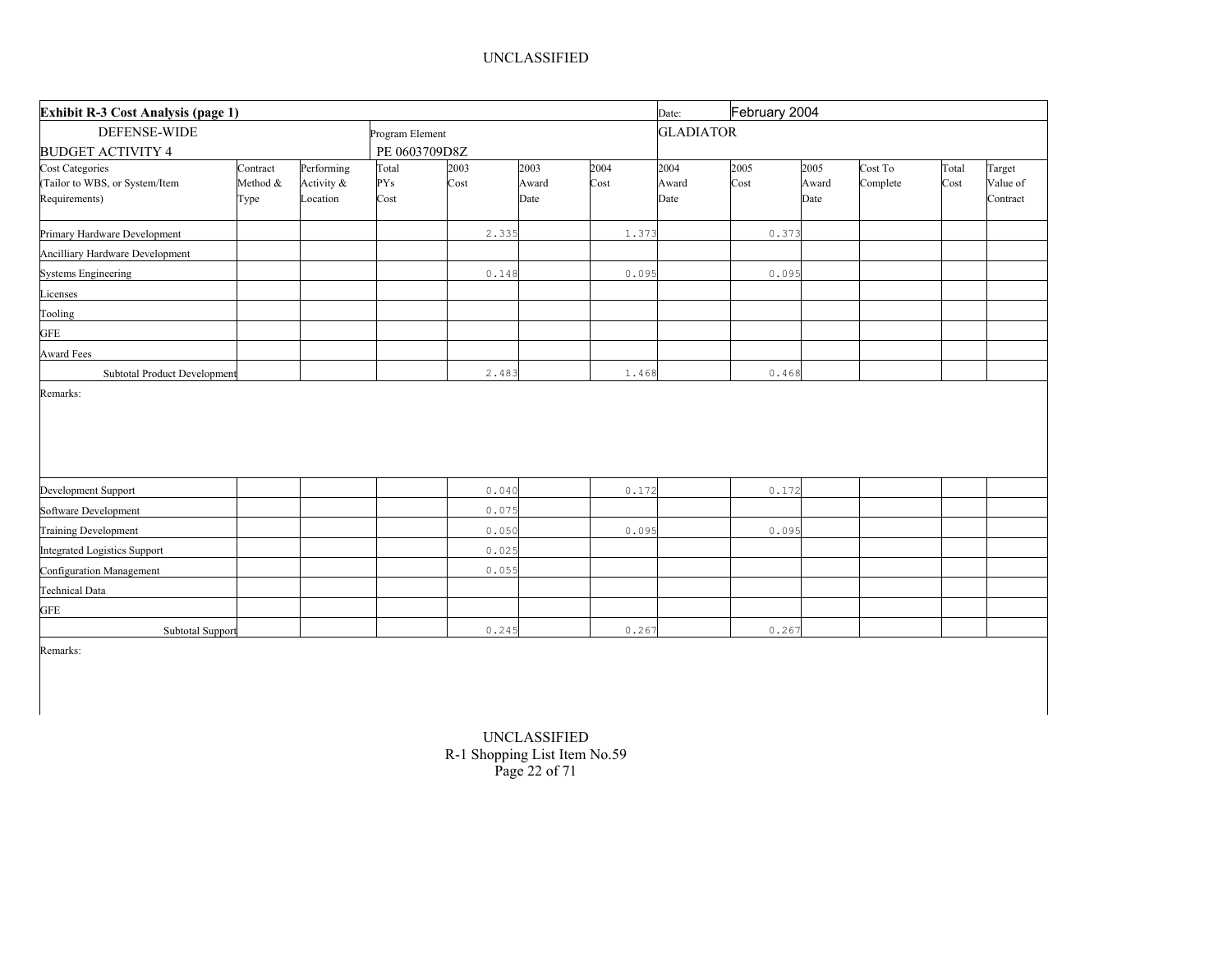UNCLASSIFIED R-1 Shopping List Item No.59 Page 23 of 71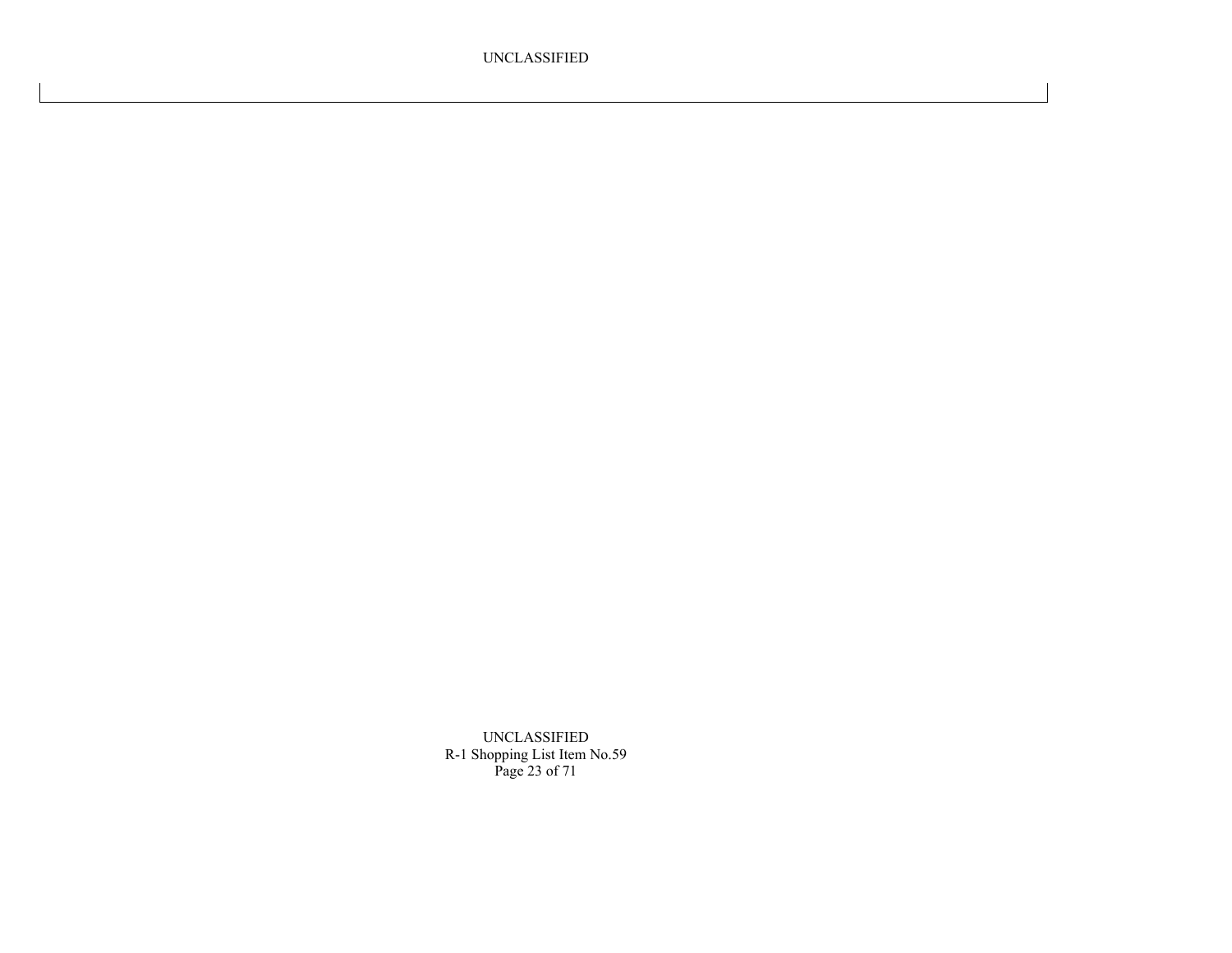| Exhibit R-3 Cost Analysis (page 2)  |          |            |                 |       |       |       | Date:            |       | February 2004 |          |       |          |
|-------------------------------------|----------|------------|-----------------|-------|-------|-------|------------------|-------|---------------|----------|-------|----------|
| <b>DEFENSE-WIDE</b>                 |          |            | Program Element |       |       |       | <b>GLADIATOR</b> |       |               |          |       |          |
| <b>BUDGET ACTIVITY 4</b>            |          |            | PE 0603709D8Z   |       |       |       |                  |       |               |          |       |          |
| <b>Cost Categories</b>              | Contract | Performing | Total           | 2003  | 2003  | 2004  | 2004<br>2005     |       | 2005          | Cost To  | Total | Target   |
| (Tailor to WBS, or System/Item      | Method & | Activity & | PYS             | Cost  | Award | Cost  | Cost<br>Award    |       | Award         | Complete | Cost  | Value of |
| Requirements)                       | Type     | Location   | Cost            |       | Date  |       | Date             |       | Date          |          |       | Contract |
| DT                                  |          |            |                 |       |       |       |                  |       |               |          |       |          |
| IOT&E                               |          |            |                 |       |       |       |                  |       |               |          |       |          |
| <b>Initial Verification Testing</b> |          |            |                 | 0.130 |       | 0.135 |                  | 0.135 |               |          |       |          |
|                                     |          |            |                 |       |       |       |                  |       |               |          |       |          |
|                                     |          |            |                 |       |       |       |                  |       |               |          |       |          |
|                                     |          |            |                 |       |       |       |                  |       |               |          |       |          |
|                                     |          |            |                 |       |       |       |                  |       |               |          |       |          |
| Subtotal T&E                        |          |            |                 | 0.130 |       | 0.135 |                  | 0.135 |               |          |       |          |
|                                     |          |            |                 |       |       |       |                  |       |               |          |       |          |
| Contractor Engineering Support      |          |            |                 | 0.067 |       | 0.070 |                  | 0.07( |               |          |       |          |
| Government Engineering Support      |          |            |                 | 0.120 |       | 0.120 |                  | 0.120 |               |          |       |          |
| Program Management Support          |          |            |                 | 0.080 |       | 0.080 |                  | 0.080 |               |          |       |          |
| Program Management Personnel        |          |            |                 |       |       |       |                  |       |               |          |       |          |
| Travel                              |          |            |                 |       |       |       |                  |       |               |          |       |          |
| Labor (Research Personnel)          |          |            |                 |       |       |       |                  |       |               |          |       |          |
| Miscellaneous                       |          |            |                 |       |       |       |                  |       |               |          |       |          |
| Subtotal Management                 |          |            |                 | 0.267 |       | 0.270 |                  | 0.270 |               |          |       |          |
| Remarks:                            |          |            |                 |       |       |       |                  |       |               |          |       |          |
| <b>Total Cost</b>                   |          |            |                 | 3.125 |       | 1.140 |                  | 1.140 |               |          |       |          |
| Remarks:                            |          |            |                 |       |       |       |                  |       |               |          |       |          |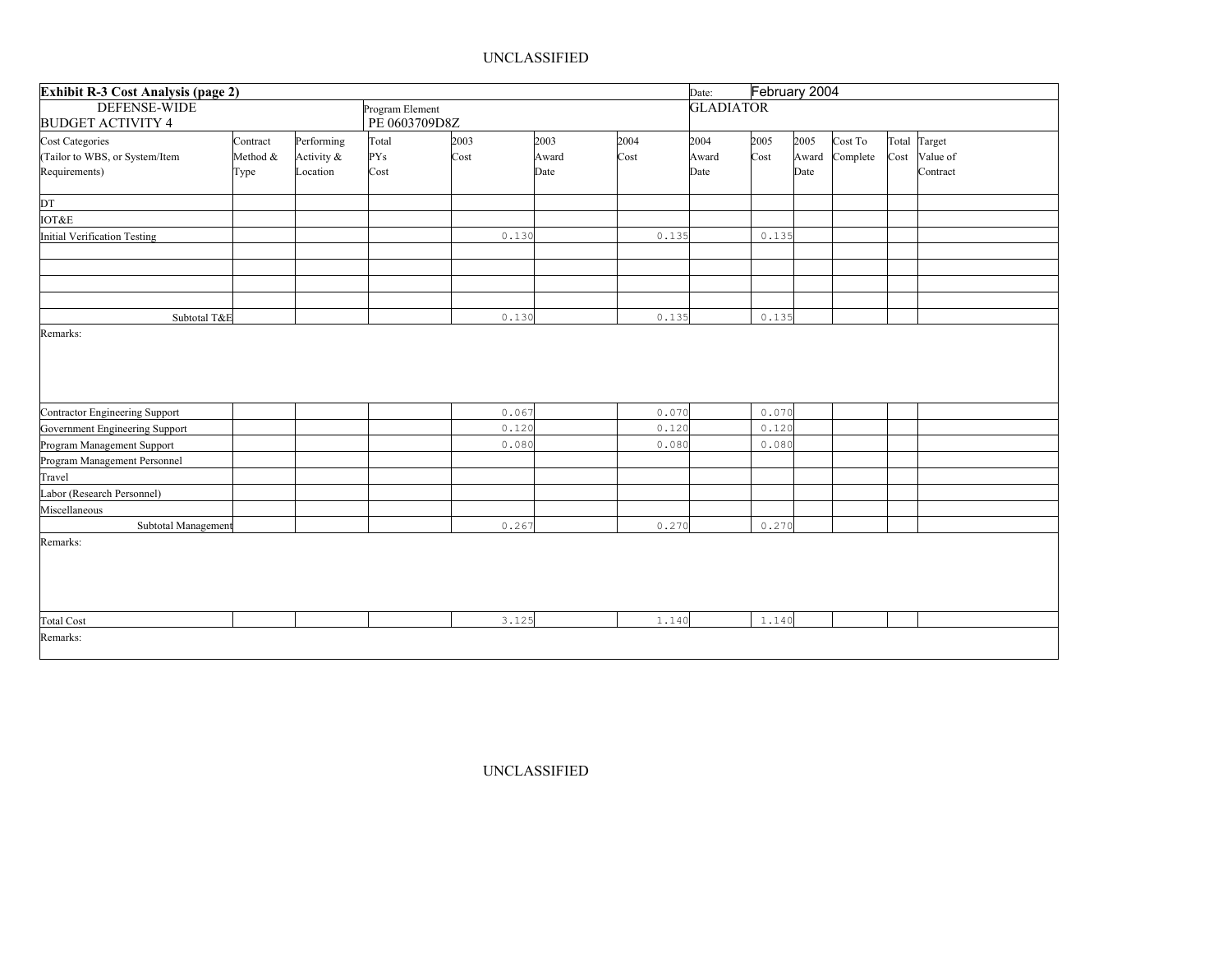|                               |            |                |                |                |                         |                | <b>Exhibit R-4, Schedule Profile</b> |                |                |              |                |                 |                |            |                |                                        |    |                 |      |                |   |            |                |                | Date: February 2004 |                |                |                         |   |                |                |                |
|-------------------------------|------------|----------------|----------------|----------------|-------------------------|----------------|--------------------------------------|----------------|----------------|--------------|----------------|-----------------|----------------|------------|----------------|----------------------------------------|----|-----------------|------|----------------|---|------------|----------------|----------------|---------------------|----------------|----------------|-------------------------|---|----------------|----------------|----------------|
| Appropriation/Budget Activity |            |                |                |                |                         |                |                                      |                |                |              |                |                 |                |            |                | Program Element Number and Name        |    |                 |      |                |   |            |                |                |                     |                |                | Project Number and Name |   |                |                |                |
| DEFENSE WIDE RDT&E/B.A. #5    |            |                |                |                |                         |                |                                      |                |                |              |                |                 |                |            |                | PE 0603709D8Z - Joint Robotics Program |    |                 |      |                |   |            |                |                | <b>GLADIATOR</b>    |                |                |                         |   |                |                |                |
| Fiscal Year                   |            | 2001           |                |                | 2002                    |                | 2003                                 |                |                |              |                | 2004            |                |            | 2005           |                                        |    |                 | 2006 |                |   |            | 2007           |                |                     |                | 2008           |                         |   | 2009           |                |                |
|                               | $\sqrt{2}$ | $\overline{3}$ | $\overline{4}$ | $\overline{2}$ | $\overline{\mathbf{3}}$ | $\overline{4}$ | $\sqrt{2}$                           | $\overline{3}$ | $\overline{4}$ | $\mathbf{1}$ | 2 <sup>1</sup> | $\overline{3}$  | $\overline{4}$ | $\sqrt{2}$ | $\overline{3}$ | $\overline{4}$                         | -1 | $\overline{2}$  | 3    | $\overline{4}$ | 1 | $\sqrt{2}$ | $\overline{3}$ | $\overline{4}$ | 1                   | $\overline{2}$ | $\overline{3}$ | $\overline{4}$          | 1 | $\overline{2}$ | $\mathfrak{Z}$ | $\overline{4}$ |
| Acquisition                   |            |                |                |                |                         |                |                                      |                |                |              |                |                 |                |            |                |                                        |    |                 |      |                |   |            |                |                |                     |                |                |                         |   |                |                |                |
| Milestones                    |            |                |                |                |                         |                |                                      |                |                |              |                |                 |                |            |                |                                        |    |                 |      |                |   |            |                |                |                     |                |                |                         |   |                |                |                |
|                               |            |                |                |                |                         |                |                                      |                |                |              |                |                 |                |            |                |                                        |    |                 |      |                |   |            |                |                |                     |                |                |                         |   |                |                |                |
| Prototype<br>Phase            |            |                |                |                |                         |                |                                      |                |                |              |                | MS <sub>B</sub> |                |            |                |                                        |    | MS <sub>C</sub> |      |                |   |            |                | FUE            |                     |                |                |                         |   |                |                |                |
|                               |            |                |                |                |                         |                |                                      |                |                |              |                |                 |                |            |                |                                        |    |                 |      |                |   |            |                |                |                     |                |                |                         |   |                |                |                |
|                               |            |                |                |                |                         |                |                                      |                |                |              |                |                 |                |            |                |                                        |    |                 |      |                |   |            |                |                |                     |                |                |                         |   |                |                |                |
| Program<br>Milestones         |            |                |                |                |                         |                |                                      |                |                |              |                |                 |                |            |                |                                        |    |                 |      |                |   |            |                |                |                     |                |                |                         |   |                |                |                |
|                               |            |                |                |                |                         |                |                                      |                |                |              |                |                 |                |            |                |                                        |    |                 |      |                |   |            |                |                |                     |                |                |                         |   |                |                |                |
|                               |            |                |                |                |                         |                |                                      |                |                |              |                |                 |                |            |                |                                        |    |                 |      |                |   |            |                |                |                     |                |                |                         |   |                |                |                |
| Log Demo                      |            |                |                |                |                         |                |                                      |                |                |              |                |                 |                |            |                |                                        |    |                 |      |                |   |            |                |                |                     |                |                |                         |   |                |                |                |
|                               |            |                |                |                |                         |                |                                      |                |                |              |                |                 |                |            |                |                                        |    |                 |      |                |   |            |                |                |                     |                |                |                         |   |                |                |                |
| T&E                           |            |                |                |                |                         |                |                                      |                |                |              |                |                 |                |            |                |                                        |    |                 |      |                |   |            |                |                |                     |                |                |                         |   |                |                |                |
| Milestones                    |            |                |                |                |                         |                |                                      |                |                |              |                |                 |                |            |                |                                        |    |                 |      |                |   |            |                |                |                     |                |                |                         |   |                |                |                |
| Independent                   |            |                |                |                |                         |                |                                      |                |                |              |                |                 |                |            |                |                                        |    |                 |      |                |   |            |                |                |                     |                |                |                         |   |                |                |                |
| Verification                  |            |                |                |                |                         |                |                                      |                |                |              |                |                 |                |            |                |                                        |    |                 |      |                |   |            |                |                |                     |                |                |                         |   |                |                |                |
| Test                          |            |                |                |                |                         |                |                                      |                |                |              |                |                 |                |            |                |                                        |    |                 |      |                |   |            |                |                |                     |                |                |                         |   |                |                |                |
| DT                            |            |                |                |                |                         |                |                                      |                |                |              |                |                 |                |            | DT             |                                        |    |                 |      |                |   |            |                |                |                     |                |                |                         |   |                |                |                |
| $\overline{\text{OT}}$        |            |                |                |                |                         |                |                                      |                |                |              |                |                 |                |            |                | <b>OT</b>                              |    |                 |      |                |   | IOT&E      |                |                |                     |                |                |                         |   |                |                |                |
| IOT&E                         |            |                |                |                |                         |                |                                      |                |                |              |                |                 |                |            |                |                                        |    |                 |      |                |   |            |                |                |                     |                |                |                         |   |                |                |                |
| Production                    |            |                |                |                |                         |                |                                      |                |                |              |                |                 |                |            |                |                                        |    |                 |      |                |   |            |                |                |                     |                |                |                         |   |                |                |                |
| Milestones                    |            |                |                |                |                         |                |                                      |                |                |              |                |                 |                |            |                |                                        |    | LRIP start      |      |                |   |            |                |                |                     |                |                |                         |   |                |                |                |
| LRIP FY 06                    |            |                |                |                |                         |                |                                      |                |                |              |                |                 |                |            |                |                                        |    |                 |      |                |   |            |                |                |                     |                |                |                         |   |                |                |                |
| FRP FY 07                     |            |                |                |                |                         |                |                                      |                |                |              |                |                 |                |            |                |                                        |    |                 |      |                |   |            | FRP start      |                |                     |                |                |                         |   |                |                |                |
|                               |            |                |                |                |                         |                |                                      |                |                |              |                |                 |                |            |                |                                        |    |                 |      |                |   |            |                |                |                     |                |                |                         |   |                |                |                |
| Deliveries                    |            |                |                |                |                         |                |                                      |                |                |              |                |                 |                |            |                |                                        |    |                 |      |                |   |            | 44             |                |                     | 44             |                |                         |   | 47             |                |                |
|                               |            |                |                |                |                         |                |                                      |                |                |              |                |                 |                |            |                |                                        |    |                 |      |                |   |            |                |                |                     |                |                |                         |   |                |                |                |

R-4 Schedule Profile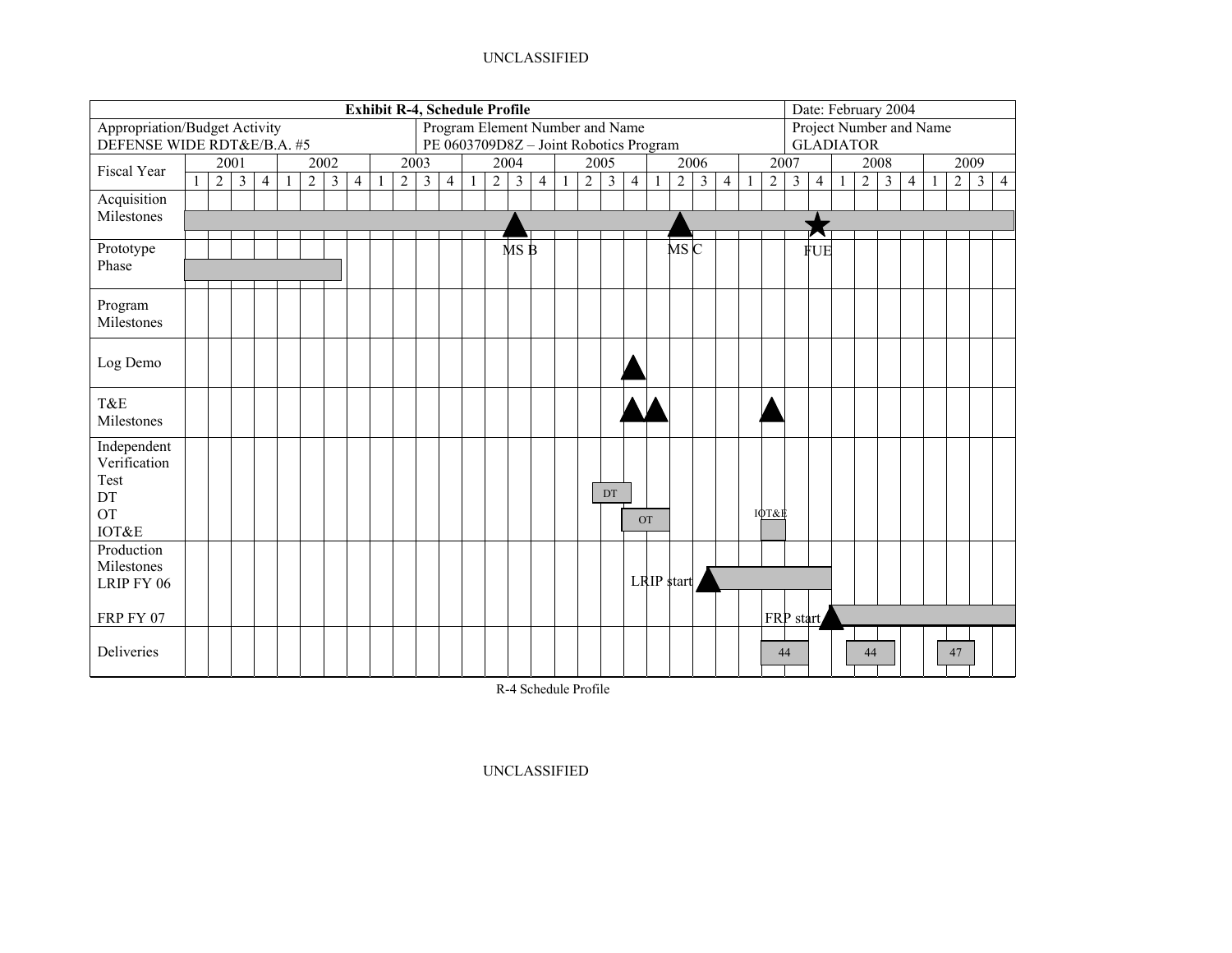|                                                                                                                  | Exhibit R-4a, Schedule Detail                                           |         |         |        | Date: February 2004 |                         |            |            |               |
|------------------------------------------------------------------------------------------------------------------|-------------------------------------------------------------------------|---------|---------|--------|---------------------|-------------------------|------------|------------|---------------|
| Appropriation/Budget Activity<br>Research, Development, Test &<br>Evaluation, Defense-Wide, Budget<br>Activity 4 | Program Element Number and Name<br>PE 0603709D8Z Joint Robotics Program |         |         |        | Gladiator           | Project Number and Name |            |            |               |
| Schedule Profile                                                                                                 |                                                                         | FY 2001 | FY 2002 | FY2003 | FY2004              | FY2005                  | FY2006     | FY2007     | <b>FY2008</b> |
| Milestone A                                                                                                      |                                                                         |         |         |        |                     |                         |            |            |               |
| <b>Contract Preparation</b>                                                                                      |                                                                         |         | $1-2Q$  |        |                     |                         |            |            |               |
| <b>CTD Contract Award</b>                                                                                        |                                                                         |         | 2Q      |        |                     |                         |            |            |               |
| <b>CTD</b>                                                                                                       |                                                                         |         | $2-4Q$  | $1-4Q$ |                     |                         |            |            |               |
| Milestone B                                                                                                      |                                                                         |         |         |        | 3Q                  |                         |            |            |               |
| <b>Contract Preparation</b>                                                                                      |                                                                         |         |         |        | $2-4Q$              |                         |            |            |               |
| <b>SDD Contract Award</b>                                                                                        |                                                                         |         |         |        | 4Q                  |                         |            |            |               |
| <b>SDD</b>                                                                                                       |                                                                         |         |         |        | $3-4Q$              | 1-4Q                    |            |            |               |
| Developmental Test                                                                                               |                                                                         |         |         |        |                     | $3-4Q$                  |            |            |               |
| Log Demo                                                                                                         |                                                                         |         |         |        |                     | 4Q                      |            |            |               |
| Operational Test                                                                                                 |                                                                         |         |         |        |                     | 4Q                      | 1Q         |            |               |
| Milestone C                                                                                                      |                                                                         |         |         |        |                     |                         | $2{\bf Q}$ |            |               |
| Low Rate Initial Production                                                                                      |                                                                         |         |         |        |                     |                         | 2Q         |            |               |
| IOT&E                                                                                                            |                                                                         |         |         |        |                     |                         |            | $2{\bf Q}$ |               |
| Full Rate Production                                                                                             |                                                                         |         |         |        |                     |                         |            | 4Q         |               |
| First Unit Equipped                                                                                              |                                                                         |         |         |        |                     |                         |            | 4Q         |               |

R-4a Schedule Profile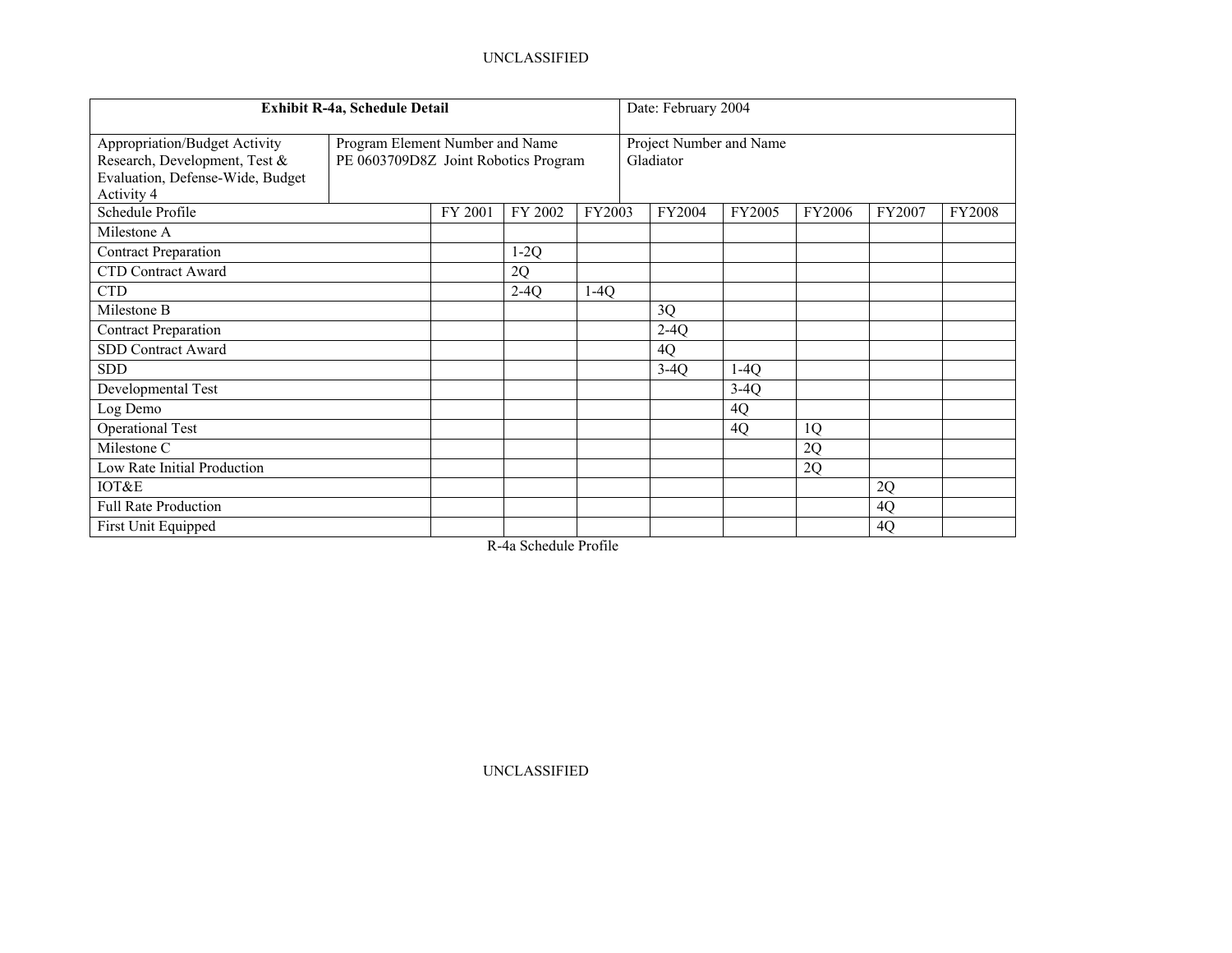| Exhibit R-2a, RDT&E Budget Item Justification |         |         |         |                        |         | Date: February 2004 |         |
|-----------------------------------------------|---------|---------|---------|------------------------|---------|---------------------|---------|
| APPROPRIATION/BUDGET ACTIVITY                 |         |         |         | R-1 ITEM NOMENCLATURE  |         |                     |         |
| DEFENSE WIDE RDT&E BA 4                       |         |         |         | JOINT ROBOTICS PROGRAM |         | PE 0603709D8Z       |         |
| COST (\$ in millions)                         | FY 2003 | FY 2004 | FY 2005 | FY 2006                | FY 2007 | FY 2008             | FY 2009 |
| RCSS                                          | 2.318   | .058    | .060    | .100                   | 1.120   | 1.094               | .120    |

#### **A. Mission Description and Budget Item Justification:**

The Robotic Combat Support System (RCSS) Program is an upgrade approach from the Product Improved Mini-Flail (PIMF). The PIMF has proven effective in Bosnia and Kosovo, as well as in current operation in Afghanistan, as a contingency asset. RCSS threshold requirements include anti-personnel mine clearing and neutralization, improved reliability and human-machine interface, Anti-Personnel wire obstacle breaching, remotely deployed smoke and obscurants, and the capability to carry soldier loads. P3I requirements include advanced controls, remotely delivered special munitions to support dismounted operations, hands-free control using dismounted soldier leader-follower technology, and mechanical devices that will be used to emplace demolitions and special breeching systems. The RCSS Mission Need Statement (MNS) and Operational Requirements Document (ORD) have been approved by Army Training and Doctrine Command (TRADOC).

#### **B. Accomplishments/Planned Program**

|                                | FY 2003 | FY 2004 | FY 2005 |
|--------------------------------|---------|---------|---------|
| Accomplishment/Effort/Subtotal | 2.318   | 0.000   | 0.000   |
| Cost                           |         |         |         |
| RDT&E Articles Quantity * (as  |         |         |         |
| applicable)                    |         |         |         |

• Completed evaluation of CTD contract efforts.

• Revised Acquisition Strategy to meet War on Terrorism Urgent Requirements.

• Conducted market survey to determine availability of COTS capability.

|                                              | FY 2003 | FY 2004 | FY 2005 |
|----------------------------------------------|---------|---------|---------|
| Accomplishment/Effort/Subtotal<br>Cost       | 0.000   | 1.055   | 0.000   |
| RDT&E Articles Quantity * (as<br>applicable) |         |         |         |

• Select RCSS COTS vendor.

• Initiate RCSS COTS procurement contract.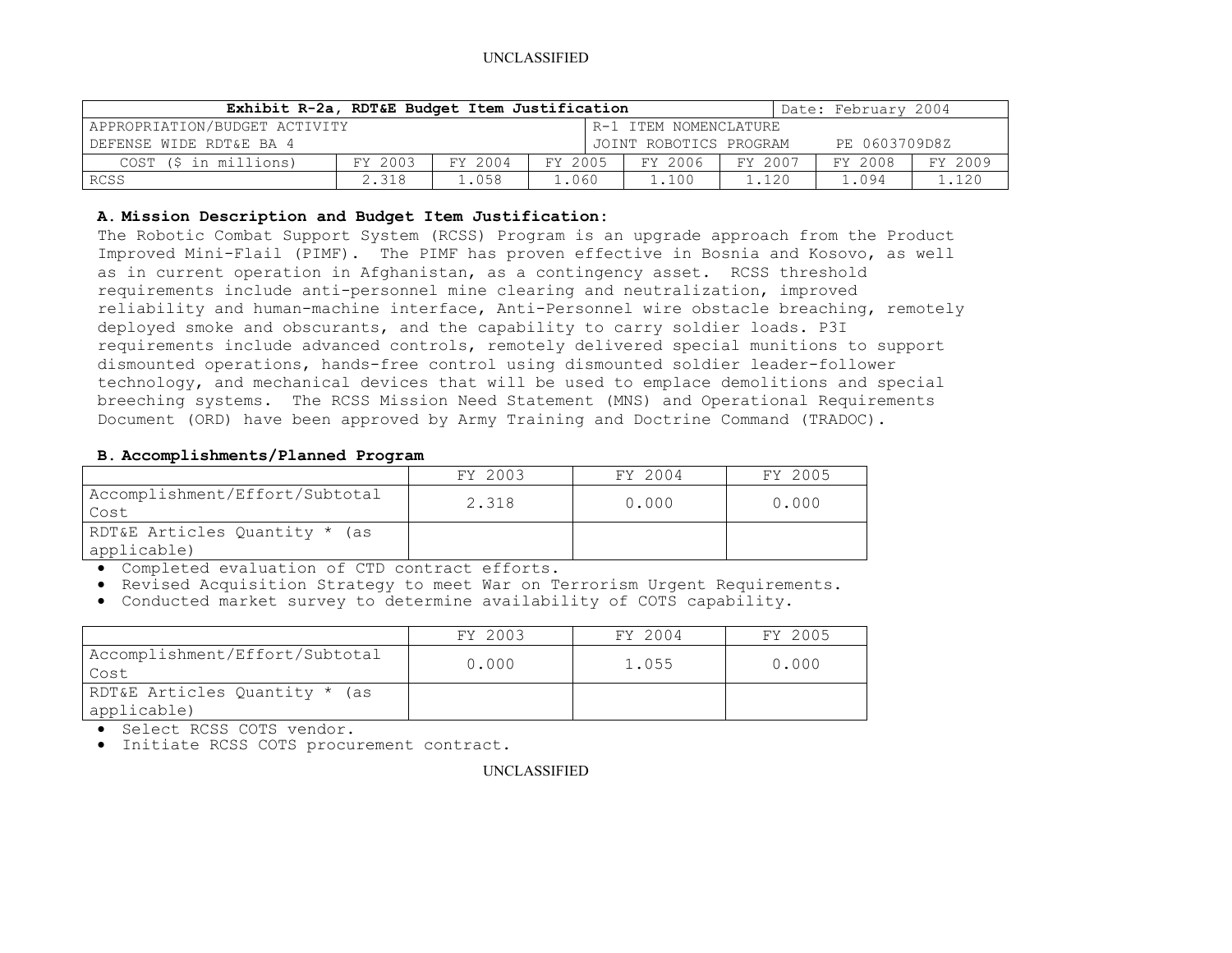- Determine and identify Mission Essential Modules to improve COTS system multi-mission capability.
- Initiate Mission Essential Modules Integration program.

|                                              | FY 2003 | FY 2004 | FY 2005 |
|----------------------------------------------|---------|---------|---------|
| Accomplishment/Effort/Subtotal<br>Cost       | 0.000   | 0.000   | 1.065   |
| RDT&E Articles Quantity * (as<br>applicable) |         |         |         |

• Continue Mission Essential Module Integration program.

# **C. Other Program Funding Summary:**

Army Procurement funding utilized to procure RCSS COTS systems in FY 04.

# **D. Acquisition Strategy:**

Not Applicable

# **E. Major Performers:**

Not Applicable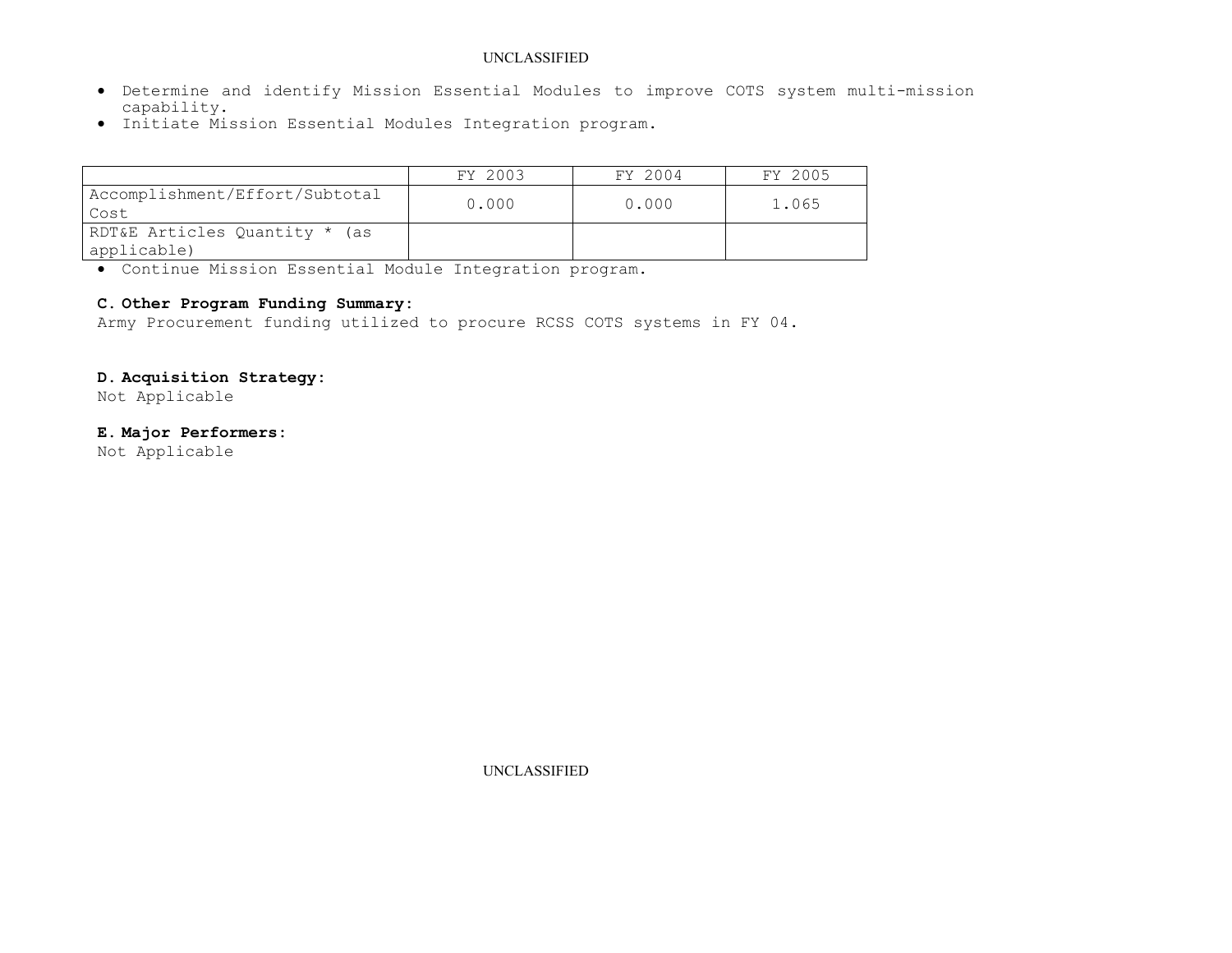| <b>Exhibit R-3 Cost Analysis (page 1)</b>                          |                              |                                      |                      |              |                       |              | Date:                 | February 2004 |                       |                     |               |                                |
|--------------------------------------------------------------------|------------------------------|--------------------------------------|----------------------|--------------|-----------------------|--------------|-----------------------|---------------|-----------------------|---------------------|---------------|--------------------------------|
| DEFENSE-WIDE                                                       |                              |                                      | Program Element      |              |                       |              | <b>RCSS</b>           |               |                       |                     |               |                                |
| <b>BUDGET ACTIVITY 4</b>                                           |                              |                                      | PE 0603709D8Z        |              |                       |              |                       |               |                       |                     |               |                                |
| Cost Categories<br>(Tailor to WBS, or System/Item<br>Requirements) | Contract<br>Method &<br>Type | Performing<br>Activity &<br>Location | Total<br>PYS<br>Cost | 2003<br>Cost | 2003<br>Award<br>Date | 2004<br>Cost | 2004<br>Award<br>Date | 2005<br>Cost  | 2005<br>Award<br>Date | Cost To<br>Complete | Total<br>Cost | Target<br>Value of<br>Contract |
| Primary Hardware Development                                       |                              |                                      |                      | 1.230        |                       | 0.284        |                       | 0.284         |                       |                     |               |                                |
| Ancilliary Hardware Development                                    |                              |                                      |                      |              |                       |              |                       |               |                       |                     |               |                                |
| <b>Systems Engineering</b>                                         |                              |                                      |                      | 0.446        |                       | 0.142        |                       | 0.142         |                       |                     |               |                                |
| Licenses                                                           |                              |                                      |                      |              |                       |              |                       |               |                       |                     |               |                                |
| Tooling                                                            |                              |                                      |                      |              |                       |              |                       |               |                       |                     |               |                                |
| <b>GFE</b>                                                         |                              |                                      |                      |              |                       |              |                       |               |                       |                     |               |                                |
| <b>Award Fees</b>                                                  |                              |                                      |                      |              |                       |              |                       |               |                       |                     |               |                                |
| <b>Subtotal Product Development</b>                                |                              |                                      |                      | 1.676        |                       | 0.426        |                       | 0.426         |                       |                     |               |                                |
|                                                                    |                              |                                      |                      |              |                       |              |                       |               |                       |                     |               |                                |
| Development Support                                                |                              |                                      |                      | 0.040        |                       | 0.002        |                       | 0.002         |                       |                     |               |                                |
| Software Development                                               |                              |                                      |                      | 0.075        |                       | 0.062        |                       | 0.062         |                       |                     |               |                                |
| <b>Training Development</b>                                        |                              |                                      |                      | 0.050        |                       | 0.030        |                       | 0.030         |                       |                     |               |                                |
| <b>Integrated Logistics Support</b>                                |                              |                                      |                      | 0.025        |                       | 0.025        |                       | 0.025         |                       |                     |               |                                |
| <b>Configuration Management</b>                                    |                              |                                      |                      | 0.055        |                       | 0.025        |                       | 0.025         |                       |                     |               |                                |
| <b>Technical Data</b>                                              |                              |                                      |                      |              |                       |              |                       |               |                       |                     |               |                                |
| <b>GFE</b>                                                         |                              |                                      |                      |              |                       |              |                       |               |                       |                     |               |                                |
| Subtotal Support                                                   |                              |                                      |                      | 0.245        |                       | 0.144        |                       | 0.144         |                       |                     |               |                                |
| Remarks:                                                           |                              |                                      |                      |              |                       |              |                       |               |                       |                     |               |                                |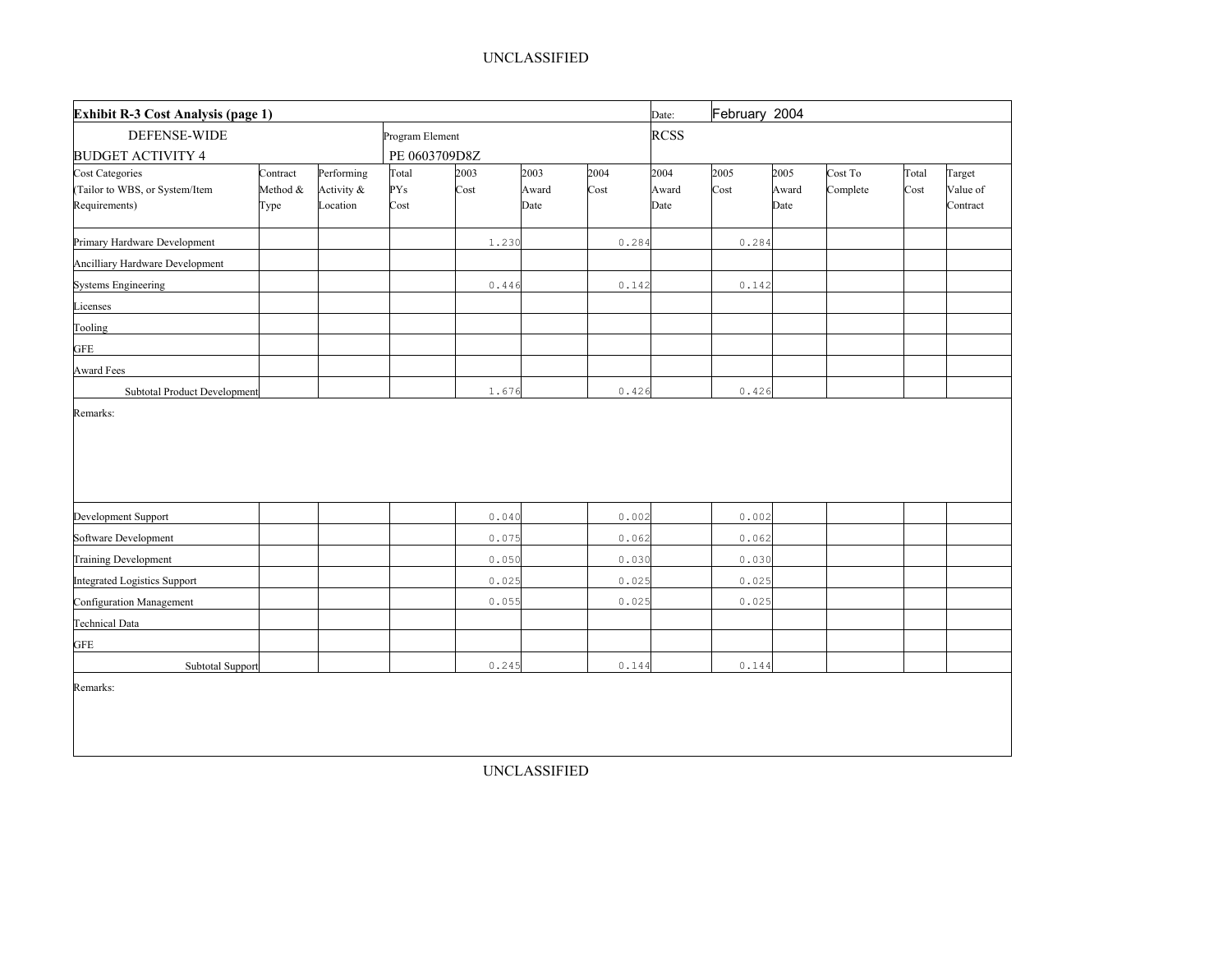| Exhibit R-3 Cost Analysis (page 2)    |          |            |                 |               |       |       | Date:       |       |       |          |       |          |
|---------------------------------------|----------|------------|-----------------|---------------|-------|-------|-------------|-------|-------|----------|-------|----------|
| <b>DEFENSE-WIDE</b>                   |          |            | Program Element |               |       |       | <b>RCSS</b> |       |       |          |       |          |
| <b>BUDGET ACTIVITY 4</b>              |          |            |                 | PE 0603709D8Z |       |       |             |       |       |          |       |          |
| Cost Categories                       | Contract | Performing | Total           | 2003          | 2003  | 2004  | 2004        | 2005  | 2005  | Cost To  | Total | Target   |
| (Tailor to WBS, or System/Item        | Method & | Activity & | PYS             | Cost          | Award | Cost  | Award       | Cost  | Award | Complete | Cost  | Value of |
| Requirements)                         | Type     | Location   | Cost            |               | Date  |       | Date        |       | Date  |          |       | Contract |
| DT                                    |          |            |                 |               |       | 0.288 |             | 0.288 |       |          |       |          |
| IOT&E                                 |          |            |                 |               |       |       |             |       |       |          |       |          |
| <b>Initial Verification Testing</b>   |          |            |                 | 0.130         |       |       |             |       |       |          |       |          |
|                                       |          |            |                 |               |       |       |             |       |       |          |       |          |
|                                       |          |            |                 |               |       |       |             |       |       |          |       |          |
|                                       |          |            |                 |               |       |       |             |       |       |          |       |          |
|                                       |          |            |                 |               |       |       |             |       |       |          |       |          |
| Subtotal T&E                          |          |            |                 | 0.130         |       | 0.288 |             | 0.288 |       |          |       |          |
|                                       |          |            |                 |               |       |       |             |       |       |          |       |          |
| <b>Contractor Engineering Support</b> |          |            |                 | 0.067         |       | 0.063 |             | 0.065 |       |          |       |          |
| Government Engineering Support        |          |            |                 | 0.120         |       | 0.074 |             | 0.074 |       |          |       |          |
| Program Management Support            |          |            |                 | 0.080         |       | 0.063 |             | 0.065 |       |          |       |          |
| Program Management Personnel          |          |            |                 |               |       |       |             |       |       |          |       |          |
| Travel                                |          |            |                 |               |       |       |             |       |       |          |       |          |
| Labor (Research Personnel)            |          |            |                 |               |       |       |             |       |       |          |       |          |
| Miscellaneous                         |          |            |                 |               |       |       |             |       |       |          |       |          |
| Subtotal Management                   |          |            |                 | 0.267         |       | 0.200 |             | 0.202 |       |          |       |          |
| Remarks:                              |          |            |                 |               |       |       |             |       |       |          |       |          |
| <b>Total Cost</b>                     |          |            |                 | 2.318         |       | 1.058 |             | 1.060 |       |          |       |          |
| Remarks:                              |          |            |                 |               |       |       |             |       |       |          |       |          |
|                                       |          |            |                 |               |       |       |             |       |       |          |       |          |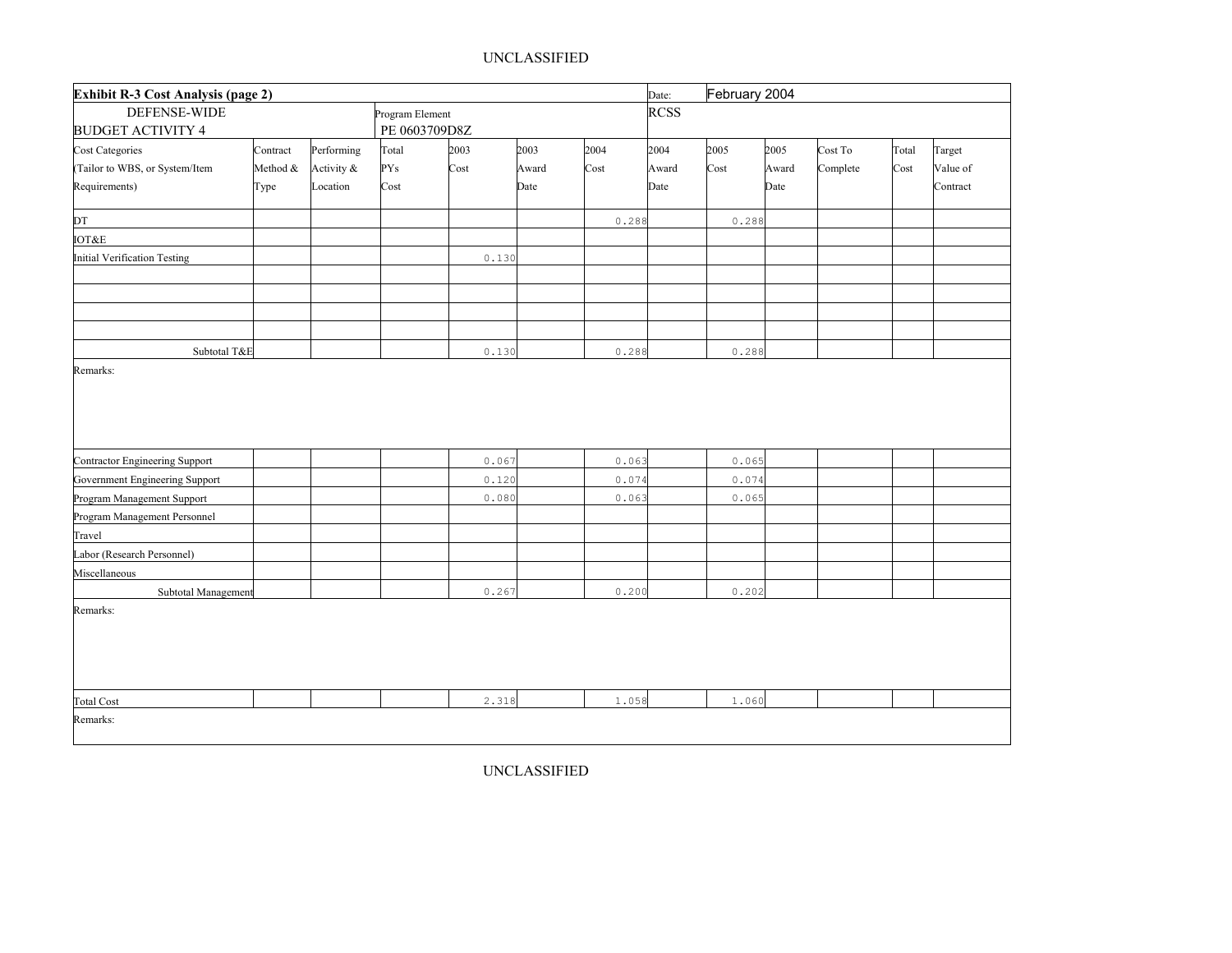|                                  |      |                |                |                |                |                |   |      |                | <b>Exhibit R-4, Schedule Profile</b> |   |                |                |    |      |                |                                        |   |            |                |                |                |                |             | Date: February 2004     |                |                |   |            |                |                |
|----------------------------------|------|----------------|----------------|----------------|----------------|----------------|---|------|----------------|--------------------------------------|---|----------------|----------------|----|------|----------------|----------------------------------------|---|------------|----------------|----------------|----------------|----------------|-------------|-------------------------|----------------|----------------|---|------------|----------------|----------------|
| Appropriation/Budget Activity    |      |                |                |                |                |                |   |      |                |                                      |   |                |                |    |      |                | Program Element Number and Name        |   |            |                |                |                |                |             | Project Number and Name |                |                |   |            |                |                |
| DEFENSE WIDE RDT&E/B.A. #4       |      |                |                |                |                |                |   |      |                |                                      |   |                |                |    |      |                | PE 0603709D8Z - Joint Robotics Program |   |            |                |                |                |                | <b>RCSS</b> |                         |                |                |   |            |                |                |
| Fiscal Year                      |      |                | 2001           |                |                | 2002           |   |      |                | 2003                                 |   |                | 2004           |    |      |                | 2005                                   |   |            | 2006           |                |                | 2007           |             |                         |                | 2008           |   |            | 2009           |                |
|                                  |      | $\overline{2}$ | $\overline{3}$ | $\overline{4}$ | $\overline{2}$ | $\overline{3}$ | 4 |      | $\overline{2}$ | $\overline{3}$                       | 4 | $\overline{2}$ | $\overline{3}$ | 4  |      | $\overline{2}$ | $\mathfrak{Z}$                         | 4 | $\sqrt{2}$ | $\overline{3}$ | $\overline{4}$ | $\overline{c}$ | $\mathfrak{Z}$ | 4           | 1                       | $\overline{2}$ | $\overline{3}$ | 4 | $\sqrt{2}$ | $\overline{3}$ | $\overline{4}$ |
| Acquisition                      |      |                |                |                |                |                |   |      |                |                                      |   |                |                |    |      |                |                                        |   |            |                |                |                |                |             |                         |                |                |   |            |                |                |
| Milestones                       |      |                |                |                |                |                |   |      |                |                                      |   |                |                |    |      |                |                                        |   |            |                |                |                |                |             |                         |                |                |   |            |                |                |
|                                  | MS A |                |                |                |                |                |   | MS B |                |                                      |   |                |                |    | MS C |                | FUE                                    |   |            |                |                |                |                |             |                         |                |                |   |            |                |                |
| Log Demo                         |      |                |                |                |                |                |   |      |                |                                      |   |                |                |    |      |                |                                        |   |            |                |                |                |                |             |                         |                |                |   |            |                |                |
| Maintenance/Log                  |      |                |                |                |                |                |   |      |                |                                      |   |                |                |    |      |                |                                        |   |            |                |                |                |                |             |                         |                |                |   |            |                |                |
| Demo                             |      |                |                |                |                |                |   |      |                |                                      |   |                |                |    |      |                |                                        |   |            |                |                |                |                |             |                         |                |                |   |            |                |                |
| <b>T&amp;E Milestones</b>        |      |                |                |                |                |                |   |      |                |                                      |   |                |                |    |      |                |                                        |   |            |                |                |                |                |             |                         |                |                |   |            |                |                |
|                                  |      |                |                |                |                |                |   |      |                |                                      |   |                |                |    |      |                |                                        |   |            |                |                |                |                |             |                         |                |                |   |            |                |                |
| Independent<br>Verification Test |      |                |                |                |                |                |   |      |                |                                      |   |                |                |    |      |                |                                        |   |            |                |                |                |                |             |                         |                |                |   |            |                |                |
|                                  |      |                |                |                |                |                |   |      |                |                                      |   |                |                |    |      |                |                                        |   |            |                |                |                |                |             |                         |                |                |   |            |                |                |
| DT                               |      |                |                |                |                |                |   |      |                |                                      |   |                |                |    |      |                |                                        |   |            |                |                |                |                |             |                         |                |                |   |            |                |                |
| IOT&E                            |      |                |                |                |                |                |   |      |                |                                      |   |                |                |    |      |                |                                        |   |            |                |                |                |                |             |                         |                |                |   |            |                |                |
| Production                       |      |                |                |                |                |                |   |      |                |                                      |   |                |                |    |      |                |                                        |   |            |                |                |                |                |             |                         |                |                |   |            |                |                |
| Milestones                       |      |                |                |                |                |                |   |      |                |                                      |   |                |                |    |      |                |                                        |   |            |                |                |                |                |             |                         |                |                |   |            |                |                |
| FRP FY 06                        |      |                |                |                |                |                |   |      |                |                                      |   |                |                |    |      |                |                                        |   |            |                |                |                |                |             |                         |                |                |   |            |                |                |
|                                  |      |                |                |                |                |                |   |      |                |                                      |   |                |                |    |      | FRP start      |                                        |   |            |                |                |                |                |             |                         |                |                |   |            |                |                |
| Deliveries                       |      |                |                |                |                |                |   |      |                |                                      |   |                |                | 47 |      |                | 44                                     |   |            | 44             |                |                |                |             |                         |                |                |   |            |                |                |

R-4 Schedule Profile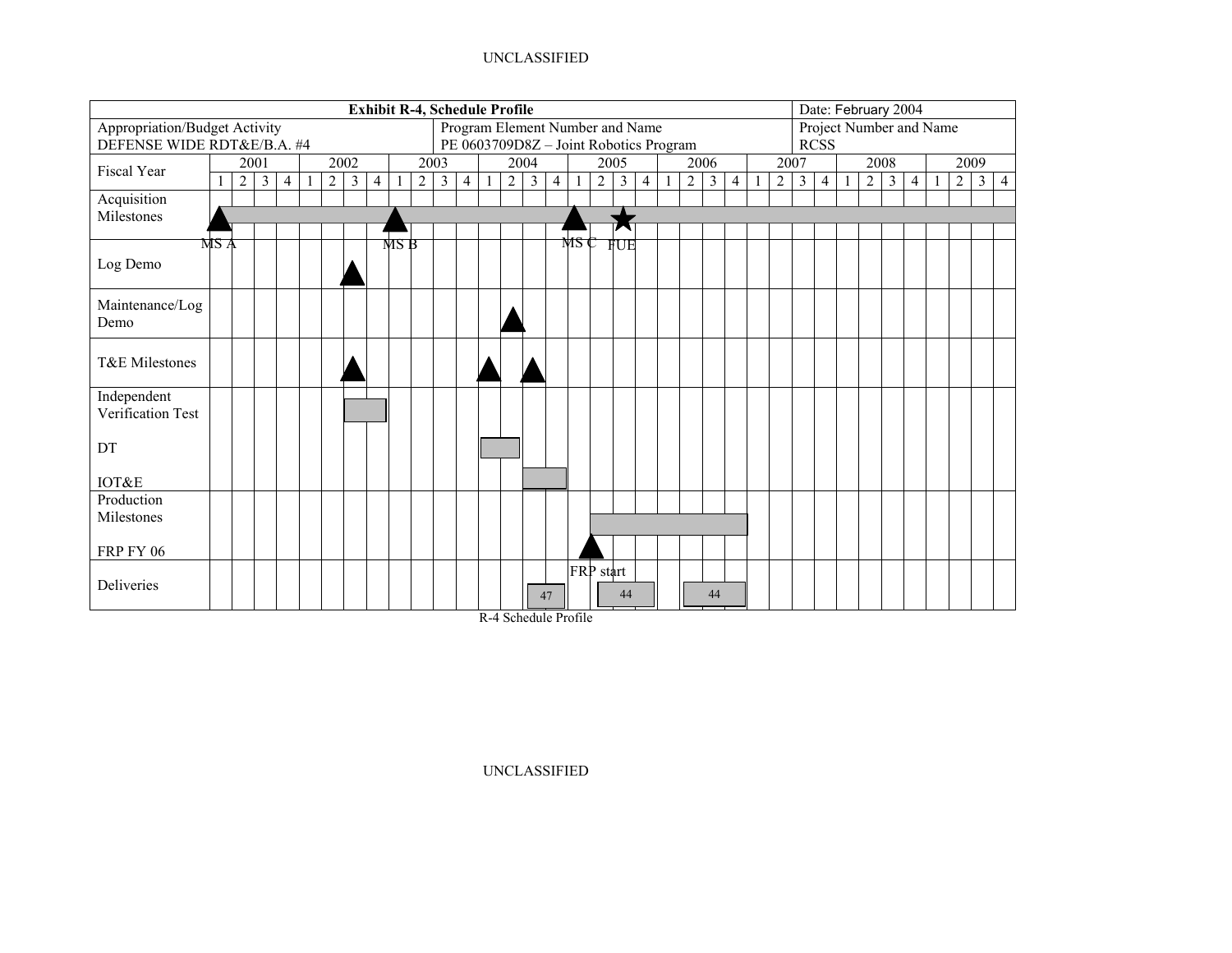|                                                                                                                  | <b>Exhibit R-4a, Schedule Detail</b>                                    |         |         |                | Date: February 2004                                             |        |        |        |               |
|------------------------------------------------------------------------------------------------------------------|-------------------------------------------------------------------------|---------|---------|----------------|-----------------------------------------------------------------|--------|--------|--------|---------------|
| Appropriation/Budget Activity<br>Research, Development, Test &<br>Evaluation, Defense-Wide, Budget<br>Activity 4 | Program Element Number and Name<br>PE 0603709D8Z Joint Robotics Program |         |         |                | Project Number and Name<br>Robotic Combat Support System (RCSS) |        |        |        |               |
| Schedule Profile                                                                                                 |                                                                         | FY 2001 | FY 2002 | FY2003         | FY2004                                                          | FY2005 | FY2006 | FY2007 | <b>FY2008</b> |
| Milestone A                                                                                                      |                                                                         | 1Q      |         |                |                                                                 |        |        |        |               |
| <b>Contract Preparation</b>                                                                                      |                                                                         | $1-4O$  | $1-4Q$  | $1-4Q$         |                                                                 |        |        |        |               |
| <b>CTD Contract Award</b>                                                                                        |                                                                         | 4Q      |         | 1Q             |                                                                 |        |        |        |               |
| <b>CTD</b>                                                                                                       |                                                                         | 4Q      | $1-4Q$  | 1Q             |                                                                 |        |        |        |               |
| Milestone B                                                                                                      |                                                                         |         |         | 1 <sub>Q</sub> |                                                                 |        |        |        |               |
| <b>Contract Preparation</b>                                                                                      |                                                                         |         | 4Q      | 1Q             |                                                                 |        |        |        |               |
| <b>SDD Contract Award</b>                                                                                        |                                                                         |         |         | 1Q             |                                                                 |        |        |        |               |
| <b>SDD</b>                                                                                                       |                                                                         |         |         | $1-4Q$         |                                                                 |        |        |        |               |
| Developmental Test                                                                                               |                                                                         |         |         |                | $1-2Q$                                                          |        |        |        |               |
| Maintenance/Log Demo                                                                                             |                                                                         |         |         |                | 2Q                                                              |        |        |        |               |
| IOT&E                                                                                                            |                                                                         |         |         |                | $3-4Q$                                                          |        |        |        |               |
| Milestone C                                                                                                      |                                                                         |         |         |                |                                                                 | 1Q     |        |        |               |
| <b>Full Rate Production</b>                                                                                      |                                                                         |         |         |                |                                                                 | 2Q     |        |        |               |
| First Unit Equipped                                                                                              |                                                                         |         |         |                |                                                                 | 3Q     |        |        |               |

R-4a Schedule Profile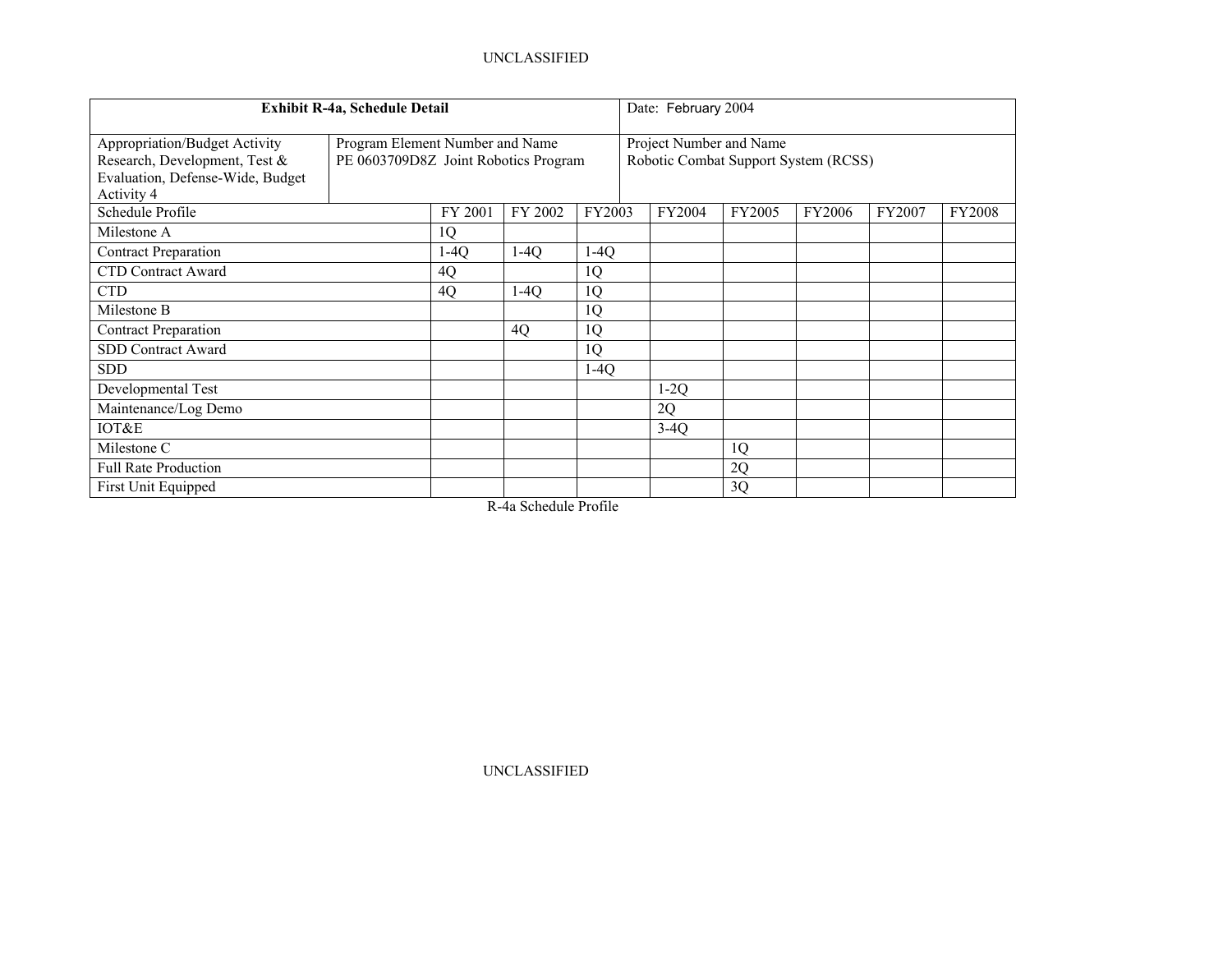| Exhibit R-2a, RDT&E Budget Item Justification |         |         |       |                                      |       | Date: February 2004 |         |
|-----------------------------------------------|---------|---------|-------|--------------------------------------|-------|---------------------|---------|
| APPROPRIATION/BUDGET ACTIVITY                 |         |         |       | R-1 ITEM NOMENCLATURE                |       |                     |         |
| DEFENSE WIDE RDT&E BA 4                       |         |         |       | JOINT ROBOTICS PROGRAM PE 0603709D8Z |       |                     |         |
| COST (\$ in millions)                         | FY 2003 | FY 2004 |       | FY 2005   FY 2006   FY 2007          |       | FY 2008 1           | FY 2009 |
| NUSE 2                                        | 0.000   | 2.100   | 1.065 | 1,100                                | 1.123 | 1,090               | 1.120   |

#### **A. Mission Description and Budget Item Justification:**

The National Unmanned Systems Experimentation Environment (NUSE2) is a new Department of Defense/Private sector teaming initiative. This will be a collaborative effort to provide infrastructure and assets for experimenting with all types of Unmanned Systems air, ground, surface and underwater – that is national in scope. NUSE2 will provide developers/acquirers of Unmanned Systems with dedicated experimentation facilities, ranges, and airspace that would otherwise be hard to schedule and are often expensive. The initiative will begin in FY 2004, starting with some limited objective experiments using Unmanned Ground Vehicles.

NUSE2 will be a consortium of organizations agreeing to form and provide the experimentation capability. The Nation is the true beneficiary of this effort and conveys the coast-to-coast and Alaska and Hawaii, scope of NUSE2. NUSE2 is intended to provide an experimentation base for Unmanned System acquirers over the life cycle. This will include live as well as virtual experiments. NUSE2 will be a valuable asset in the coming years, providing accessible, affordable, RDTE capabilities. The objectives of NUSE2 are to:

- Assist users in refining capabilities (formerly operational requirements)
- Support acquirers in conducting experiments to reduce technical risk.
- Participate in the evaluation of evolutionary upgrades to Unmanned Systems
- Support experiments associated with Advanced Concept Technology Demonstrations
- Facilitate the evaluation of new technologies and aid the tech transfer process of new capabilities for Unmanned Systems
- Support the developmental, operational, and live fire testing requirements of acquirers
- Aid in the development of advanced integrated architectures as they apply to Unmanned Systems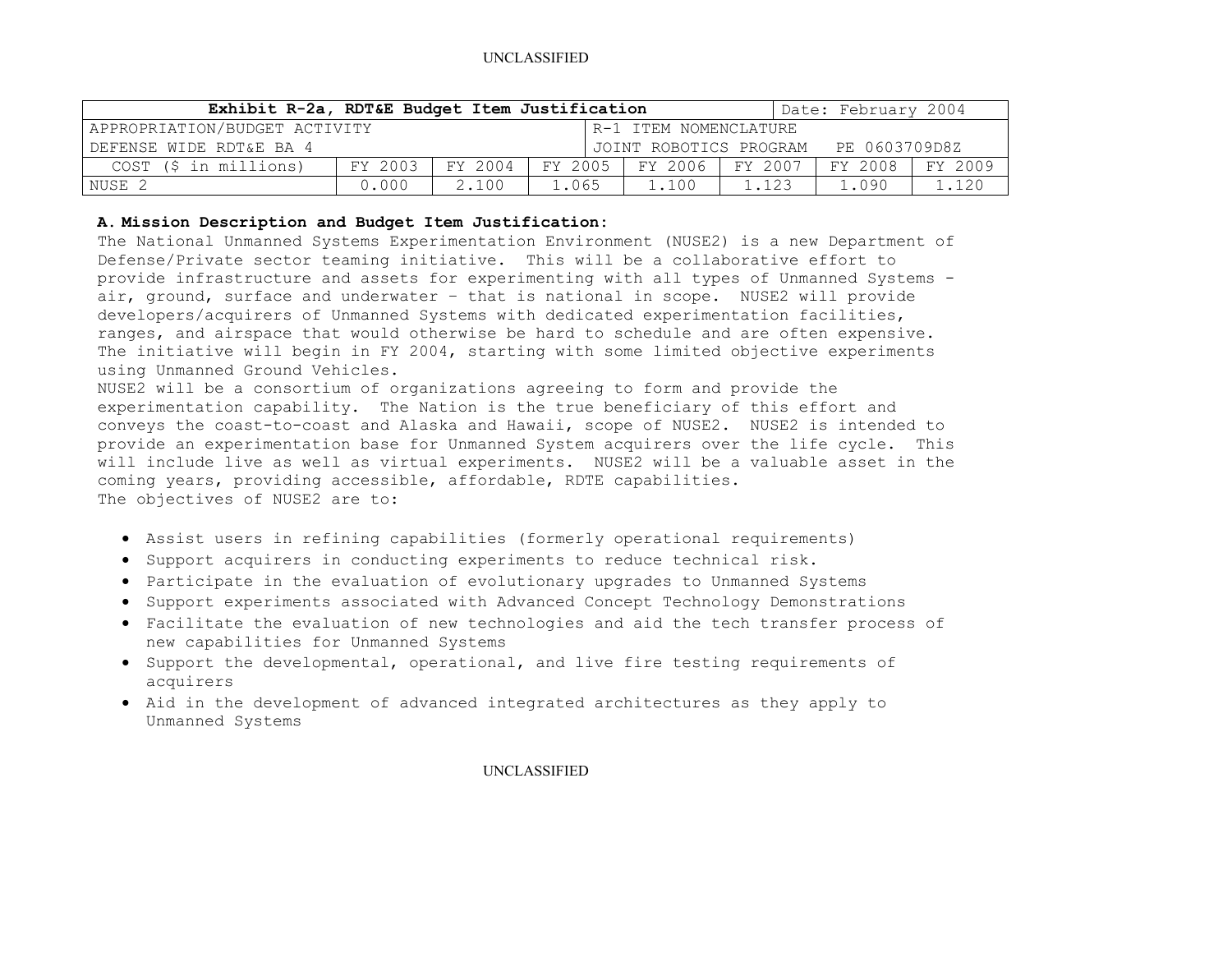• Be dual capable, i.e., able to support experimentation and testing in both live and virtual venues

#### **B. Accomplishments/Planned Program**

|                                        | FY 2003 | FY 2004 | FY 2005 |
|----------------------------------------|---------|---------|---------|
| Accomplishment/Effort/Subtotal<br>Cost | 0.000   | 2.100   | 0.000   |
| RDT&E Articles Quantity * (as          |         |         |         |
| applicable)                            |         |         |         |

- Initiate NUSE2 concept and develop strategy, campaign plan, and organize team.
- Conduct Site Surveys.
- Organize and stand up Integrated Product Teams (IPTs).
- Organize and stand up the Management IPT.
- Identify and refine standards and metrics for experiments.
- Identify and acquire infrastructure requirements.
- Conduct initial live and virtual experiments (countermine).
- Identify and begin planning for follow-on experimentation.

|                                              | FY 2003 | FY 2004 | FY 2005 |
|----------------------------------------------|---------|---------|---------|
| Accomplishment/Effort/Subtotal<br>Cost       | 0.000   | 0.000   | 1.065   |
| RDT&E Articles Quantity * (as<br>applicable) |         |         |         |

- Continue to identify and acquire infrastructure requirements.
- Continue IPT oversight.
- Continue to identify and refine standards and metrics for experiments.
- Conduct live and virtual experimentation.
- Expand NUSE2 as required.
- Expand NUSE2 capabilities to include unmanned air, surface, and subsurface systems.

# **C. Other Program Funding Summary:**

Not Applicable

### **D. Acquisition Strategy:**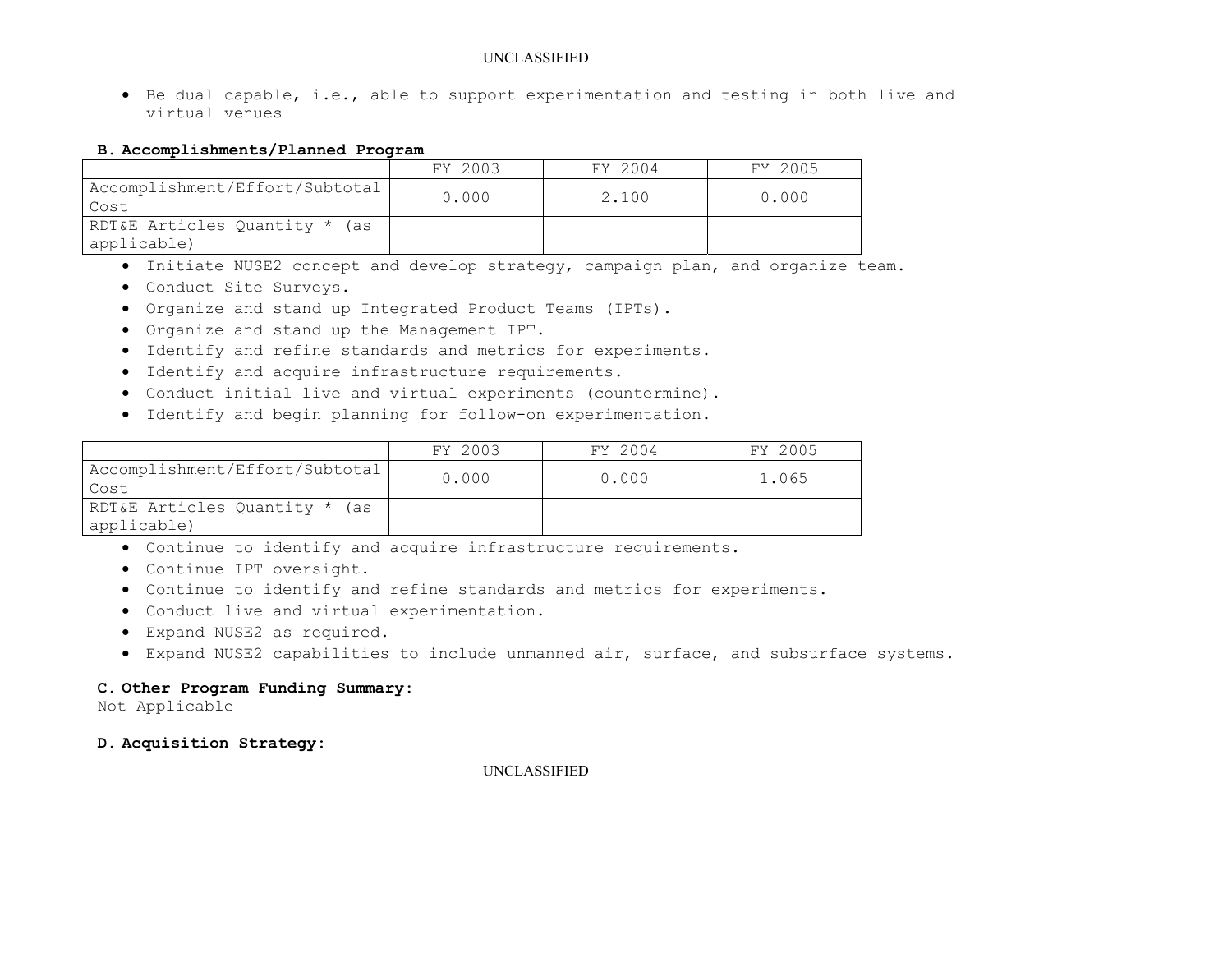Not Applicable

# **E. Major Performers:**

Not Applicable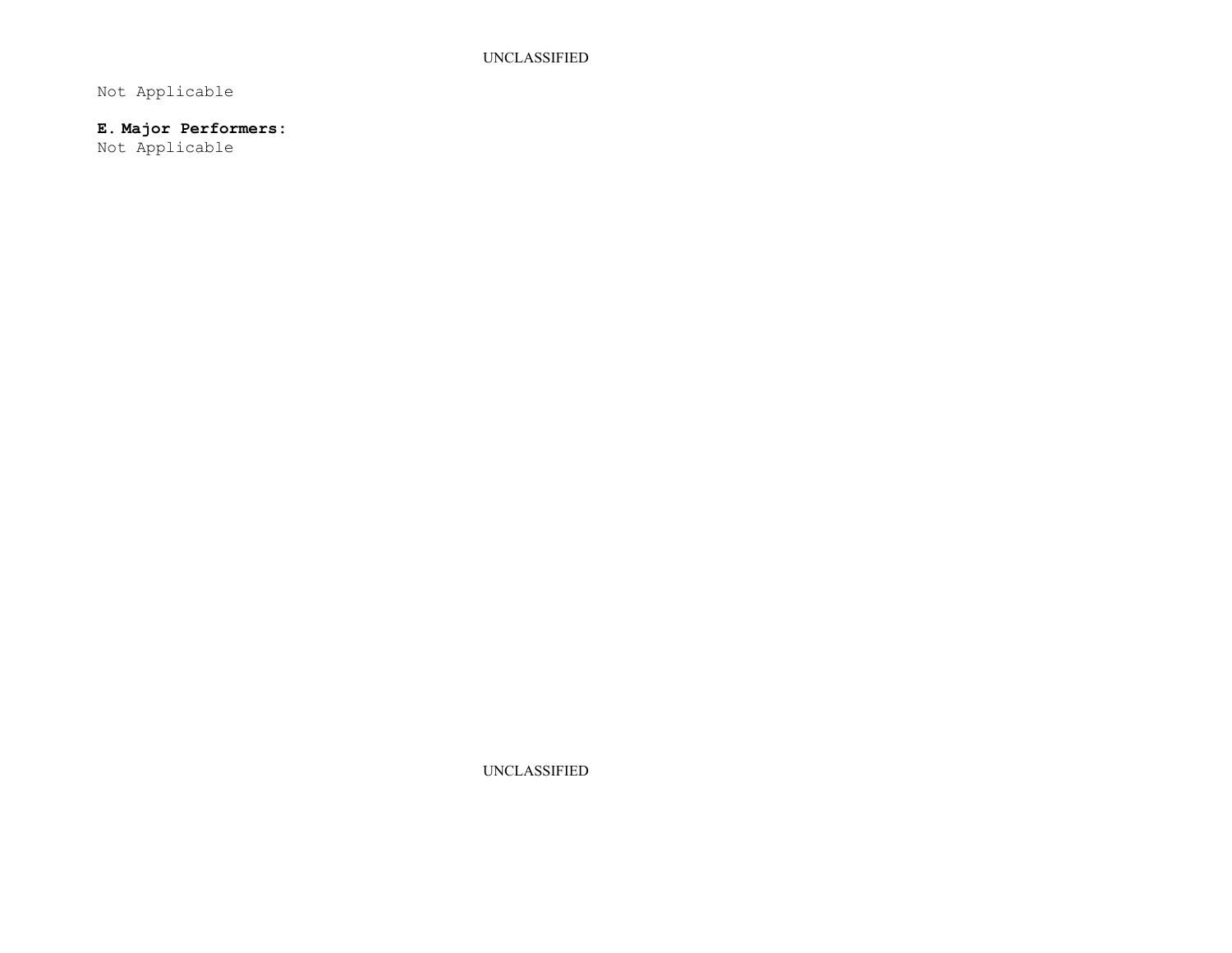| Exhibit R-3 Cost Analysis (page 1)                                        |                              |                                      |                             |              |                       |              | February 2004<br>Date: |              |                       |                     |               |                                |  |  |
|---------------------------------------------------------------------------|------------------------------|--------------------------------------|-----------------------------|--------------|-----------------------|--------------|------------------------|--------------|-----------------------|---------------------|---------------|--------------------------------|--|--|
| <b>DEFENSE-WIDE</b>                                                       |                              |                                      | Program Element             |              |                       |              | NUSE <sub>2</sub>      |              |                       |                     |               |                                |  |  |
| <b>BUDGET ACTIVITY 4</b>                                                  |                              |                                      | PE 0603709D8Z               |              |                       |              |                        |              |                       |                     |               |                                |  |  |
| <b>Cost Categories</b><br>(Tailor to WBS, or System/Item<br>Requirements) | Contract<br>Method &<br>Type | Performing<br>Activity &<br>Location | Total<br><b>PYs</b><br>Cost | 2003<br>Cost | 2003<br>Award<br>Date | 2004<br>Cost | 2004<br>Award<br>Date  | 2005<br>Cost | 2005<br>Award<br>Date | Cost To<br>Complete | Total<br>Cost | Target<br>Value of<br>Contract |  |  |
| Primary Hardware Development                                              |                              |                                      |                             |              |                       |              |                        |              |                       |                     |               |                                |  |  |
| Ancilliary Hardware Development                                           |                              |                                      |                             |              |                       |              |                        |              |                       |                     |               |                                |  |  |
| <b>Systems Engineering</b>                                                |                              |                                      |                             |              |                       |              |                        |              |                       |                     |               |                                |  |  |
| Licenses                                                                  |                              |                                      |                             |              |                       |              |                        |              |                       |                     |               |                                |  |  |
| Tooling                                                                   |                              |                                      |                             |              |                       |              |                        |              |                       |                     |               |                                |  |  |
| <b>GFE</b>                                                                |                              |                                      |                             |              |                       |              |                        |              |                       |                     |               |                                |  |  |
| <b>Award Fees</b>                                                         |                              |                                      |                             |              |                       |              |                        |              |                       |                     |               |                                |  |  |
| Subtotal Product Development                                              |                              |                                      |                             |              |                       | 0.000        |                        | 0.000        |                       |                     |               |                                |  |  |
|                                                                           |                              |                                      |                             |              |                       |              |                        |              |                       |                     |               |                                |  |  |
| Development Support                                                       |                              |                                      |                             |              |                       | 0.500        |                        |              |                       |                     |               |                                |  |  |
| Software Development                                                      |                              |                                      |                             |              |                       |              |                        |              |                       |                     |               |                                |  |  |
| <b>Training Development</b>                                               |                              |                                      |                             |              |                       |              |                        |              |                       |                     |               |                                |  |  |
| <b>Integrated Logistics Support</b>                                       |                              |                                      |                             |              |                       |              |                        |              |                       |                     |               |                                |  |  |
| Configuration Management                                                  |                              |                                      |                             |              |                       |              |                        |              |                       |                     |               |                                |  |  |
| <b>Technical Data</b>                                                     |                              |                                      |                             |              |                       |              |                        |              |                       |                     |               |                                |  |  |
| <b>GFE</b>                                                                |                              |                                      |                             |              |                       |              |                        |              |                       |                     |               |                                |  |  |
| Subtotal Support                                                          |                              |                                      |                             |              |                       | 0.500        |                        | 0.250        |                       |                     |               |                                |  |  |
| Remarks:                                                                  |                              |                                      |                             |              |                       |              |                        |              |                       |                     |               |                                |  |  |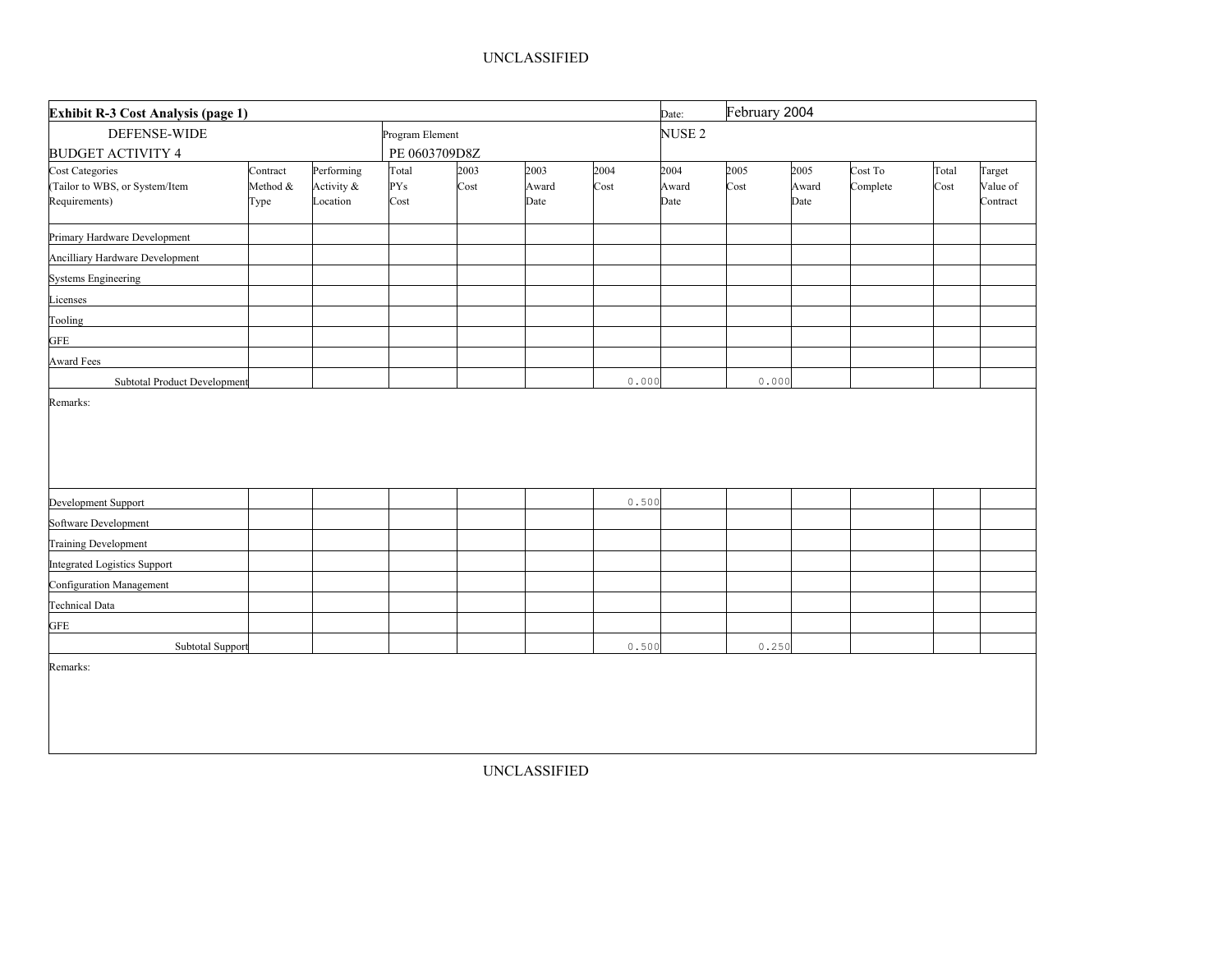| Exhibit R-3 Cost Analysis (page 2)  |          |            |                 |      |       |       | Date: | February 2004 |       |          |       |          |
|-------------------------------------|----------|------------|-----------------|------|-------|-------|-------|---------------|-------|----------|-------|----------|
| <b>DEFENSE-WIDE</b>                 |          |            | Program Element |      |       |       | NUSE2 |               |       |          |       |          |
| <b>BUDGET ACTIVITY 4</b>            |          |            | PE 0603709D8Z   |      |       |       |       |               |       |          |       |          |
| <b>Cost Categories</b>              | Contract | Performing | Total           | 2003 | 2003  | 2004  | 2004  | 2005          | 2005  | Cost To  | Total | Target   |
| (Tailor to WBS, or System/Item      | Method & | Activity & | <b>PYs</b>      | Cost | Award | Cost  | Award | Cost          | Award | Complete | Cost  | Value of |
| Requirements)                       | Type     | Location   | Cost            |      | Date  |       | Date  |               | Date  |          |       | Contract |
| DT                                  |          |            |                 |      |       |       |       |               |       |          |       |          |
| IOT&E                               |          |            |                 |      |       |       |       |               |       |          |       |          |
| <b>Initial Verification Testing</b> |          |            |                 |      |       |       |       |               |       |          |       |          |
|                                     |          |            |                 |      |       |       |       |               |       |          |       |          |
|                                     |          |            |                 |      |       |       |       |               |       |          |       |          |
|                                     |          |            |                 |      |       |       |       |               |       |          |       |          |
|                                     |          |            |                 |      |       |       |       |               |       |          |       |          |
| Subtotal T&E                        |          |            |                 |      |       |       |       |               |       |          |       |          |
|                                     |          |            |                 |      |       |       |       |               |       |          |       |          |
| Contractor Engineering Support      |          |            |                 |      |       |       |       |               |       |          |       |          |
| Government Engineering Support      |          |            |                 |      |       | 1.000 |       | 0.750         |       |          |       |          |
| Program Management Support          |          |            |                 |      |       | 0.600 |       | 0.065         |       |          |       |          |
| Program Management Personnel        |          |            |                 |      |       |       |       |               |       |          |       |          |
| Travel                              |          |            |                 |      |       |       |       |               |       |          |       |          |
| Labor (Research Personnel)          |          |            |                 |      |       |       |       |               |       |          |       |          |
| Miscellaneous                       |          |            |                 |      |       |       |       |               |       |          |       |          |
| Subtotal Management                 |          |            |                 |      |       | 1.600 |       |               |       |          |       |          |
| Remarks:                            |          |            |                 |      |       |       |       |               |       |          |       |          |
| <b>Total Cost</b>                   |          |            |                 |      |       | 2.100 |       | 1.065         |       |          |       |          |
| Remarks:                            |          |            |                 |      |       |       |       |               |       |          |       |          |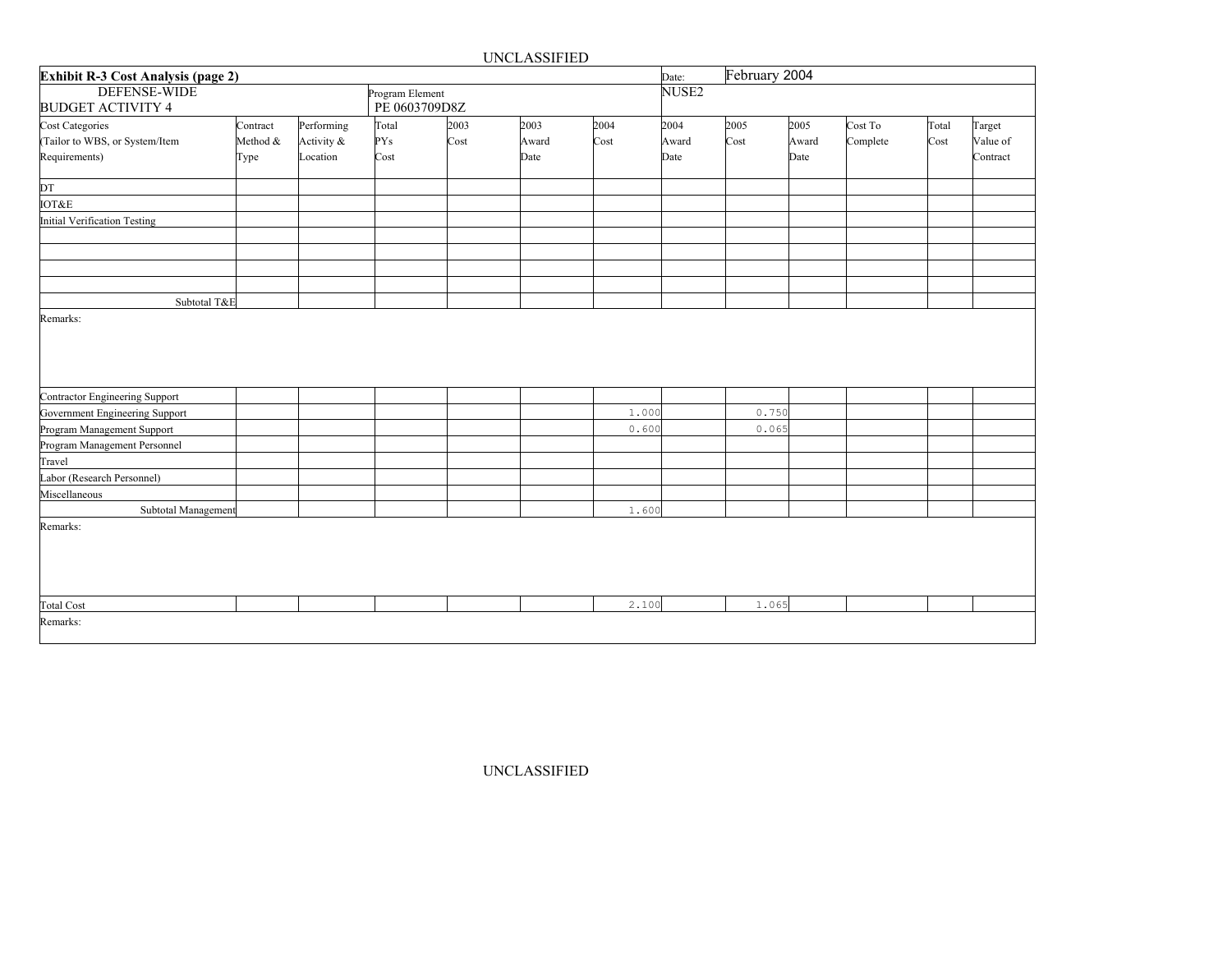|                                    |  |      |  |      | <b>Exhibit R-4, Schedule Profile</b> |      |  |      |                                        |  |      |  |      |  |      |   |        | Date: February 2004     |      |  |      |  |
|------------------------------------|--|------|--|------|--------------------------------------|------|--|------|----------------------------------------|--|------|--|------|--|------|---|--------|-------------------------|------|--|------|--|
| Appropriation/Budget Activity      |  |      |  |      |                                      |      |  |      | Program Element Number and Name        |  |      |  |      |  |      |   |        | Project Number and Name |      |  |      |  |
| DEFENSE WIDE RDT&E/B.A. #4         |  |      |  |      |                                      |      |  |      | PE 0603709D8Z - Joint Robotics Program |  |      |  |      |  |      |   | NUSE 2 |                         |      |  |      |  |
| Fiscal Year                        |  | 2001 |  | 2002 |                                      | 2003 |  | 2004 |                                        |  | 2005 |  | 2006 |  | 2007 |   |        |                         | 2008 |  | 2009 |  |
|                                    |  |      |  | 3    |                                      | 3    |  |      |                                        |  | 3    |  |      |  |      | 3 |        |                         | 3    |  |      |  |
| Infrastructure                     |  |      |  |      |                                      |      |  |      |                                        |  |      |  |      |  |      |   |        |                         |      |  |      |  |
| <b>Standards</b><br>Identification |  |      |  |      |                                      |      |  |      |                                        |  |      |  |      |  |      |   |        |                         |      |  |      |  |
| <b>UMS</b><br>Experiments          |  |      |  |      |                                      |      |  |      |                                        |  |      |  |      |  |      |   |        |                         |      |  |      |  |

R-4 Schedule Profile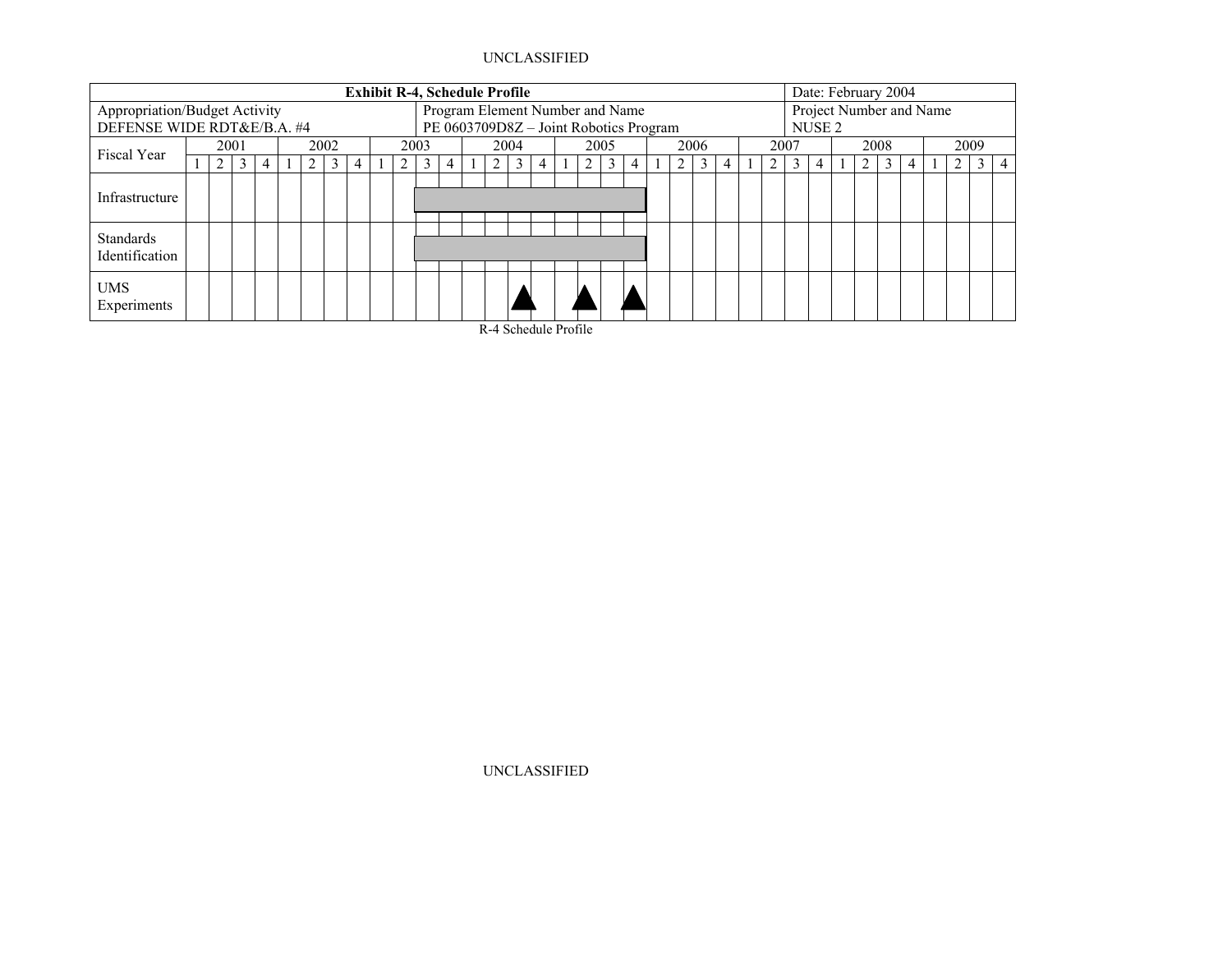|                                                                                                                  | <b>Exhibit R-4a, Schedule Detail</b>                                    |         |         |        | Date: February 2004               |        |        |        |               |
|------------------------------------------------------------------------------------------------------------------|-------------------------------------------------------------------------|---------|---------|--------|-----------------------------------|--------|--------|--------|---------------|
| Appropriation/Budget Activity<br>Research, Development, Test &<br>Evaluation, Defense-Wide, Budget<br>Activity 4 | Program Element Number and Name<br>PE 0603709D8Z Joint Robotics Program |         |         |        | Project Number and Name<br>NUSE 2 |        |        |        |               |
| Schedule Profile                                                                                                 |                                                                         | FY 2001 | FY 2002 | FY2003 | FY2004                            | FY2005 | FY2006 | FY2007 | <b>FY2008</b> |
| Infrastructure                                                                                                   |                                                                         |         |         |        | $3-40$                            | $1-4Q$ |        |        |               |
| Standards Identification                                                                                         |                                                                         |         |         |        | $3-40$                            | $1-4O$ |        |        |               |
| <b>UMS</b> Experiments                                                                                           |                                                                         |         |         |        | 3Q                                | 2Q, 4Q |        |        |               |

R-4a Schedule Profile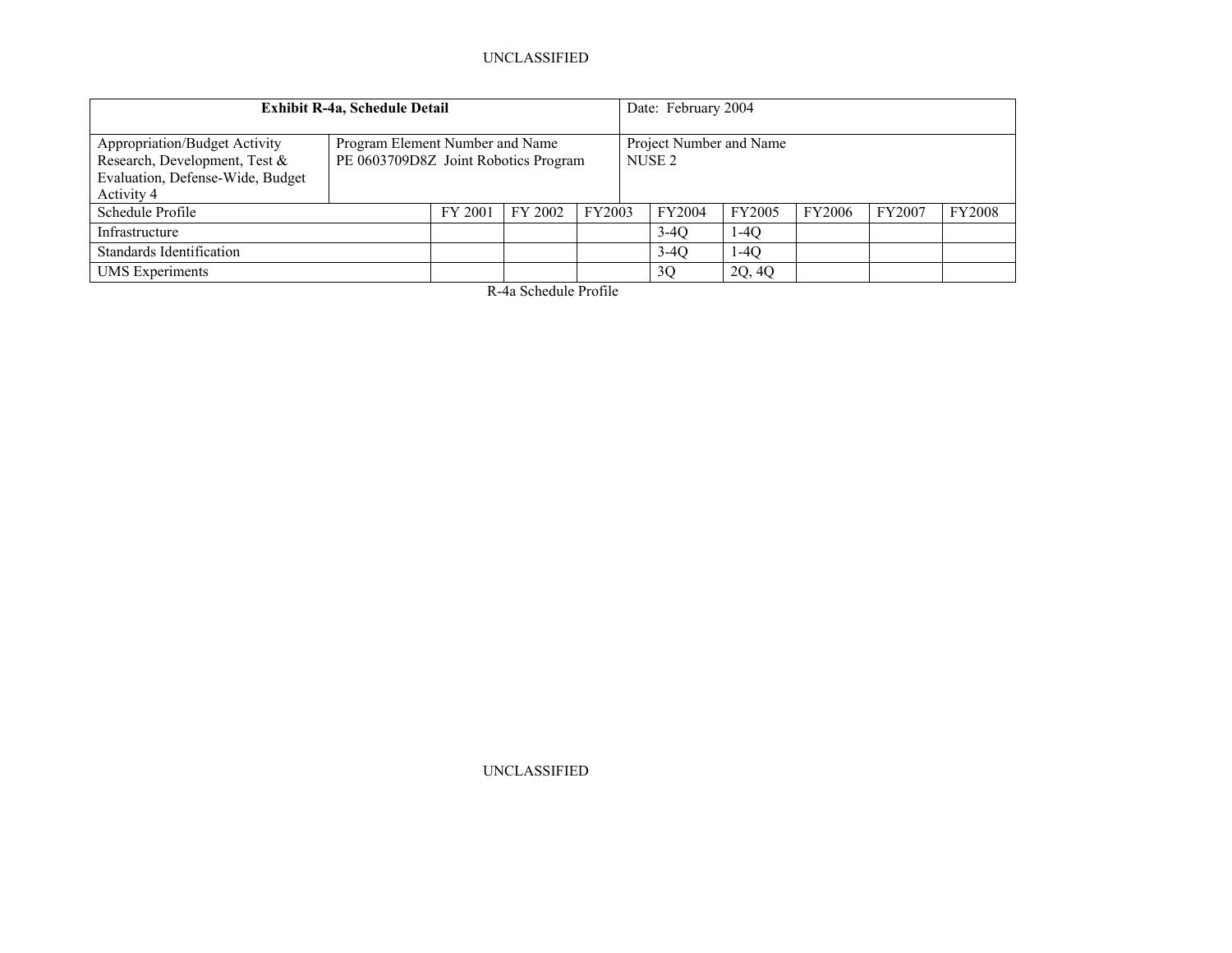UNCLASSIFIED

| Exhibit R-2a, RDT&E Budget Item Justification |                                           |         |         |                                           |         | Date: February 2004 |         |  |  |  |  |  |  |
|-----------------------------------------------|-------------------------------------------|---------|---------|-------------------------------------------|---------|---------------------|---------|--|--|--|--|--|--|
|                                               | APPROPRIATION/BUDGET ACTIVITY<br>R-1 ITEM |         |         |                                           |         |                     |         |  |  |  |  |  |  |
| DEFENSE WIDE RDT&E BA 4                       |                                           |         |         | NOMENCLATURE<br>JOINT ROBOTICS<br>PROGRAM |         | PE 0603709D8Z       |         |  |  |  |  |  |  |
| COST (\$ in millions)                         | FY 2003                                   | FY 2004 | FY 2005 | FY 2006                                   | FY 2007 | FY 2008             | FY 2009 |  |  |  |  |  |  |
| Intelligent Mobility<br>Program               | 1,200                                     | 1,000   | 1.120   | 1.139                                     | 1.420   | 1.261               | 1,230   |  |  |  |  |  |  |

### **A. Mission Description and Budget Item Justification:**

The Intelligent Mobility program is an effort under the U.S. Army Research and Development Command Engineering Center (RDECOM-TARDEC) Intelligent Mobility (IM) Program. Mobility Enhancement through the utilization of novel running gear such as reconfigurable shape, Omni-directional drive systems, and improved mobility sensor integration will improve the mobility of small unmanned ground vehicles (UGVs) to operate on both improved surfaces and off-road terrain in support of urban warfare, physical security and force protection missions for military police and engineering operations. Of particular and immediate interest is the Omni-Directional Inspection System (ODIS) developed through a partnership between the TARDEC robotics mobility lab (TRML) and Utah State University's Center for Self-Organizing and Intelligent Systems (CSOIS), which is a man packable size robot capable of omni-directional locomotion on structured surfaces for the purpose of inspecting vehicles in a force protection role and in an EOD role as an IED disruptor delivery device. There is a current "validated urgent need generated by CENTCOM to utilize UGV's for EOD and force protection missions. Prototype ODIS UGV's are currently in the process of deployment to Iraq and Afghanistan in order to collect data, prove out the current prototype system, and simultaneously provide needed UGV functionality to the user in hostile environments. TRML is also working to develop a draft Mission Needs Statement for the ODIS robot with Military Police/Force Protection agencies.

| B. Accomplishments/Planned Program           |         |         |         |
|----------------------------------------------|---------|---------|---------|
|                                              | FY 2003 | FY 2004 | FY 2005 |
| Accomplishment/Effort/Subtotal  <br>Cost     | 1,200   | 0.000   | 0.000   |
| RDT&E Articles Quantity * (as<br>applicable) |         |         |         |

#### **B. Accomplishments/Planned Program**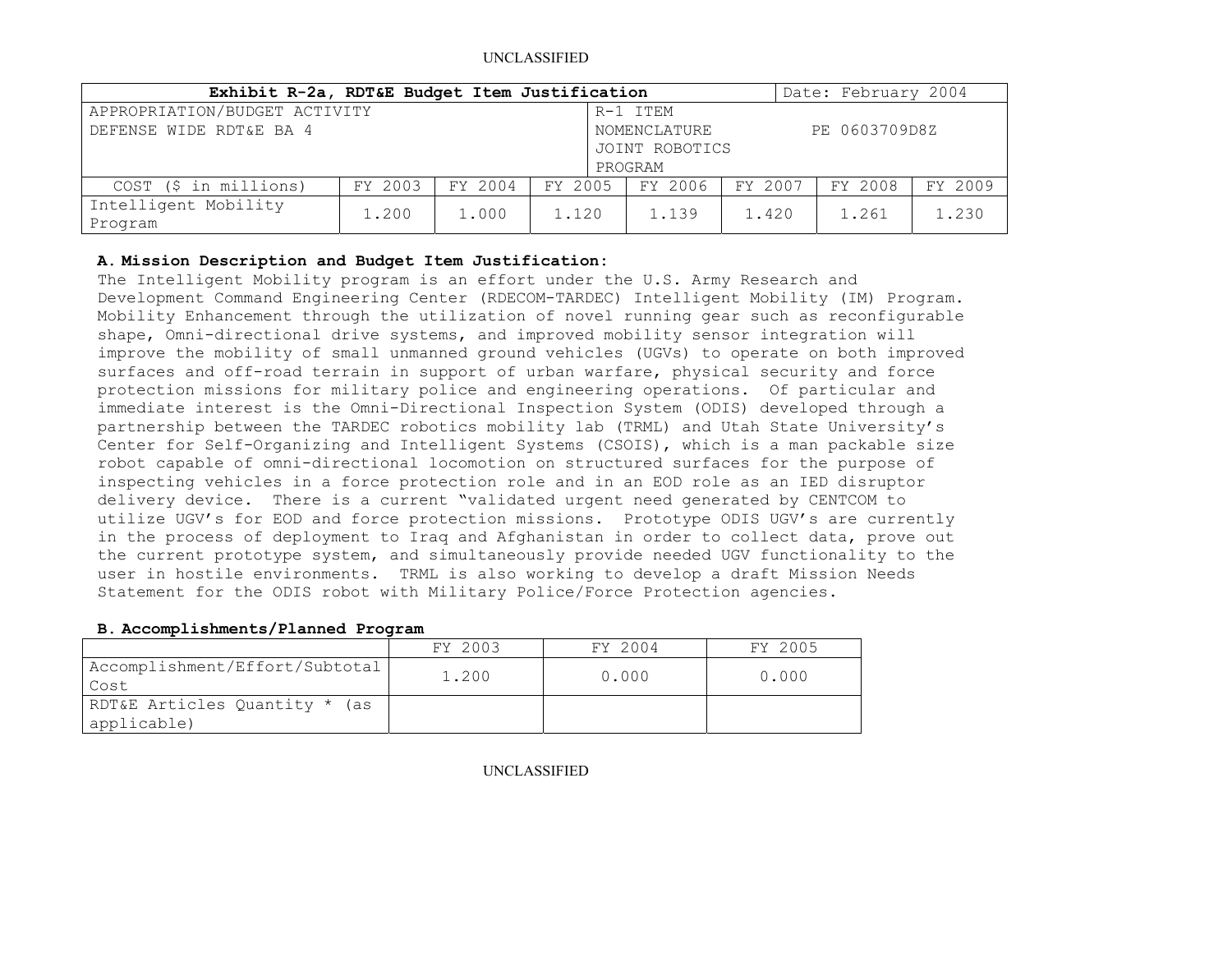- Completed successful mission testing at Port of Los Angeles / Port of Long Beach with US Coast Guard and other agencies.
- Supported the Dept. of Justice in a Homeland Defense Force Protection mission during the Lee Malvo Sniper trial
- Extended Other Transaction for follow on ODIS work with Utah State University
- Completed revision and product improvement of ODIS for functional prototype testing.
- Completed build of 10 ODIS systems for extended testing (OCU's are pending 2Q FY 2004)
- Awarded Work Directive for cold regions mechanical testing and RF analysis of small robotic platforms.

|                                              | FY 2003 | FY 2004 | FY 2005 |
|----------------------------------------------|---------|---------|---------|
| Accomplishment/Effort/Subtotal<br>Cost       | 0.000   | 1,000   | 0.000   |
| RDT&E Articles Quantity * (as<br>applicable) |         |         |         |

|                                              | FY 2003 | FY 2004 | FY 2005 |
|----------------------------------------------|---------|---------|---------|
| Accomplishment/Effort/Subtotal<br>Cost       | 0.000   | 0.000   | 1.120   |
| RDT&E Articles Quantity * (as<br>applicable) |         |         |         |

FY04 and FY05 expected Accomplishments

- Planned completion of additional 10 ODIS systems for deployment to Iraq, and extended testing (2Q FY 2004)
- Investigate utility and need for ODIS platform variants.
- Improve robot control based on Iraq deployment data
- Improve methods for integrating mission packages
- Investigate other intelligent mobility mechanical concepts for improved functionality

# **C. Other Program Funding Summary:**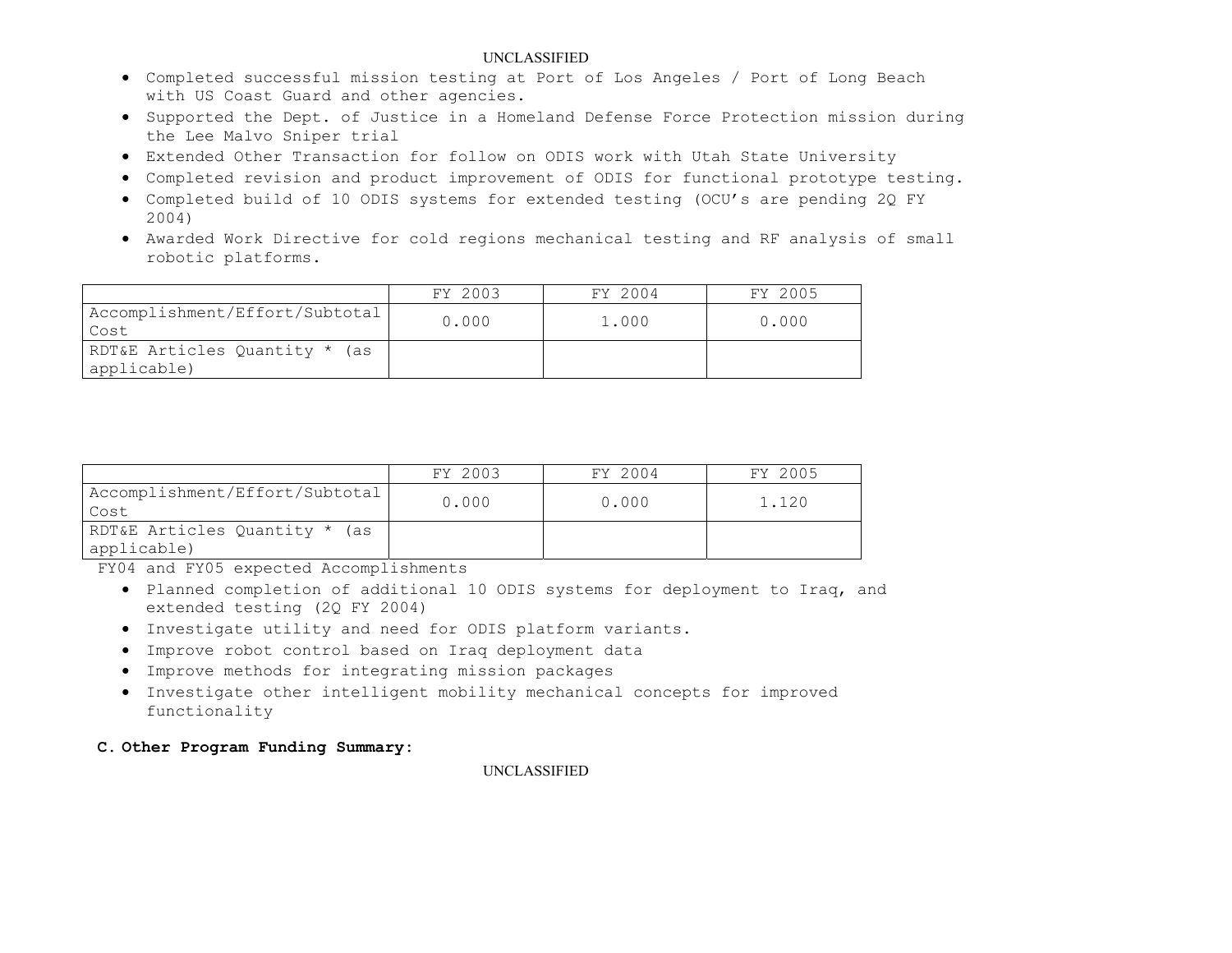\$.800 million awarded to Utah State University using JRP funding previously allocated to US Navy SPAWAR for prototype build of ODIS.

# **D. Acquisition Strategy:**

Not Applicable

Logan, Utah

# **E. Major Performers:**

Kachemak Research Development Center \$1,995K Contractor Homer, Alaska

Utah State University **\$300K** University Logan, Utah

University

Utah State University \$800K (reprogrammed funds from US Navy SPAWAR)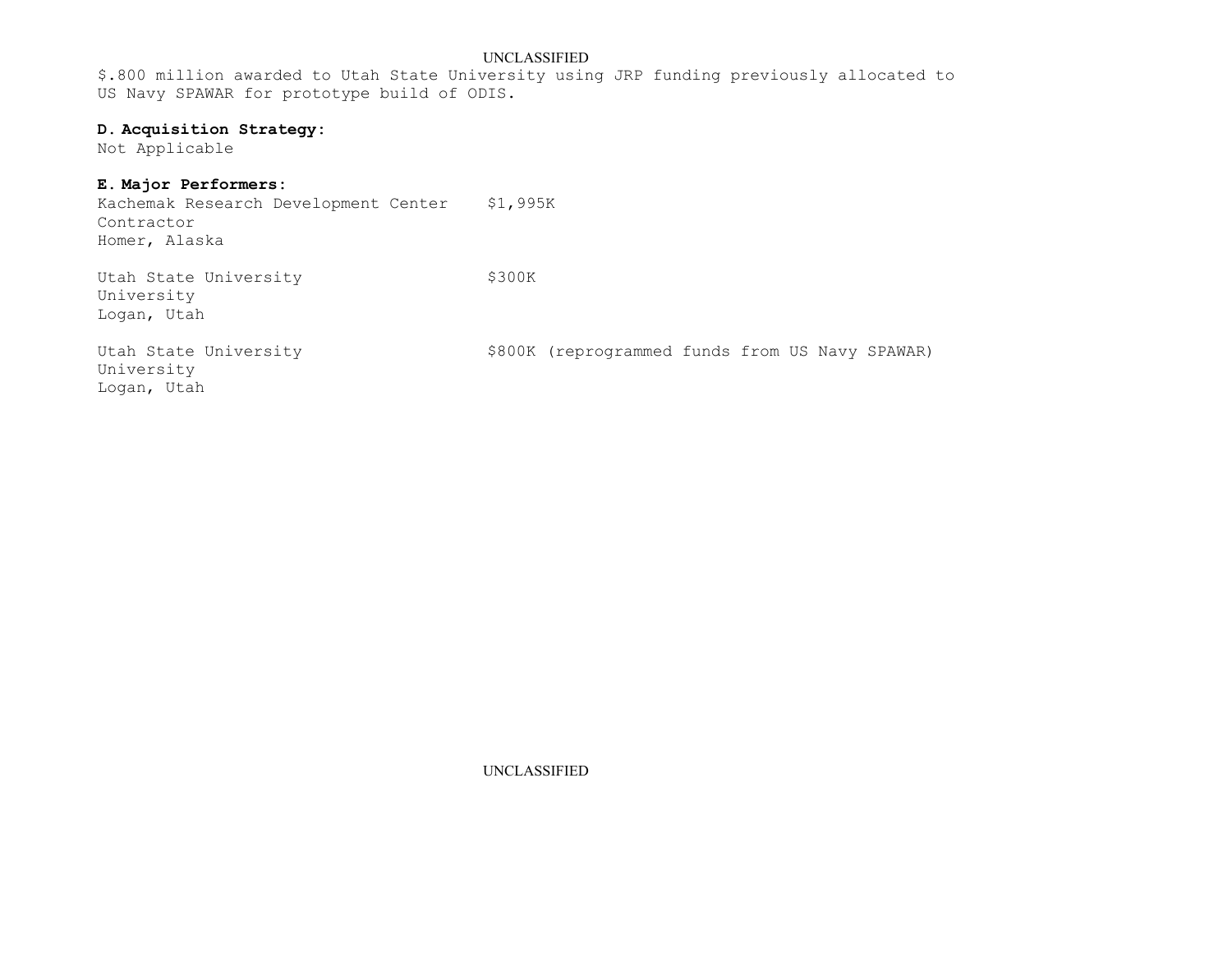| Exhibit R-3 Cost Analysis (page 1)  |          |            |                 |               |       |       | Date: | February 2004               |       |          |       |          |
|-------------------------------------|----------|------------|-----------------|---------------|-------|-------|-------|-----------------------------|-------|----------|-------|----------|
| <b>DEFENSE-WIDE</b>                 |          |            | Program Element |               |       |       |       | <b>Intelligent Mobility</b> |       |          |       |          |
| <b>BUDGET ACTIVITY 4</b>            |          |            |                 | PE 0603709D8Z |       |       |       |                             |       |          |       |          |
| <b>Cost Categories</b>              | Contract | Performing | Total           | 2003          | 2003  | 2004  | 2004  | 2005                        | 2005  | Cost To  | Total | Target   |
| (Tailor to WBS, or System/Item      | Method & | Activity & | <b>PYs</b>      | Cost          | Award | Cost  | Award | Cost                        | Award | Complete | Cost  | Value of |
| Requirements)                       | Type     | Location   | Cost            |               | Date  |       | Date  |                             | Date  |          |       | Contract |
| Primary Hardware Development        |          |            |                 | 0.220         |       | 0.223 |       | 0.147                       |       |          |       |          |
| Ancilliary Hardware Development     |          |            |                 | 0.047         |       | 0.063 |       | 0.049                       |       |          |       |          |
| <b>Systems Engineering</b>          |          |            |                 | 0.070         |       | 0.063 |       | 0.033                       |       |          |       |          |
| Licenses                            |          |            |                 |               |       |       |       |                             |       |          |       |          |
| Tooling                             |          |            |                 |               |       |       |       | 0.033                       |       |          |       |          |
| <b>GFE</b>                          |          |            |                 |               |       |       |       |                             |       |          |       |          |
| <b>Award Fees</b>                   |          |            |                 |               |       |       |       |                             |       |          |       |          |
| <b>Subtotal Product Development</b> |          |            |                 | 0.337         |       | 0.349 |       | 0.262                       |       |          |       |          |
|                                     |          |            |                 |               |       |       |       |                             |       |          |       |          |
| Development Support                 |          |            |                 | 0.140         |       | 0.063 |       | 0.065                       |       |          |       |          |
| Software Development                |          |            |                 | 0.187         |       | 0.089 |       | 0.022                       |       |          |       |          |
| <b>Training Development</b>         |          |            |                 | 0.047         |       | 0.062 |       | 0.033                       |       |          |       |          |
| <b>Integrated Logistics Support</b> |          |            |                 | 0.033         |       | 0.032 |       | 0.033                       |       |          |       |          |
| Configuration Management            |          |            |                 | 0.033         |       | 0.032 |       | 0.065                       |       |          |       |          |
| <b>Technical Data</b>               |          |            |                 |               |       | 0.032 |       | 0.131                       |       |          |       |          |
| <b>GFE</b>                          |          |            |                 |               |       |       |       |                             |       |          |       |          |
| Subtotal Support                    |          |            |                 | 0.440         |       | 0.310 |       | 0.349                       |       |          |       |          |
| Remarks:                            |          |            |                 |               |       |       |       |                             |       |          |       |          |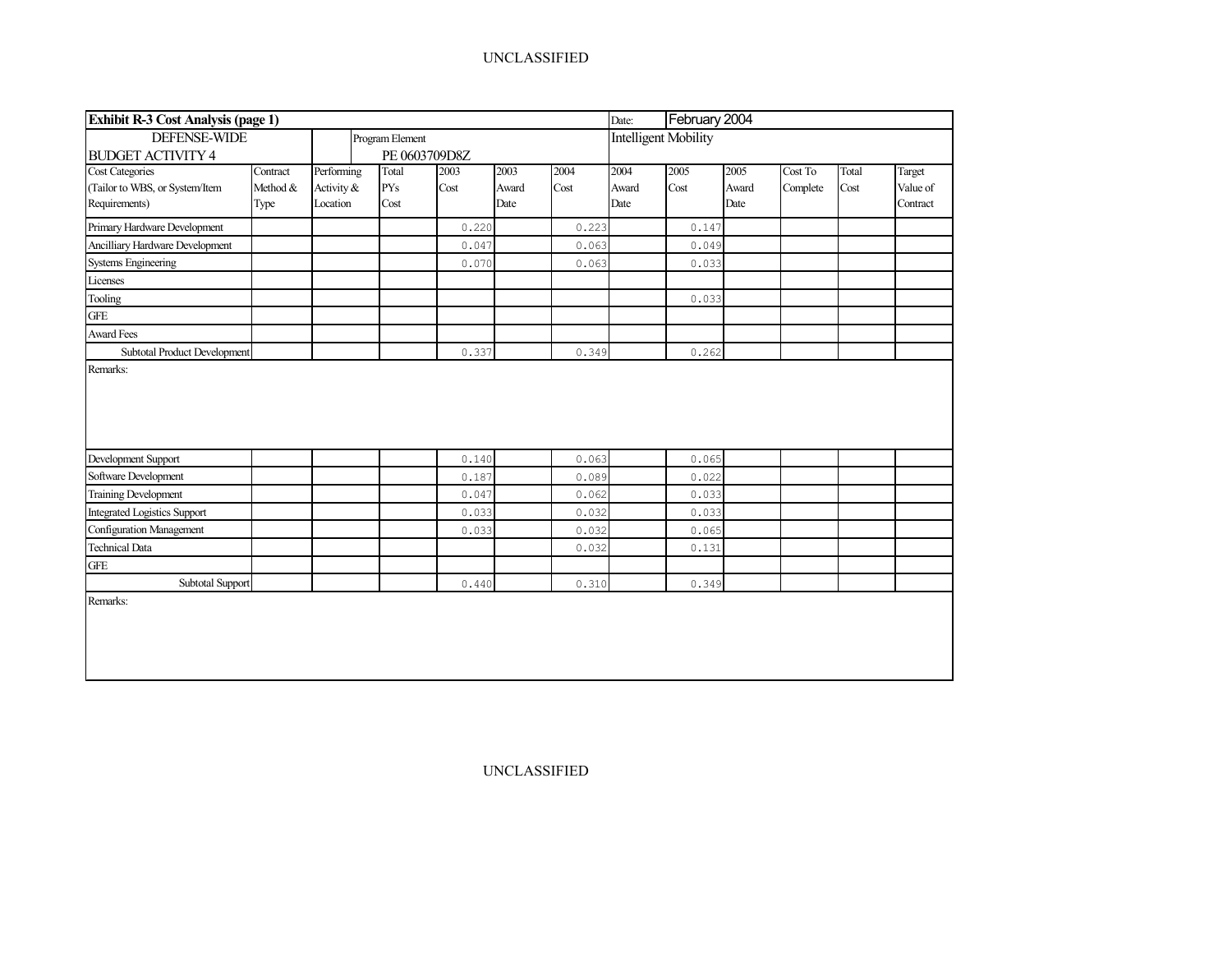|                                                             |      |   |                |                |      |                |                |      |   |   | <b>Exhibit R-4, Schedule Profile</b> |                |                                                                           |      |                |   |      |   |   |      |   |   | Date: February 2004         |                         |                |                |   |
|-------------------------------------------------------------|------|---|----------------|----------------|------|----------------|----------------|------|---|---|--------------------------------------|----------------|---------------------------------------------------------------------------|------|----------------|---|------|---|---|------|---|---|-----------------------------|-------------------------|----------------|----------------|---|
| Appropriation/Budget Activity<br>DEFENSE WIDE RDT&E/B.A. #4 |      |   |                |                |      |                |                |      |   |   |                                      |                | Program Element Number and Name<br>PE 0603709D8Z - Joint Robotics Program |      |                |   |      |   |   |      |   |   | <b>Intelligent Mobility</b> | Project Number and Name |                |                |   |
|                                                             | 2001 |   |                |                | 2002 |                |                | 2003 |   |   | 2004                                 |                |                                                                           | 2005 |                |   | 2006 |   |   | 2007 |   |   | 2008                        |                         |                | 2009           |   |
| Fiscal Year                                                 | 2    | 3 | $\overline{4}$ | $\overline{2}$ | 3    | $\overline{4}$ | $\overline{2}$ | 3    | 4 | 2 | $\mathfrak{Z}$                       | $\overline{4}$ | 2                                                                         | 3    | $\overline{4}$ | 2 | 3    | 4 | 2 | 3    | 4 | 2 | 3                           | $\overline{4}$          | $\overline{2}$ | $\mathfrak{Z}$ | 4 |
| Acquisition<br>Milestones                                   |      |   |                |                |      |                |                |      |   |   |                                      |                |                                                                           |      |                |   |      |   |   |      |   |   |                             |                         |                |                |   |
| Prototype                                                   |      |   |                |                |      |                |                |      |   |   |                                      |                |                                                                           |      |                |   |      |   |   |      |   |   |                             |                         |                |                |   |
| Phase                                                       |      |   |                |                |      |                |                |      |   |   |                                      |                |                                                                           |      |                |   |      |   |   |      |   |   |                             |                         |                |                |   |
| <b>ODIS/ODV</b>                                             |      |   |                |                |      |                |                |      |   |   |                                      |                |                                                                           |      |                |   |      |   |   |      |   |   |                             |                         |                |                |   |
| System                                                      |      |   |                |                |      |                |                |      |   |   |                                      |                |                                                                           |      |                |   |      |   |   |      |   |   |                             |                         |                |                |   |
| Development                                                 |      |   |                |                |      |                |                |      |   |   |                                      |                |                                                                           |      |                |   |      |   |   |      |   |   |                             |                         |                |                |   |
| ODIS $&T-4$<br>System                                       |      |   |                |                |      |                |                |      |   |   |                                      |                |                                                                           |      |                |   |      |   |   |      |   |   |                             |                         |                |                |   |
| Delivery                                                    |      |   |                |                |      |                |                |      |   |   |                                      |                |                                                                           |      |                |   |      |   |   |      |   |   |                             |                         |                |                |   |
| Software<br>Delivery                                        |      |   |                |                |      |                |                |      |   |   |                                      |                |                                                                           |      |                |   |      |   |   |      |   |   |                             |                         |                |                |   |
|                                                             |      |   |                |                |      |                |                |      |   |   |                                      |                |                                                                           |      |                |   |      |   |   |      |   |   |                             |                         |                |                |   |
| T&E<br>Milestones                                           |      |   |                |                |      |                |                |      |   |   |                                      |                |                                                                           |      |                |   |      |   |   |      |   |   |                             |                         |                |                |   |

R-4 Schedule Profile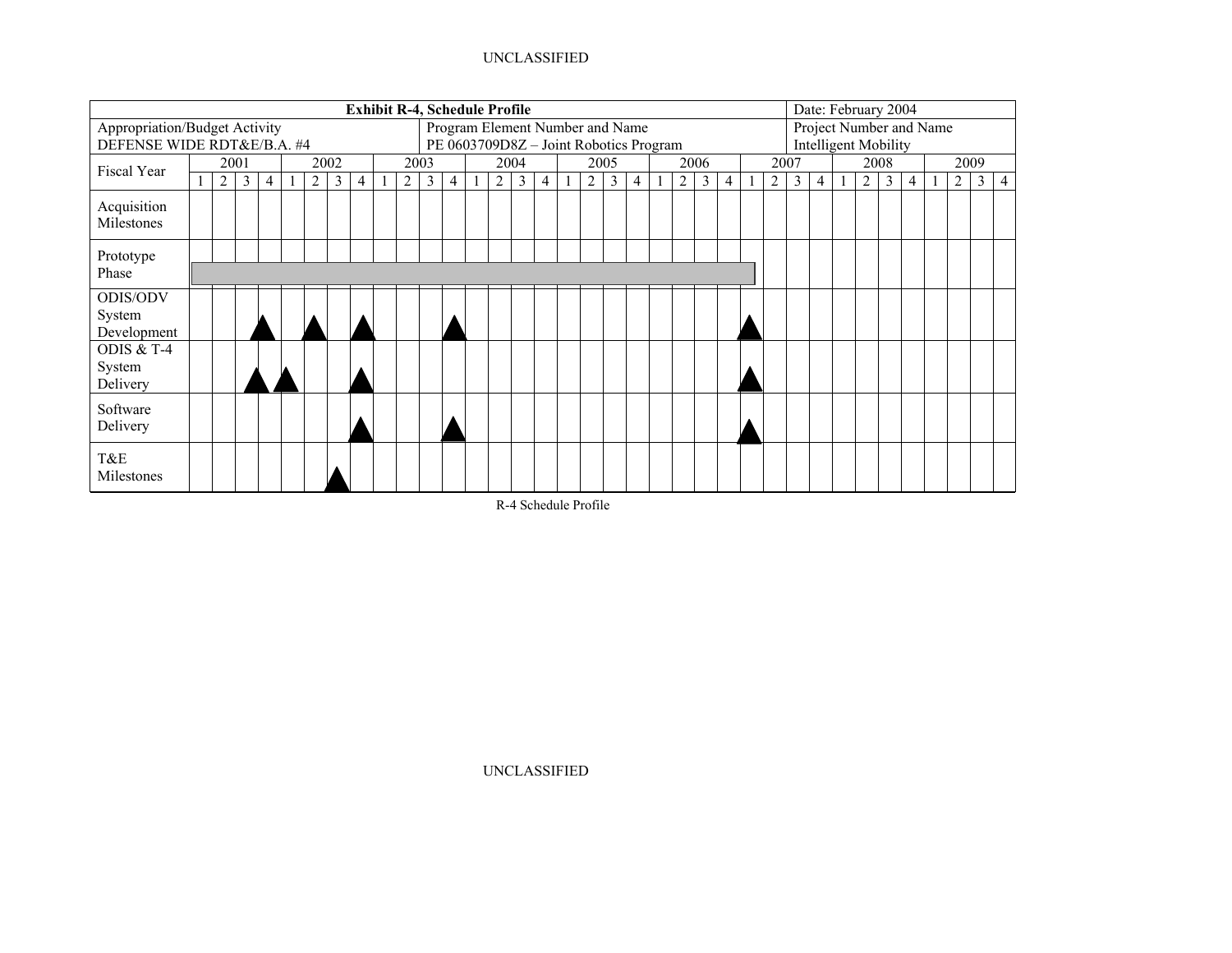|                                                                            | <b>Exhibit R-4a, Schedule Detail</b>             |         |         |        | Date: February 2004                             |        |        |        |               |
|----------------------------------------------------------------------------|--------------------------------------------------|---------|---------|--------|-------------------------------------------------|--------|--------|--------|---------------|
| Appropriation/Budget Activity<br>RDT&E, Defense Wide, Budget<br>Activity 4 | Program Element Number and Name<br>PE 0603709D8Z |         |         |        | Project Number and Name<br>Intelligent Mobility |        |        |        |               |
| Schedule Profile                                                           |                                                  | FY 2001 | FY 2002 | FY2003 | FY2004                                          | FY2005 | FY2006 | FY2007 | <b>FY2008</b> |
| Contract Preparation                                                       |                                                  | 10      | 2Q      | 10     | 10                                              | 1Q     | 1Q     | 1Q     |               |
| <b>System Development</b>                                                  |                                                  | $2-4Q$  | $3-4Q$  | $2-4Q$ | 3Q                                              | 4Q     | 3Q     | 3Q     |               |
| Quality Design and Build                                                   |                                                  | 4Q      | 10      | 4O     | 4Q                                              | 3Q     | 4Q     | 4Q     |               |
| Developmental (PD&RR) Technical Testing                                    |                                                  |         | 4Q      | 10     |                                                 | 2Q     |        | 4Q     |               |
| Developmental Evaluation                                                   |                                                  |         |         | 1Q     |                                                 | 3Q     |        | 4Q     |               |
| Etc.                                                                       |                                                  |         |         |        |                                                 |        |        |        |               |

R-4a Schedule Profile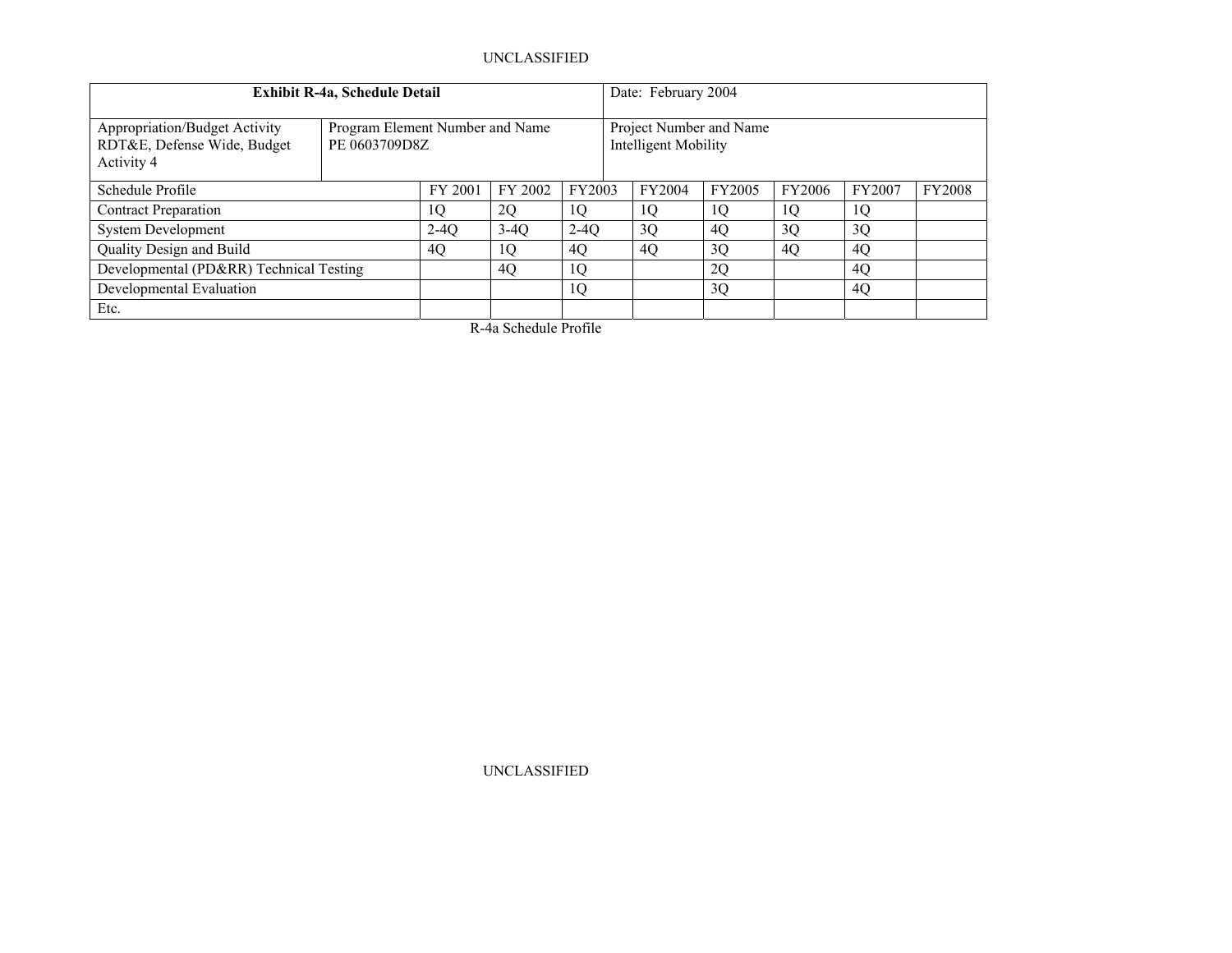UNCLASSIFIED

| Exhibit R-2a, RDT&E Budget Item Justification            |                |         |         |         |         | Date: February 2004 |         |  |  |  |  |  |
|----------------------------------------------------------|----------------|---------|---------|---------|---------|---------------------|---------|--|--|--|--|--|
| APPROPRIATION/BUDGET ACTIVITY<br>R-1 ITEM                |                |         |         |         |         |                     |         |  |  |  |  |  |
| PE 0603709D8Z<br>DEFENSE WIDE RDT&E BA 4<br>NOMENCLATURE |                |         |         |         |         |                     |         |  |  |  |  |  |
|                                                          | JOINT ROBOTICS |         |         |         |         |                     |         |  |  |  |  |  |
|                                                          |                |         |         | PROGRAM |         |                     |         |  |  |  |  |  |
| $COST$ (\$ in millions)                                  | FY 2003        | FY 2004 | FY 2005 | FY 2006 | FY 2007 | FY 2008             | FY 2009 |  |  |  |  |  |
| <b>RACS</b>                                              | 5.200          | 4.500   | 5.520   | 5.310   | 5.326   | 5.280               | 5.290   |  |  |  |  |  |

#### **A. Mission Description and Budget Item Justification:**

The Robotics for Agile Combat Support (RACS) is a USAF effort to advance the robotic state-of-the-art capability for counter-terrorism and force protection technologies. RACS programs include the following: Advancements for the All-purpose Remote Transport System (ARTS), Advanced Systems and Control, Active Range Clearance, Force Protection Robotics, and the Next Generation Explosive Ordnance Disposal Remote Control Vehicle (NGEODRCV). The basic platform for the ARTS has been formally transitioned to a Systems Program Office (SPO) for production and sustainment. Future improvements and advancements will enhance the control and payload capabilities for this system. This technology has been applied to Formerly Used Defense Sites (FUDS) and active range clearance for cleanup/disposal.

#### **B. Accomplishments/Planned Program**

|                                        | FY 2003 | FY 2004 | FY 2005 |
|----------------------------------------|---------|---------|---------|
| Accomplishment/Effort/Subtotal<br>Cost | 5.200   | 4.500   | 5.520   |
| RDT&E Articles Quantity * (as          |         |         |         |
| applicable)                            |         |         |         |

• Airborne Engineer – This research effort develop a prototype concept demonstrator that will provide small area ordnance clearance system to allow rapid beddown of RED HORSE personnel. The system includes Power Rake, GPS, New Laptop Operator Control Station, Clam Shell Bucket, and AR-10, 7.62 mm rifle for Stand off Munitions Disruption. The Chief of Staff (CSAF), United States Air Force (USAF) stated that the Air Force requires an Airborne Rapid Engineer Deployable Heavy Operations Repair Squadron, Engineers (RED HORSE) combat engineer capability to "Assess, Prepare and Establish" contingency airbases in remote locations through airdrop, air-insertion, or airdelivery. This requires training some existing RED HORSE personnel as jump-capable and acquiring lighter equipment that is air-droppable, air-insertable, or air-deliverable.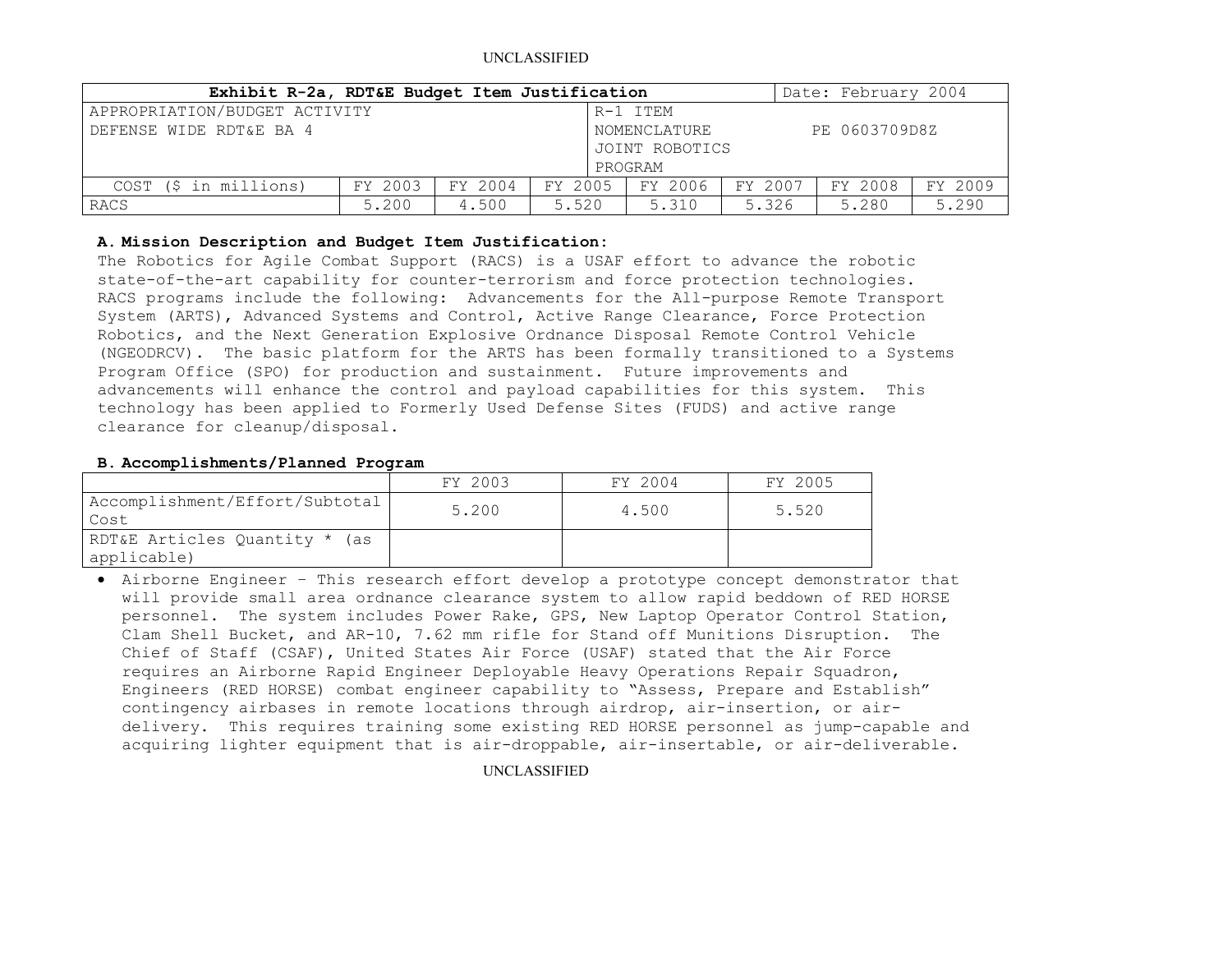It also requires in some cases for Airborne RED HORSE to be augmented by Explosive Ordnance Disposal (EOD), Readiness, and Fire Rescue to meet mission requirements. This Airborne RED HORSE Engineer Concept of Operations (CONOPS) supports the Global Strike Task Force CONOPS: once F-22 and B-2 stealth roll back the enemy offensive threat and uncover basing structure, follow-on forces in the way of Airborne RED HORSE Engineers can deploy to an air base and fix damaged runways for continued offensive operations. Accomplishments include development and transition of three prototypes of the Airborne Engineer ARTS that were airdrop certified (two of which were deployed to Operation Iraqi Freedom).

- Power Rake This effort is sponsored in cooperation with HQ ACC/CEX for the Air Force Airborne Engineer initiative. The Power Rake is a military munitions clearance tool developed for use on the ARTS robot. The Power Rake will remove or detonate submunitions and anti-personnel mines for the purpose of small area-clearance, lane proofing, and active range clearance. The research goals for this effort are: 1. Investigate the available COTS equipment that is capable of performing this task. 2. Develop and integrate a lightweight armor package for the Power Rake attachment. 3. Characterize the system performance including: explosives resistance, operational capabilities, and system reliability. This effort will provide two proof-of-concept systems for testing and evaluation.
- Enhanced Standoff Munitions Disruption System (E-SMUD) Sponsored in cooperation with the Office of Special Technology EOD Low Intensity Conflict Office, this effort is for EOD personnel of the Air Force and Marines. This research effort consists of integrating a Telepresent Rapid Aiming Platform (TRAP) from Precision Remotes to the ARTS platform to provide EOD personnel the remote capability of detonating, disrupting, or deflagrating small ordnance at safe distances, thereby taking the EOD technician out of harms way. This effort will provide two prototype systems, one for the USMC that incorporates the Barrett .50 caliber and 7.62 mm Designated Marksmanship Rifle (DMR) and another to the USAF with the Barrett .50 caliber and 5.56 mm rifles. These systems provide remote capability to bring to bear 7.62mm or 0.50 caliber rifle against surface scatterable munitions. Integrating visual optics and current pan/tilt technology, this technology removes the EOD technician out-of-harms way to perform clearance of high threat submunitions currently being validated on CONUS ranges while practice for wartime clearance procedures. A low cost laboratory demonstrator version of a AR-10, 7.62mm rifle has been developed and limited testing performed. Transition planned late FY03. Tele-operated Remote Aiming Platform: TRAP is a future  $P<sup>3</sup>I$  effort that is contained in the CE Readiness Modernization Roadmap and is scheduled to undergo system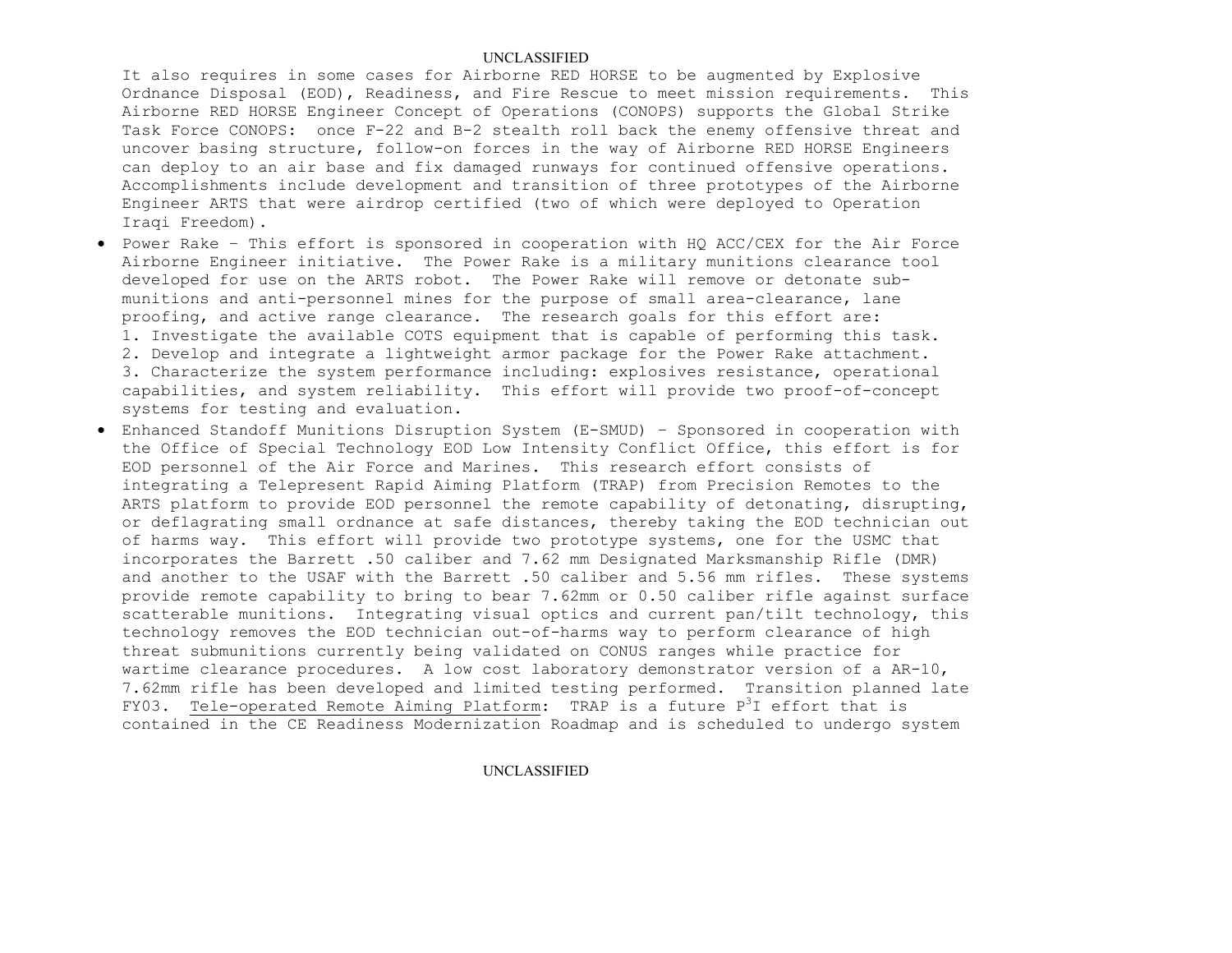design and development (SDD) in FY 2004 with production to follow in FY2005. Accomplishments include demonstration of a radio controlled TRAP system.

- Robo-Trencher US Air Force 738 EIS Initiative to provide a standoff capability to perform cable trenching and excavation in hazardous areas. The system need was prompted by 2 separate UXO incidents with manned equipment. Accomplishments included design, build, testing, and delivery of the Robo-Trencher in 90 Days. The integration of production ARTS robotic components to an existing 738<sup>th</sup> EIS Ditch Witch 7610 Trenching Tractor demonstrated the feasibility of using ARTS robotics system as a robotic kit. The system is currently deployed to support Operation Enduring Freedom. User is requesting conversion of three more systems including potential spiral development for increased capabilities.
- Automated Ordnance Excavator (AOE) This research effort is to develop technologies that can be integrated into an autonomous excavator. To accomplish this goal, technologies must be developed that address the essential mission elements. The development path for this technology is a four-step process: 1. automated digging, 2. independent boom/stick motion, 3. independent machine mobility, and 4. independent work planning and analysis. A contract has been awarded to Caterpillar, Inc. to develop the 1<sup>st</sup> stage technology, an Auto-dig Mission Planning Module (AMPM) for the AOE. The AMPM is a JAUS compatible electronics module that will take telemetry data from the AOE, process the data to calculate the boom, stick, and bucket motion paths, and return the motion commands to the AOE for execution. Future efforts will concentrate on the completion of stage 2-4 technologies. Accomplishments for this effort include approximately 75% completion of the auto dig mission planning module and hardware upgrade of the AOE.
- J-LONS (Joint Laser Ordnance Neutralization System) This effort is to develop and validate a remotely operated modular laser system for standoff UXO/IED neutralization capability. Laser technology has been identified as a viable method of clearing areas clear of UXO by rapidly heating the explosive filler to point of detonation. It may also prove to be a method to gain access and disposal to IEDs. Accomplishments include oversight on the international program partner's development of a low power laser system. Commencing in FY 2004, plans are to begin integration of J-LONS onto a mobile unmanned platform.
- Advanced Robotics System The primary effort is to develop common architecture designs for autonomous vehicle technologies that focus on vehicle mobility, speed, and control, as well as multi-vehicle operations and marsupial control. This program seeks to develop and document these modular designs within the evolving JAUS Standards. Specifically the program addresses: (1) vehicle position; (2) sensors; (3) path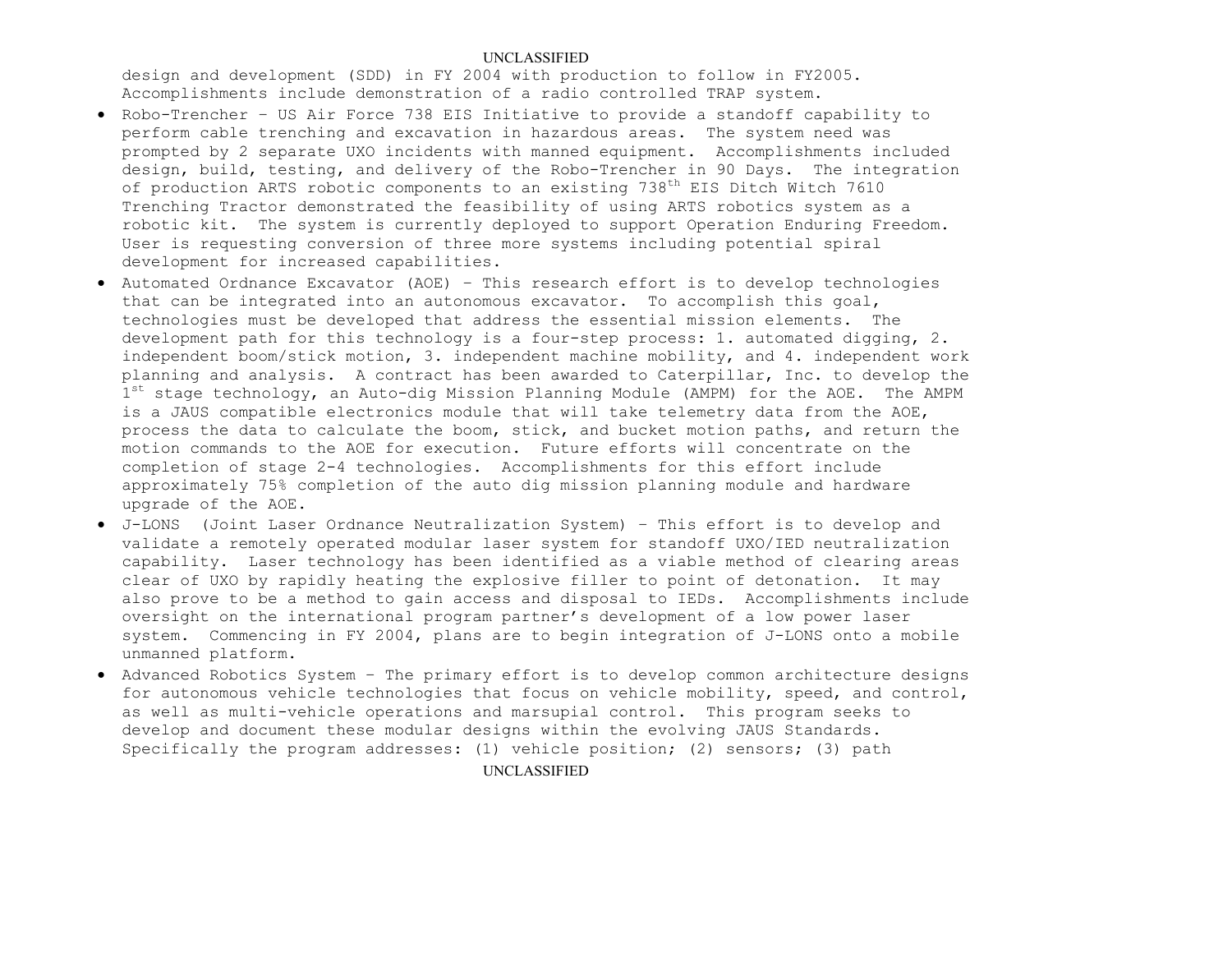planning; (4) path execution; (5) vehicle control, and (6) obstacle detection and avoidance. Multi-vehicle and marsupial control technologies will be developed. Technologies being investigated are position/mapping (GPS/INS, Dual antenna GPS, deadreckoning), Advanced Operator Control Unit (laptop/PDA), obstacle detection and avoidance, mobile communications (droppable repeaters) and support for the OSD Joint Architecture for Unmanned Systems (JAUS).

- Accomplishments include support to the JAUS community, obstacle detection and avoidance simulation, sensor fusion for obstacle detection, and high speed assisted teleoperation algorithm development. Demonstrated JAUS concepts by controlling multiple robotic systems using a single operator control station.
- REDCAR (Remote Detection Challenge and Response system) REDCAR is an Air Force, Force Protection Battlelab (AFFB) Initiative to demonstrate the benefits of unmanned systems for the security force mission. The program focuses on the application of mobile unmanned ground systems to support and augment security force personnel in the perimeter defense of Air Force installations and forward deployed units. The AFRL REDCAR system will consist of a network of robotic platforms integrated with existing security force sensors and Tactical, Area Security System (TASS). The REDCAR system will have limited simulation and modeling capabilities to interact with the current AFFPB modeling systems. All components and platforms in the REDCAR system will be capable of communication using JAUS (Joint Architecture for Unmanned Systems) for system interoperability and control. Proof of concepts demonstrations will be conducted in June FY04. Accomplishments development and demonstration of the Scout robotic platform at the Force Protection Battlelab exposition for AF/XOF. Contracts were let for procurement of the MDARS-E and Packbot systems.
- Defense Threat Reduction Agency (DTRA) DTRA's Integrated Technology Demonstration puts to use Department of Defense (DoD) technology and Federal Emergency Management Agency (FEMA) training exercises to provide possible real-world terrorist scenarios. Accomplishment was the CHER-CAP Exercise, which was performed in February 2003 in Northwest Florida. With the close location of many area DoD laboratories and their missions within the DoD, existing priorities and funding were leveraged with the FEMA exercise scenario. The DTRA Combating Terrorism Program will benefit greatly from this opportunity as it will be able to test DoD technologies that are relevant to a variety of threats to DoD forces and assets in the US and abroad. Participating agencies and organizations included: (1) Defense Threat Reduction Agency Technology Directorate (DTRA/TD); (2) Air Force Research Laboratory Airbase Technologies Division (AFRL/MLQ); (3) Naval Coastal Systems Station (CSS); (4) Air Force Civil Engineer Support Agency (AFCESA); (5) Florida State University Panama City (FSU-PC); (6) Local Emergency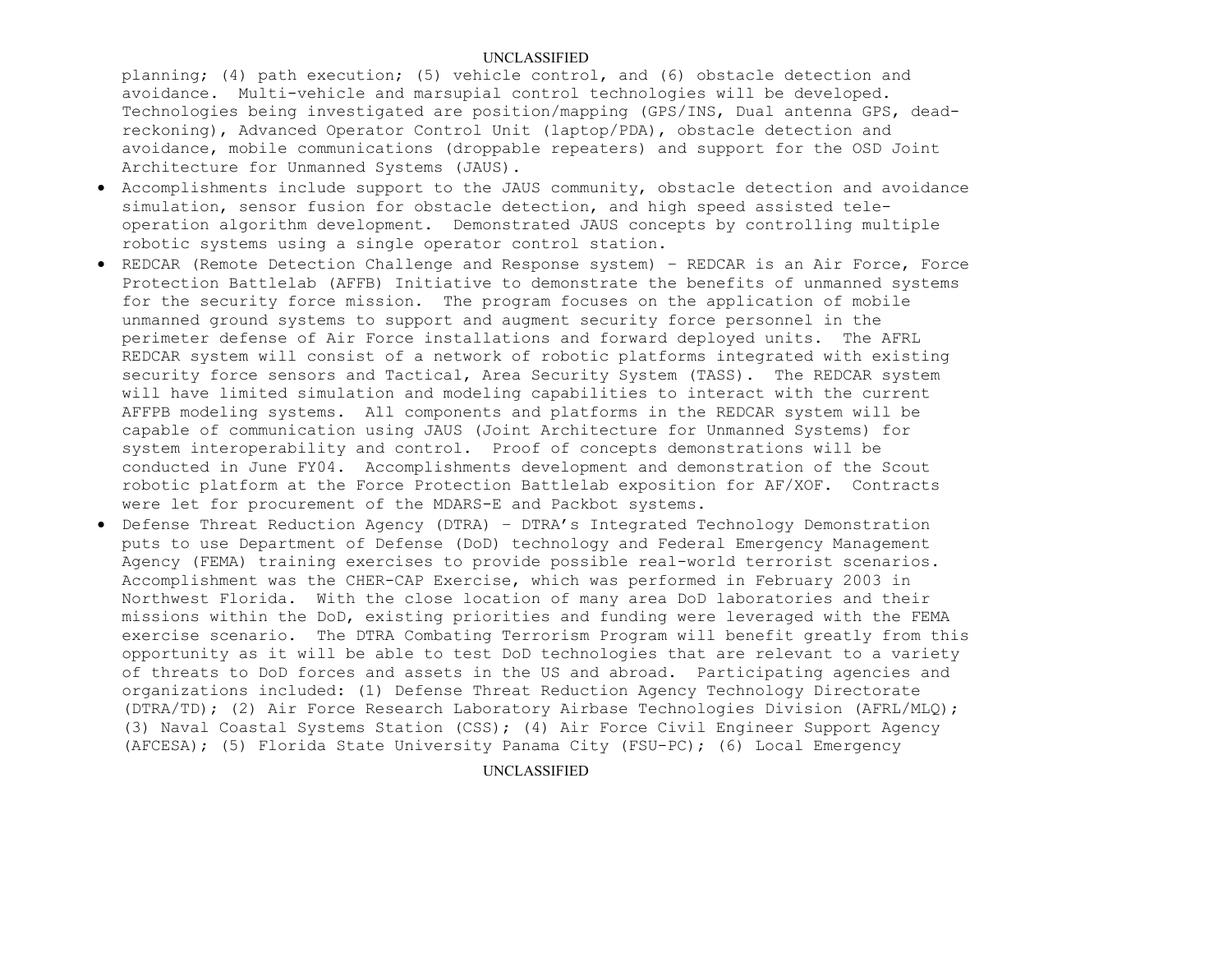Planning Committee, Florida District 1 (LEPC); and (7) Federal Emergency Management Agency (FEMA). Northwest Florida's Comprehensive HAZMAT Emergency Response Capability Assessment Program (CHER-CAP Exercise), demonstrated and integrated the following technologies: (1) Port Occurrence Response Training System (PORTS) for exercise planning and documentation tools; (2) Networked Sensor/C2 System for a deployable sensor network; (3) Common Command and Control for Unmanned Systems for unmanned vehicle/platform utilization; and (4) Underwater Forensic Protocol for Forensic and investigation procedure development.

- STORK The STORK Initiative was a program developed to (1) outfit an Unmanned Aerial Vehicle (UAV) with a communications suite needed to remotely control an Unmanned Ground Vehicle (UGV) and its sensors beyond current system ranges of UGV Ground Control Station; (2) to prove a UAV can deliver a UGV into an area needed during urban operations; and (3) to show UAV/UGV integration can provide persistent target information for Intelligence Preparation of the Battlespace. The STORK Initiative included the following robotic platforms: an ARTS UGV, a Matilda UGV and EEL UGV's, and a Sentry HP UAV. Accomplishments include successful demonstration of the STORK Initiative in March 2003. All objectives were met including extension of UGV control from 2 km out to 26 km, successful insertion of UGV by parachute from the UAV, and simultaneous control of multiple UGV in the area of operations.
- UAV-UGV This program includes: (1) the development of a dual JAUS / NATO STANAGScompliant UAV to evaluate JAUS viability in the UAV realm, (2) insertion of Aerial Imagery into OCU for map/model building and situational awareness, aerial Communications Relay to extend the radio range of UGVs, (3) precision UGV marsupial emplacement and recovery using a rotary-wing UAV, and (4) an unmanned helicopter to provide aerial pesticide spraying to mitigate vector-borne disease in deployed operations. Accomplishments included the procurement of the rotary-wing UAV and necessary training and transfer of aerial video through JAUS networked system.
- Active Range Clearance The US Army Engineering and Support Center (USAESCH) in Huntsville, Alabama requested the AFRL/MLQF Robotics Group to perform a technology demonstration project for an ongoing clearance operation at the Honey Lake site on Sierra Army Depot, CA. Approximately 2500 acres of Honey Lake were contaminated with military munitions scrap and unexploded ordnance from open pit demolition operations. Accomplishments: AFRL/MLQF Robotics Group used existing robotic equipment and tools to assist in the surface clearance operation at Honey Lake from July through September 2003. AFRL/MLQF used the ARTS robotic system with a Barber Surf Rake to remove the majority of scrap items from the lakebed surface. AFRL/MLQF robotics evaluated several innovative concepts during this demonstration including: Night Operations, Simultaneous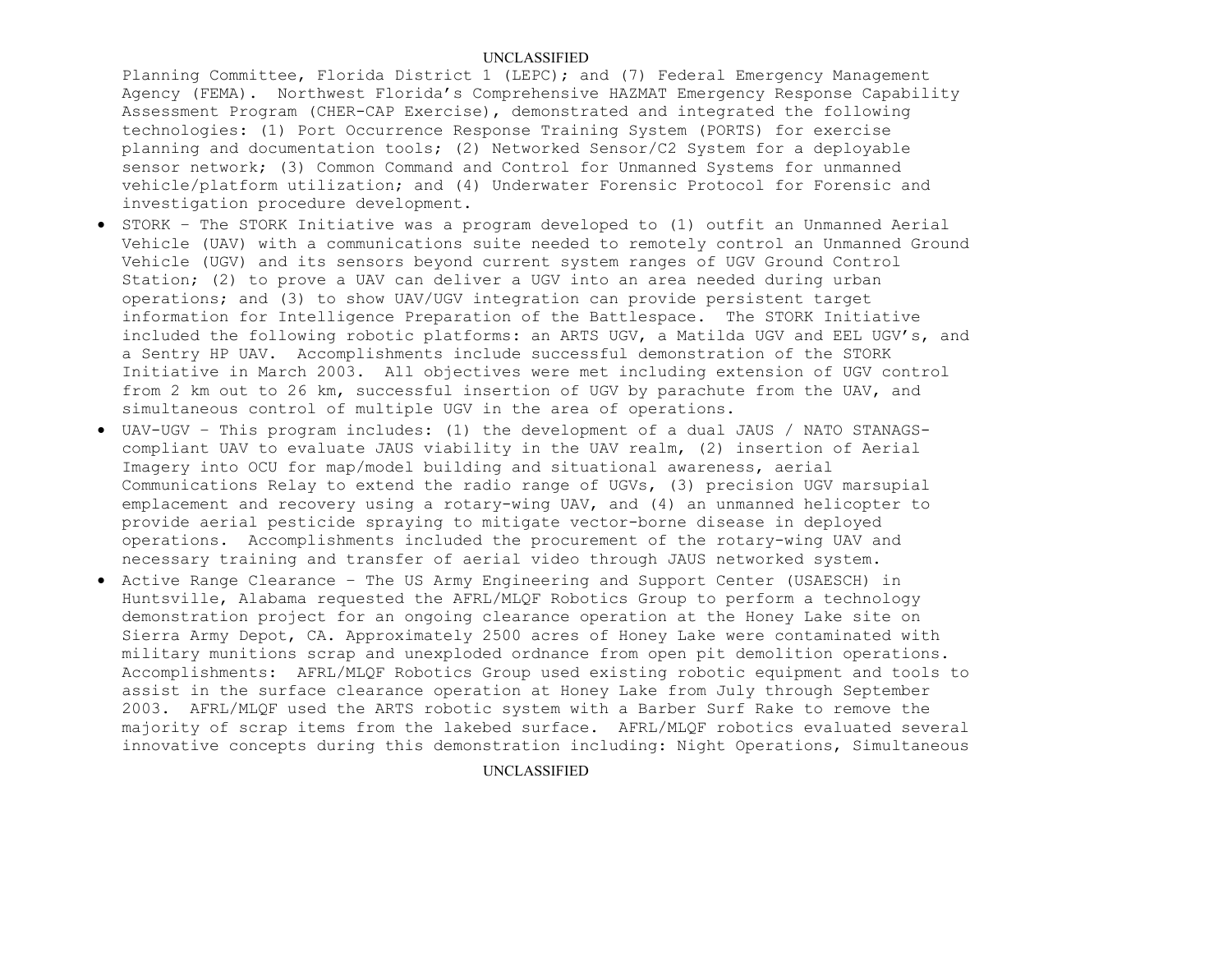Robotic Operations, and Extended Operations. Robotic night operations were conducted during 6 of the 8 weeks to allow UXO contractor personnel to operate on the site during daylight hours. Multiple systems were simultaneously operated during 2 weeks of the demonstration. In addition, the robotic systems demonstrated the ability to operate in an austere environment for an extended period of time. Over 250 robotic operating hours were accumulated during the technology demonstration. AFRL/MLQF also evaluated a Harley Rock Picker system and towed magnet systems for effectiveness in munitions scrap removal. AFRL's robotic systems removed an estimated 95,600lbs of scrap materials from 19-grids (285 acres) during eight weeks of operations. The site was being cleared using only manual methods by teams of UXO technicians that would walk each grid and pick up all scrap materials larger than a "bottlecap". The robotic system decreased the average time for manual clearance of each grid from 3 weeks to 1 week.

• BomBot – This FY 2004/2005 program investigates low-cost remotely controlled vehicle to deliver an explosive charge to neutralize an Improvised Explosive Device (IED). This will enable a convoy to expediently destroy IEDs remotely through utilization of two alternatives: Non-Recoverable, Recoverable: Non-Recoverable model will be destroyed with the charge and the recoverable model will drop off charge, and then be driven back to the control point. Vehicle is operated using line-of-sight communications.

#### **C. Other Program Funding Summary:**

Not Applicable

#### **D. Acquisition Strategy:**

Technology transition plans (TTPs) are developed when concept demonstration phases begin. The TTP identifies how and when the technology will transfer from AFRL/MLQ to AAC/YBS (or some other EMD/fielding office). This is the same for every initiative under development. The primary user (typically Air Combat Command) allocates AF POM funding in anticipation/coordination of the TTP for transition to 6.4 and production dollars. Some projects are leveraged with other sponsoring agencies (e.g. Technical Support Working Group) that have their own technology transition office that offers a secondary avenue for an acquisition strategy to reach other federal agencies. A third strategy involves the documentation and drawings that can be offered to industry as a build-to-print option as was the case with the All-purpose Remote Transport System

Air Force Research Laboratory, \$5.200 million Tyndall AFB, Florida

#### **E. Major Performers:**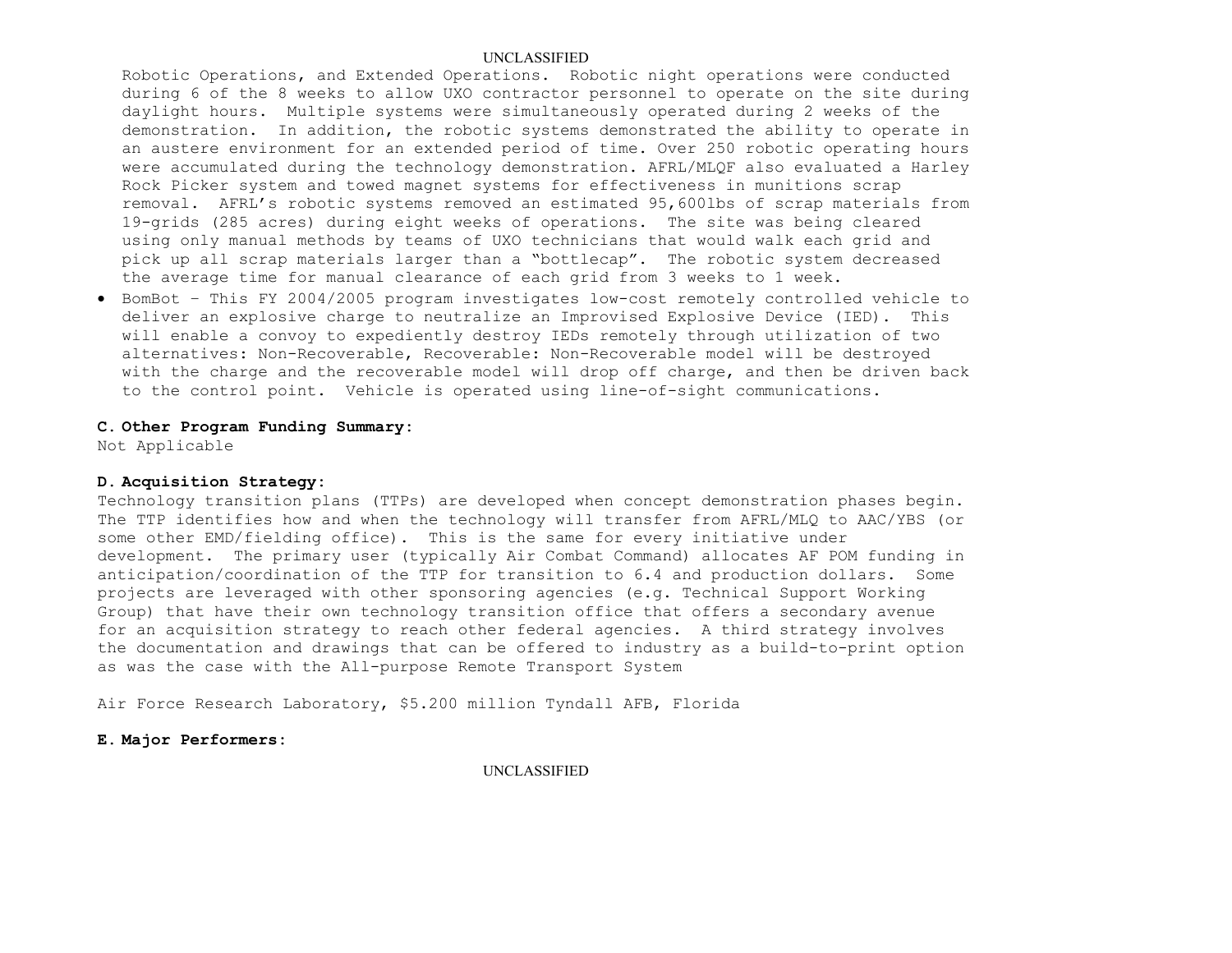Applied Research Associates Wintec Incorporated University of Florida Titan Corporation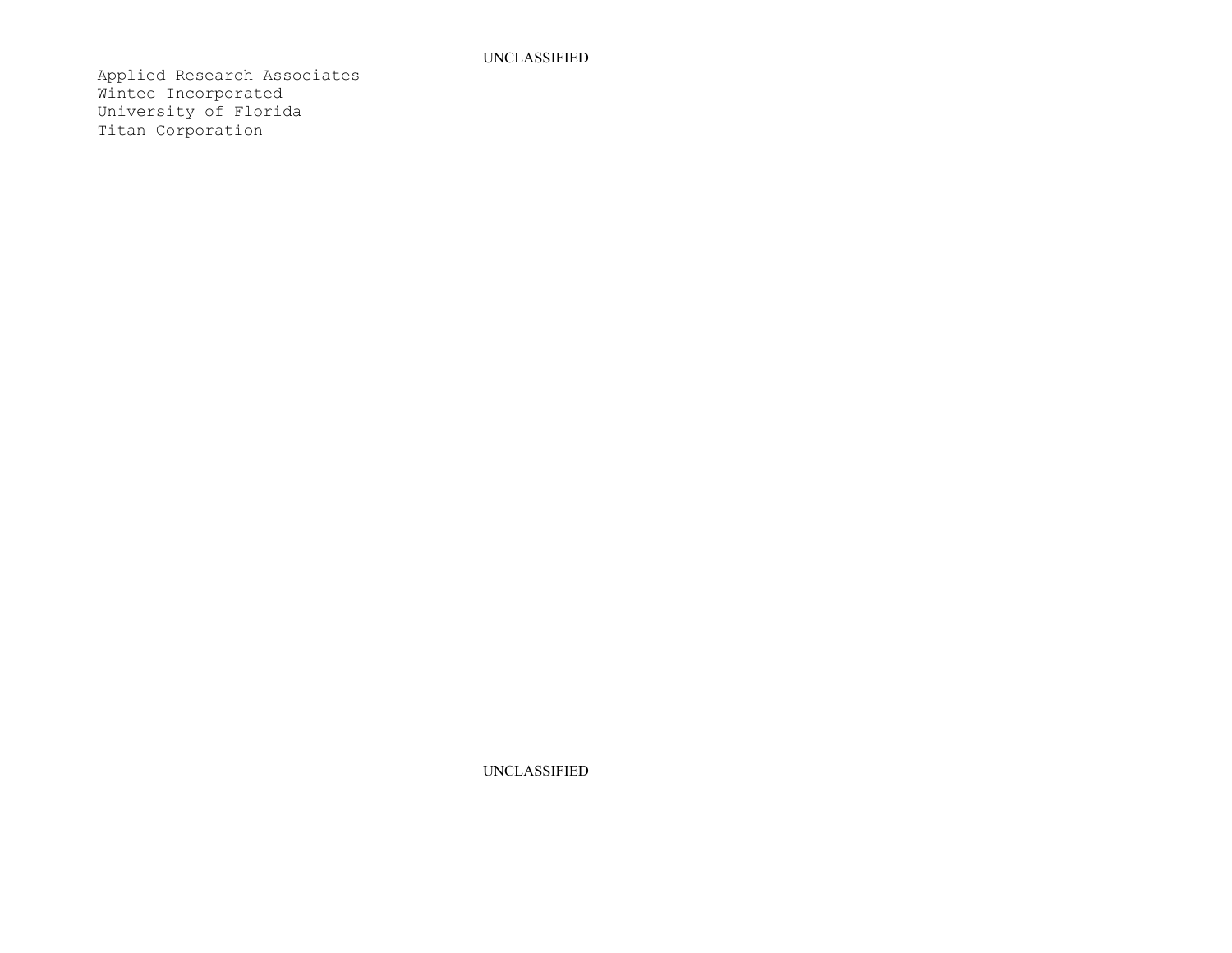| Exhibit R-3 Cost Analysis (page 1)                                        |                              |                                      |                      |              |                       |              | Date:                 | February 2004 |                       |                     |               |                                |
|---------------------------------------------------------------------------|------------------------------|--------------------------------------|----------------------|--------------|-----------------------|--------------|-----------------------|---------------|-----------------------|---------------------|---------------|--------------------------------|
| <b>DEFENSE-WIDE</b>                                                       |                              |                                      | Program Element      |              |                       |              | <b>RACS</b>           |               |                       |                     |               |                                |
| <b>BUDGET ACTIVITY 4</b>                                                  |                              |                                      | PE 0603709D8Z        |              |                       |              |                       |               |                       |                     |               |                                |
| <b>Cost Categories</b><br>(Tailor to WBS, or System/Item<br>Requirements) | Contract<br>Method &<br>Type | Performing<br>Activity &<br>Location | Total<br>PYs<br>Cost | 2003<br>Cost | 2003<br>Award<br>Date | 2004<br>Cost | 2004<br>Award<br>Date | 2005<br>Cost  | 2005<br>Award<br>Date | Cost To<br>Complete | Total<br>Cost | Target<br>Value of<br>Contract |
| Primary Hardware Development                                              |                              |                                      |                      | 0.870        |                       | 0.530        |                       | 0.610         |                       |                     |               |                                |
| Ancilliary Hardware Development                                           |                              |                                      |                      | 0.370        |                       | 0.320        |                       | 0.640         |                       |                     |               |                                |
| <b>Systems Engineering</b>                                                |                              |                                      |                      | 0.370        |                       | 0.320        |                       | 0.640         |                       |                     |               |                                |
| Licenses                                                                  |                              |                                      |                      |              |                       |              |                       |               |                       |                     |               |                                |
| Tooling                                                                   |                              |                                      |                      |              |                       |              |                       |               |                       |                     |               |                                |
| <b>GFE</b>                                                                |                              |                                      |                      |              |                       |              |                       |               |                       |                     |               |                                |
| <b>Award Fees</b>                                                         |                              |                                      |                      | 0.130        |                       | 0.130        |                       | 0.130         |                       |                     |               |                                |
| Subtotal Product Development                                              |                              |                                      |                      | 1.740        |                       | 1.300        |                       | 2.030         |                       |                     |               |                                |
|                                                                           |                              |                                      |                      |              |                       |              |                       |               |                       |                     |               |                                |
| Development Support                                                       |                              |                                      |                      | 0.440        |                       | 0.230        |                       | 0.270         |                       |                     |               |                                |
| Software Development                                                      |                              |                                      |                      | 0.440        |                       | 0.230        |                       | 0.270         |                       |                     |               |                                |
| <b>Training Development</b>                                               |                              |                                      |                      | 0.060        |                       | 0.100        |                       | 0.100         |                       |                     |               |                                |
| Integrated Logistics Support                                              |                              |                                      |                      |              |                       |              |                       |               |                       |                     |               |                                |
| Configuration Management                                                  |                              |                                      |                      |              |                       |              |                       |               |                       |                     |               |                                |
| <b>Technical Data</b>                                                     |                              |                                      |                      | 0.130        |                       | 0.220        |                       | 0.230         |                       |                     |               |                                |
| <b>GFE</b>                                                                |                              |                                      |                      |              |                       |              |                       |               |                       |                     |               |                                |
| Subtotal Support                                                          |                              |                                      |                      | 1.070        |                       | 0.780        |                       | 0.860         |                       |                     |               |                                |
| Remarks:                                                                  |                              |                                      |                      |              |                       |              |                       |               |                       |                     |               |                                |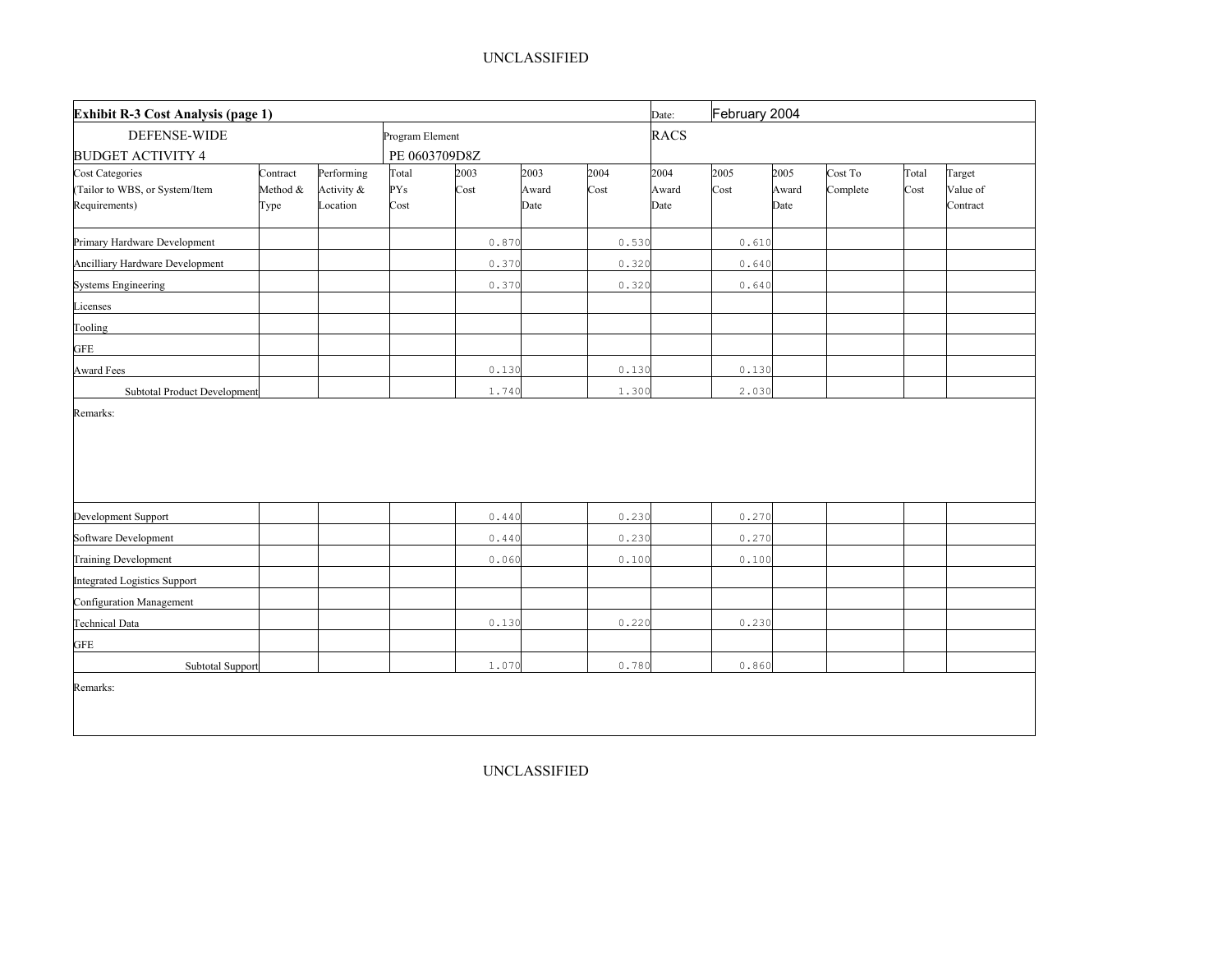| Exhibit R-3 Cost Analysis (page 2) |          |            |                 |       |       |       | Date: | February 2004 |       |          |       |          |
|------------------------------------|----------|------------|-----------------|-------|-------|-------|-------|---------------|-------|----------|-------|----------|
| DEFENSE-WIDE                       |          |            | Program Element |       |       |       | RACS  |               |       |          |       |          |
| <b>BUDGET ACTIVITY 4</b>           |          |            | PE 0603709D8Z   |       |       |       |       |               |       |          |       |          |
| Cost Categories                    | Contract | Performing | Total           | 2003  | 2003  | 2004  | 2004  | 2005          | 2005  | Cost To  | Total | Target   |
| (Tailor to WBS, or System/Item     | Method & | Activity & | <b>PYs</b>      | Cost  | Award | Cost  | Award | Cost          | Award | Complete | Cost  | Value of |
| Requirements)                      | Type     | Location   | Cost            |       | Date  |       | Date  |               | Date  |          |       | Contract |
| DT                                 |          |            |                 | 0.480 |       | 0.370 |       | 0.320         |       |          |       |          |
| IOT&E                              |          |            |                 |       |       |       |       |               |       |          |       |          |
| Initial Verification Testing       |          |            |                 |       |       |       |       |               |       |          |       |          |
|                                    |          |            |                 |       |       |       |       |               |       |          |       |          |
|                                    |          |            |                 |       |       |       |       |               |       |          |       |          |
|                                    |          |            |                 |       |       |       |       |               |       |          |       |          |
|                                    |          |            |                 |       |       |       |       |               |       |          |       |          |
| Subtotal T&E                       |          |            |                 | 0.480 |       | 0.370 |       | 0.320         |       |          |       |          |
|                                    |          |            |                 |       |       |       |       |               |       |          |       |          |
| Contractor Engineering Support     |          |            |                 | 0.670 |       | 0.110 |       | 0.170         |       |          |       |          |
| Government Engineering Support     |          |            |                 | 0.250 |       | 0.300 |       | 0.440         |       |          |       |          |
| Program Management Support         |          |            |                 | 0.310 |       | 0.520 |       | 0.540         |       |          |       |          |
| Program Management Personnel       |          |            |                 | 0.230 |       | 0.380 |       | 0.400         |       |          |       |          |
| Travel                             |          |            |                 | 0.230 |       | 0.380 |       | 0.400         |       |          |       |          |
| Labor (Research Personnel)         |          |            |                 | 0.110 |       | 0.180 |       | 0.190         |       |          |       |          |
| Miscellaneous                      |          |            |                 | 0.110 |       | 0.180 |       | 0.180         |       |          |       |          |
| Subtotal Management                |          |            |                 | 1.910 |       | 2.060 |       | 2.310         |       |          |       |          |
| Remarks:                           |          |            |                 |       |       |       |       |               |       |          |       |          |
| <b>Total Cost</b>                  |          |            |                 | 5.200 |       | 4.500 |       | 5.520         |       |          |       |          |
| Remarks:                           |          |            |                 |       |       |       |       |               |       |          |       |          |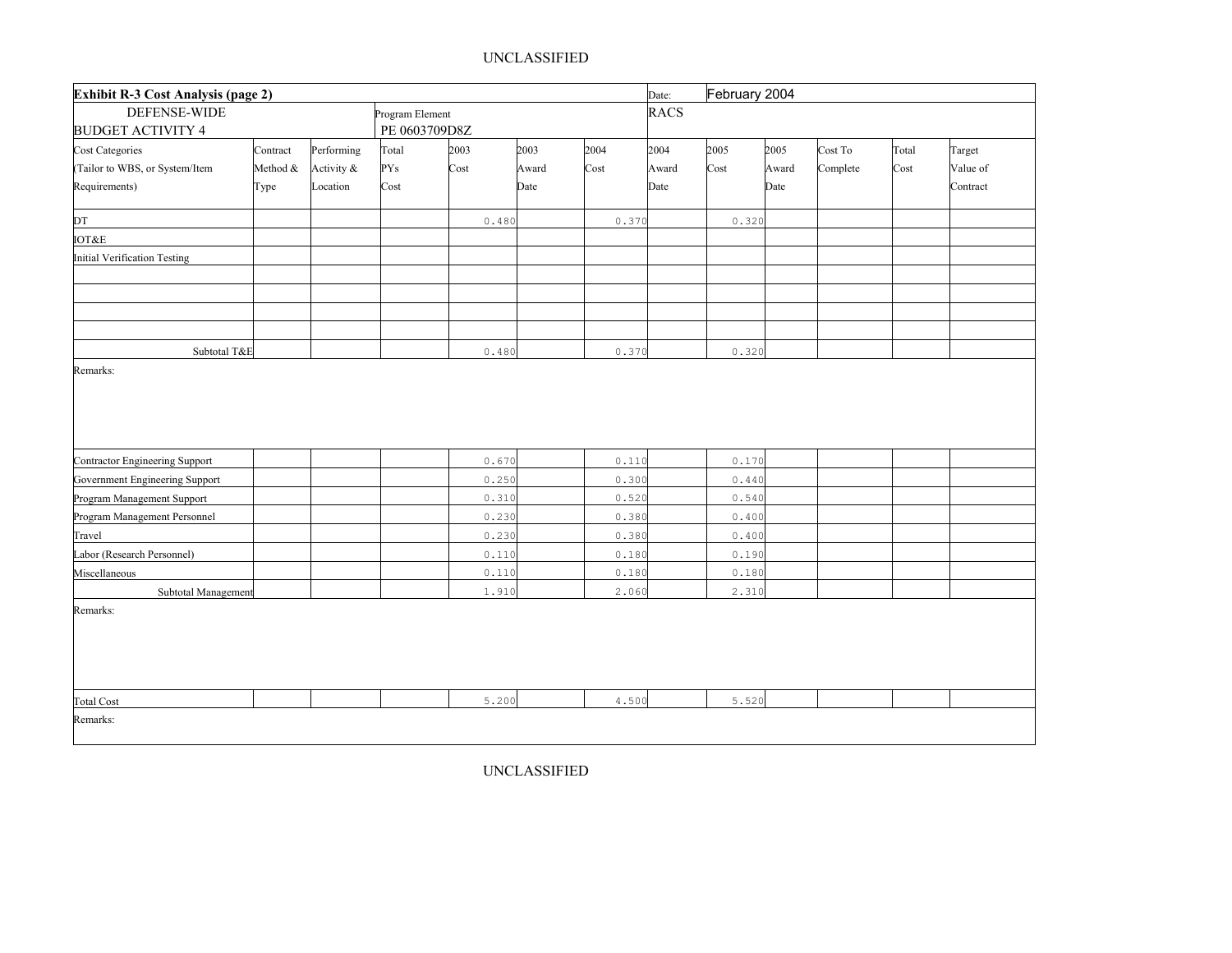|                               |  |                |                                    |  |      |              |                |  |                     |   |   | <b>Exhibit R-4, Schedule Profile</b>   |   |  |                |                 |      |                |      |   |  |      |   |      | Date: February 2004          |      |   |   |   |      |  |            |  |
|-------------------------------|--|----------------|------------------------------------|--|------|--------------|----------------|--|---------------------|---|---|----------------------------------------|---|--|----------------|-----------------|------|----------------|------|---|--|------|---|------|------------------------------|------|---|---|---|------|--|------------|--|
| Appropriation/Budget Activity |  |                |                                    |  |      |              |                |  |                     |   |   | Program Element Number and Name        |   |  |                |                 |      |                |      |   |  |      |   |      | Project Number and Name      |      |   |   |   |      |  |            |  |
| DEFENSE WIDE RDT&E/B.A. #4    |  |                |                                    |  |      |              |                |  |                     |   |   | PE 0603709D8Z - Joint Robotics Program |   |  |                |                 |      |                |      |   |  |      |   |      | RACS - Advancements for ARTS |      |   |   |   |      |  |            |  |
| Fiscal Year                   |  | 2001           |                                    |  | 2002 |              |                |  | 2003                |   |   | 2004                                   |   |  | 2005           |                 |      |                | 2006 |   |  | 2007 |   |      |                              | 2008 |   |   |   | 2009 |  |            |  |
|                               |  | $\overline{3}$ | 4                                  |  | 2    | $\mathbf{3}$ | $\overline{4}$ |  | $\overline{2}$<br>3 | 4 | 2 | $\vert 3 \vert$                        | 4 |  | $\overline{2}$ | 3               |      | $\overline{2}$ | 3    | 4 |  | 2    | 3 | 4    | 2                            |      | 3 | 4 | 2 | 3    |  |            |  |
| Acquisition                   |  |                |                                    |  |      |              |                |  |                     |   |   |                                        |   |  |                |                 |      |                |      |   |  |      |   |      |                              |      |   |   |   |      |  |            |  |
| Milestones                    |  |                | $\mathop{\rm MS}\nolimits{\cal A}$ |  |      | MSB          |                |  | <b>MSA</b>          |   |   | MS <sub>B</sub>                        |   |  |                | MS <sub>A</sub> | MS C |                |      |   |  |      |   | MS C |                              |      |   |   |   |      |  | Deleted: B |  |
| Prototype                     |  |                |                                    |  |      |              |                |  |                     |   |   |                                        |   |  |                |                 |      |                |      |   |  |      |   |      |                              |      |   |   |   |      |  | Deleted: B |  |
| Phase                         |  |                |                                    |  |      |              |                |  |                     |   |   |                                        |   |  |                |                 |      |                |      |   |  |      |   |      |                              |      |   |   |   |      |  | Deleted: B |  |
| User<br>Evaluation            |  |                |                                    |  |      |              |                |  |                     |   |   |                                        |   |  |                |                 |      |                |      |   |  |      |   |      |                              |      |   |   |   |      |  |            |  |
| EMD                           |  |                |                                    |  |      |              |                |  |                     |   |   |                                        |   |  |                |                 |      |                |      |   |  |      |   |      |                              |      |   |   |   |      |  |            |  |
| Production                    |  |                |                                    |  |      |              |                |  |                     |   |   |                                        |   |  |                |                 |      |                |      |   |  |      |   |      |                              |      |   |   |   |      |  |            |  |

R-4 Schedule Profile

Main Programs in Advancements for ARTS Remote Water Cutting System Alternate Control System Deployed Nozzle Articulated Remote Manipulation System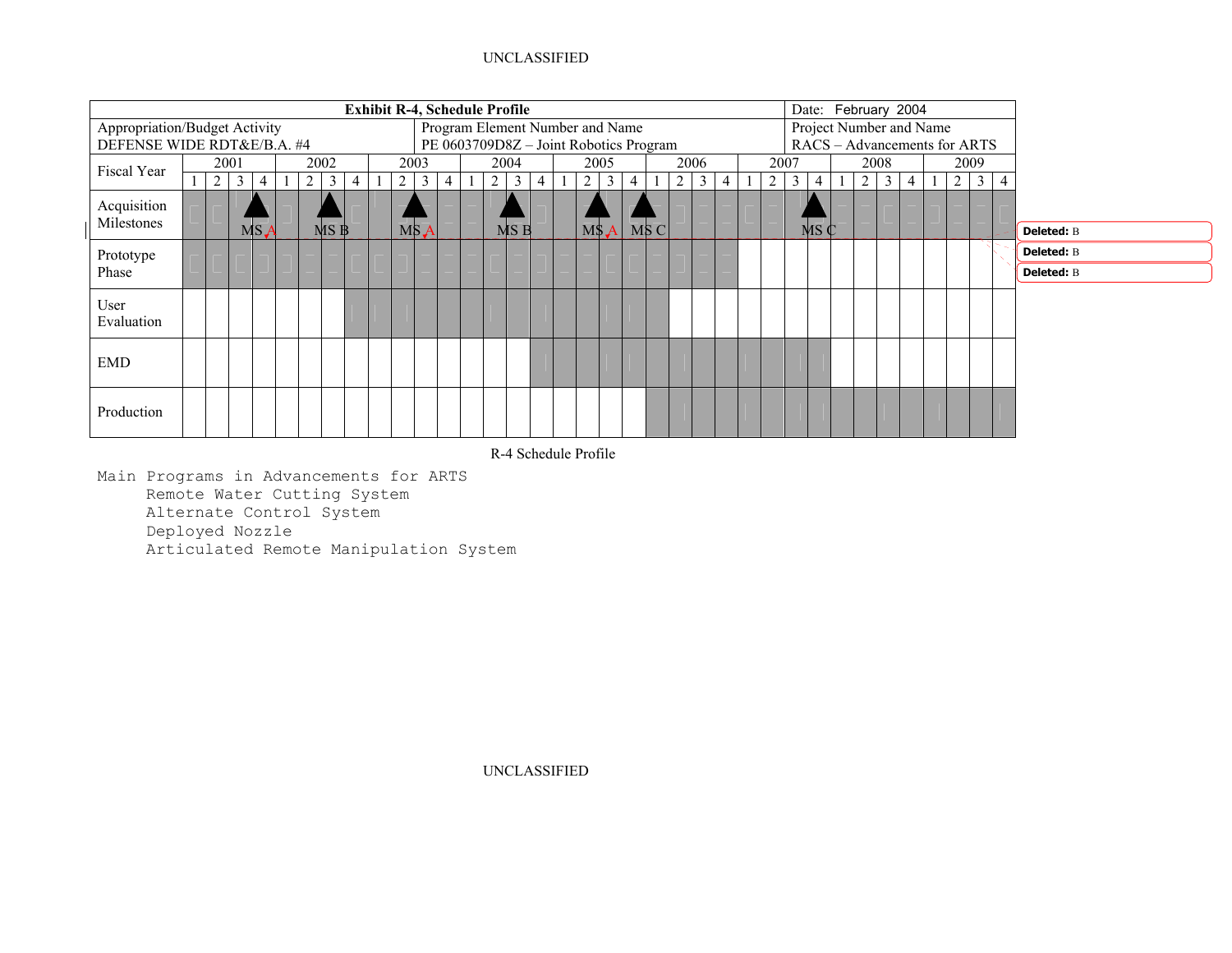|                                                                                                  | <b>Exhibit R-4a, Schedule Detail</b> |    |    |  |  | Date: February 2004     |  |    |  |  |  |  |  |  |
|--------------------------------------------------------------------------------------------------|--------------------------------------|----|----|--|--|-------------------------|--|----|--|--|--|--|--|--|
| Appropriation/Budget Activity                                                                    | Program Element Number and Name      |    |    |  |  | Project Number and Name |  |    |  |  |  |  |  |  |
| DEFENSE WIDE RDT&E BA #4<br>RACS - Advancements for ARTS<br>PE 0603709D8Z Joint Robotics Program |                                      |    |    |  |  |                         |  |    |  |  |  |  |  |  |
| Schedule Profile<br>FY 2001<br>FY 2002<br>FY2003<br>FY2004<br>FY2005<br>FY2007<br>FY2006         |                                      |    |    |  |  |                         |  |    |  |  |  |  |  |  |
| Concept Design                                                                                   |                                      | 10 |    |  |  |                         |  |    |  |  |  |  |  |  |
| Hardware Procurement                                                                             |                                      | 2Q |    |  |  |                         |  |    |  |  |  |  |  |  |
| Quality Design and Build                                                                         |                                      | 3Q |    |  |  |                         |  |    |  |  |  |  |  |  |
| Developmental (PD&RR) Technical Testing                                                          |                                      | 3Q |    |  |  |                         |  |    |  |  |  |  |  |  |
| Transition to System Program Office                                                              |                                      |    | 4Q |  |  |                         |  |    |  |  |  |  |  |  |
| Developmental (User) Evaluation                                                                  |                                      |    | 40 |  |  |                         |  |    |  |  |  |  |  |  |
| <b>EMD</b>                                                                                       |                                      |    |    |  |  | 4Q                      |  |    |  |  |  |  |  |  |
| Production                                                                                       |                                      |    |    |  |  |                         |  | 1Q |  |  |  |  |  |  |

Main Programs in Advancements for ARTS Remote Water Cutting System Alternate Control System Deployed Nozzle Articulated Remote Manipulation System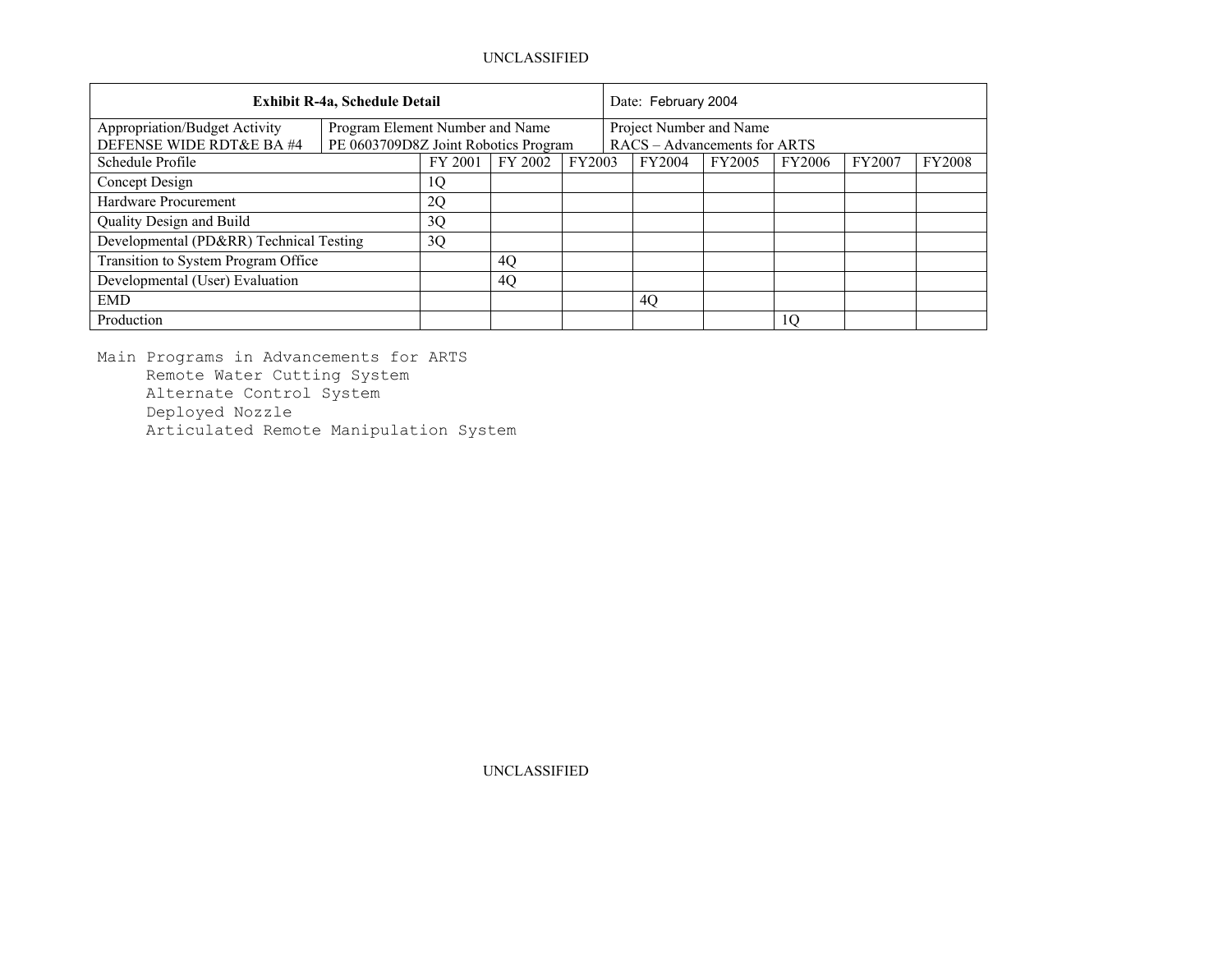|                               |      |   |   |   |      |   |                |      |   |  | <b>UNCLASSIFIED</b>                    |   |                |      |   |                |             |  |               |   |   |                         |      |     |      |                               |      |                |            |  |
|-------------------------------|------|---|---|---|------|---|----------------|------|---|--|----------------------------------------|---|----------------|------|---|----------------|-------------|--|---------------|---|---|-------------------------|------|-----|------|-------------------------------|------|----------------|------------|--|
|                               |      |   |   |   |      |   |                |      |   |  | <b>Exhibit R-4, Schedule Profile</b>   |   |                |      |   |                |             |  |               |   |   | Date: February 2004     |      |     |      |                               |      |                |            |  |
| Appropriation/Budget Activity |      |   |   |   |      |   |                |      |   |  | Program Element Number and Name        |   |                |      |   |                |             |  |               |   |   | Project Number and Name |      |     |      |                               |      |                |            |  |
| DEFENSE WIDE RDT&E/B.A. #4    |      |   |   |   |      |   |                |      |   |  | PE 0603709D8Z - Joint Robotics Program |   |                |      |   |                |             |  |               |   |   |                         |      |     |      | RACS - Active Range Clearance |      |                |            |  |
| Fiscal Year                   | 2001 |   |   |   | 2002 |   |                | 2003 |   |  | 2004                                   |   |                | 2005 |   |                | 2006        |  | 2007          |   |   |                         | 2008 |     |      |                               | 2009 |                |            |  |
|                               | 2    | 3 | 4 | 2 | 3    | 4 | $\overline{2}$ | 3    | 4 |  | $\overline{\mathbf{3}}$<br>2           | 4 | $\overline{2}$ | 3    | 4 | $\overline{2}$ | 3           |  | 2             | 3 | 4 | 2                       | 3    | 4   |      | 2                             | 3    |                |            |  |
| Acquisition<br>Milestones     |      |   |   |   |      |   |                |      |   |  |                                        |   |                |      |   |                |             |  |               |   |   |                         |      |     |      |                               |      |                |            |  |
|                               |      |   |   |   |      |   |                |      |   |  | MSA                                    |   |                |      |   |                | $\sqrt{S}P$ |  |               |   |   |                         |      |     |      |                               |      | M <sup>S</sup> | Deleted: B |  |
| Prototype<br>Phase            |      |   |   |   |      |   |                |      |   |  |                                        |   |                |      |   |                |             |  | $\sim$ $\sim$ |   |   |                         |      | - - | $ -$ | - - -                         |      |                |            |  |
| User<br>Evaluation            |      |   |   |   |      |   |                |      |   |  |                                        |   |                |      |   |                |             |  |               |   |   |                         |      |     |      |                               |      |                |            |  |
| EMD                           |      |   |   |   |      |   |                |      |   |  |                                        |   |                |      |   |                |             |  |               |   |   |                         |      |     |      |                               |      |                |            |  |
| Production                    |      |   |   |   |      |   |                |      |   |  |                                        |   |                |      |   |                |             |  |               |   |   |                         |      |     |      |                               |      |                |            |  |

R-4 Schedule Profile

Main Programs within Active Range Clearance Automated Ordnance Excavator Remote Standoff Munitions Disruption System Charge Setting System Joint Laser Ordnance Neutralization System Power Rake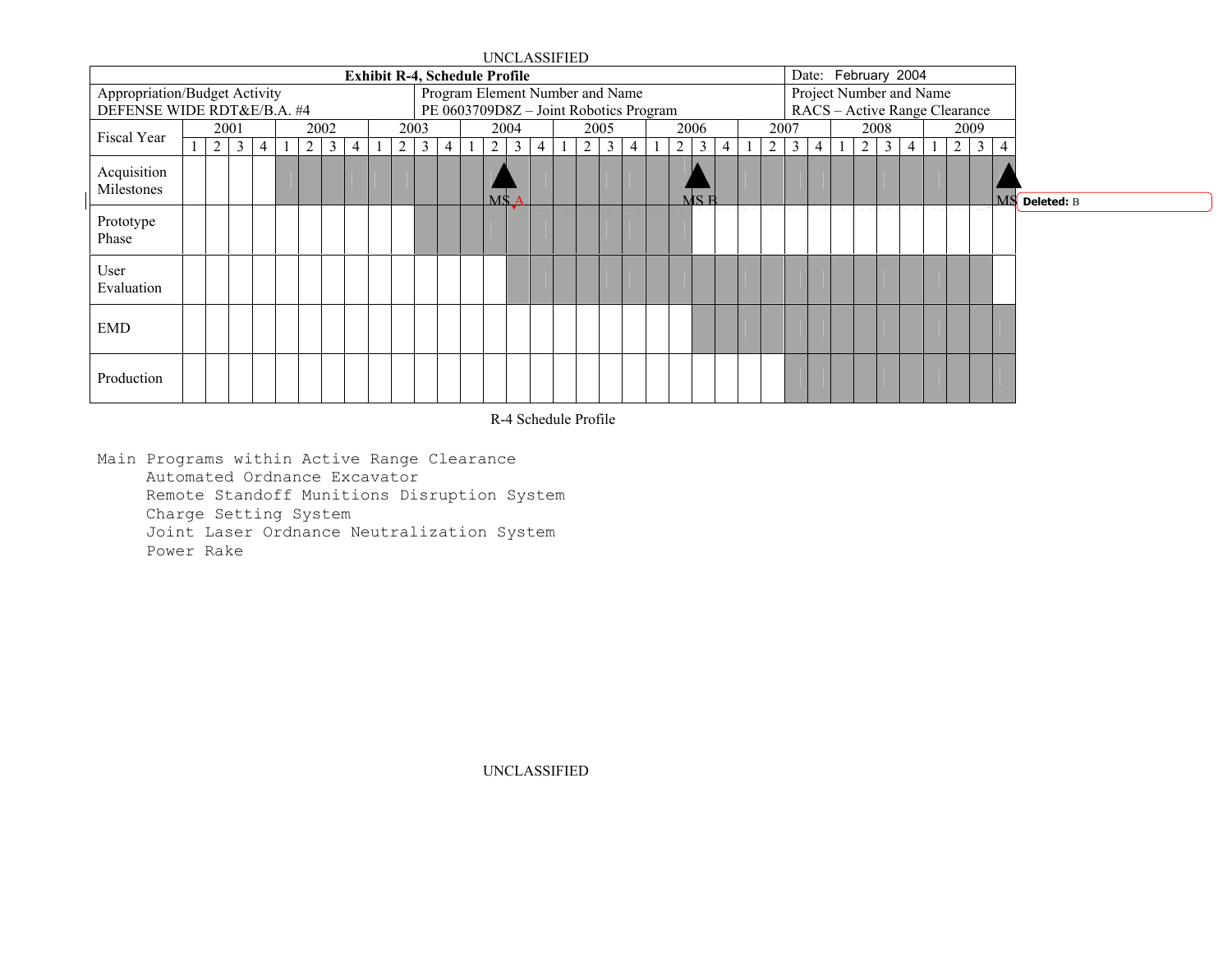|                                         | <b>Exhibit R-4a, Schedule Detail</b> |         |         |        | Date: February 2004           |        |        |        |               |
|-----------------------------------------|--------------------------------------|---------|---------|--------|-------------------------------|--------|--------|--------|---------------|
| Appropriation/Budget Activity           | Project Number and Name              |         |         |        |                               |        |        |        |               |
| DEFENSE WIDE RDT&E BA #4                | PE 0603709D8Z Joint Robotics Program |         |         |        | RACS - Active Range Clearance |        |        |        |               |
| Schedule Profile                        |                                      | FY 2001 | FY 2002 | FY2003 | FY2004                        | FY2005 | FY2006 | FY2007 | <b>FY2008</b> |
| Concept Design                          |                                      |         | 1Q      |        |                               |        |        |        |               |
| Hardware Procurement                    |                                      |         | 2Q      |        |                               |        |        |        |               |
| Quality Design and Build                |                                      |         |         | 3Q     |                               |        |        |        |               |
| Developmental (PD&RR) Technical Testing |                                      |         |         | 4Q     |                               |        |        |        |               |
| Transition to System Program Office     |                                      |         |         |        | 2Q                            |        |        |        |               |
| Developmental (User) Evaluation         |                                      |         |         |        | 3Q                            |        |        |        |               |
| <b>EMD</b>                              |                                      |         |         |        |                               |        | 3Q     |        |               |
| Production                              |                                      |         |         |        |                               |        |        | 3Q     |               |

R-4a Schedule Profile

Main Programs within Active Range Clearance Automated Ordnance Excavator Remote Standoff Munitions Disruption System Charge Setting System Joint Laser Ordnance Neutralization System Power Rake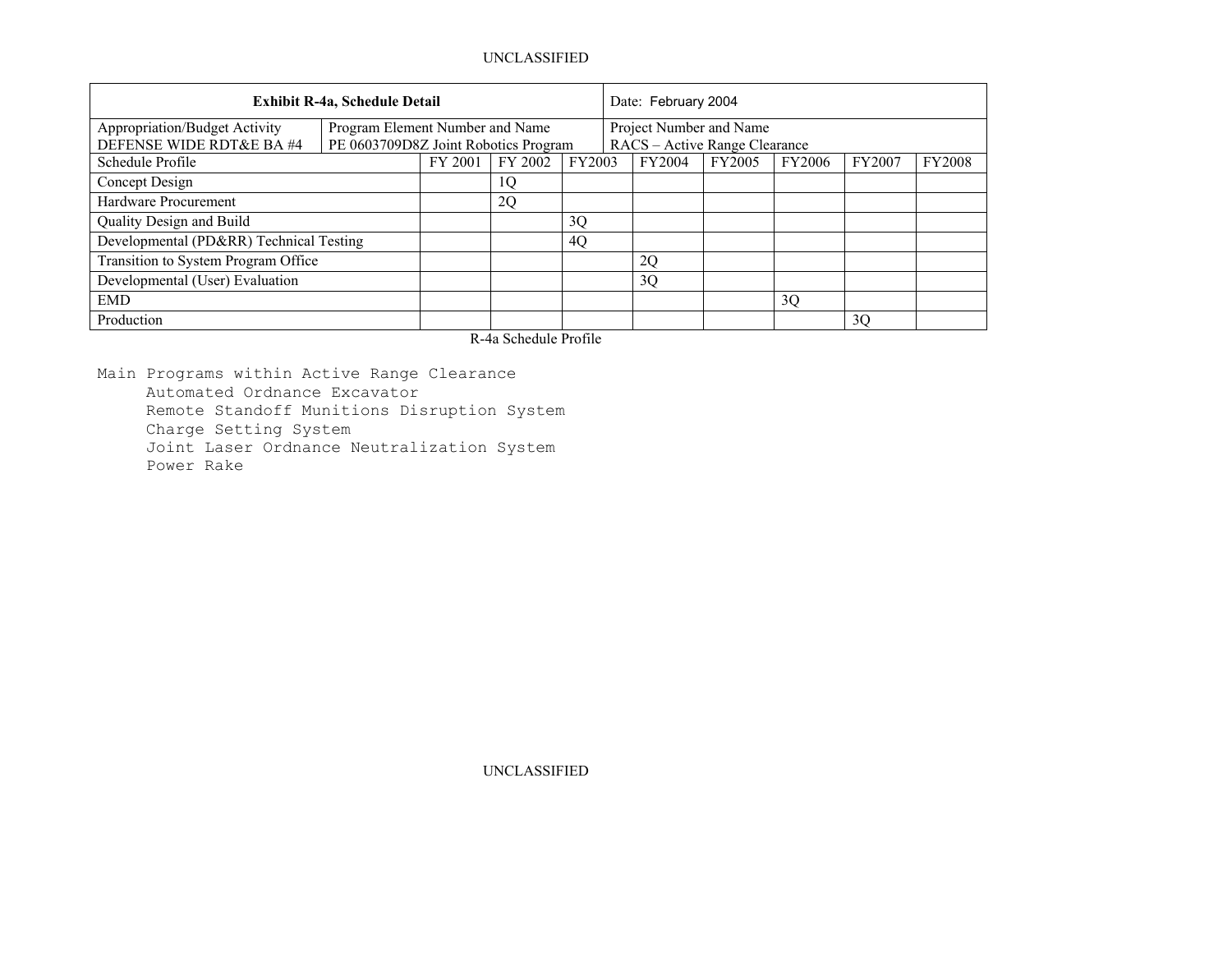|                               |                |                |   |  |                |              |   |                | <b>Exhibit R-4, Schedule Profile</b> |                |                |                         |   |                                        |                |   |   |                |              |                |                |                         |                |                | Date: February 2004      |   |   |                |                |            |
|-------------------------------|----------------|----------------|---|--|----------------|--------------|---|----------------|--------------------------------------|----------------|----------------|-------------------------|---|----------------------------------------|----------------|---|---|----------------|--------------|----------------|----------------|-------------------------|----------------|----------------|--------------------------|---|---|----------------|----------------|------------|
| Appropriation/Budget Activity |                |                |   |  |                |              |   |                |                                      |                |                |                         |   | Program Element Number and Name        |                |   |   |                |              |                |                |                         |                |                | Project Number and Name  |   |   |                |                |            |
| DEFENSE WIDE RDT&E/B.A. #4    |                |                |   |  |                |              |   |                |                                      |                |                |                         |   | PE 0603709D8Z - Joint Robotics Program |                |   |   |                |              |                |                |                         |                |                | RACS – Advanced Robotics |   |   |                |                |            |
|                               |                |                |   |  |                |              |   |                |                                      |                |                |                         |   |                                        |                |   |   |                |              |                |                |                         | Systems        |                |                          |   |   |                |                |            |
| Fiscal Year                   | 2001           |                |   |  | 2002           |              |   |                | 2003                                 |                |                | 2004                    |   |                                        | 2005           |   |   |                | 2006         |                |                | 2007                    |                |                | 2008                     |   |   | 2009           |                |            |
|                               | 2 <sup>1</sup> | 3 <sup>1</sup> | 4 |  | $\overline{2}$ | $\mathbf{3}$ | 4 | $\overline{2}$ | 3                                    | $\overline{4}$ | $\overline{2}$ | $\overline{\mathbf{3}}$ | 4 |                                        | 2 <sub>1</sub> | 3 | 4 | $\overline{2}$ | $\mathbf{3}$ | $\overline{4}$ | $\overline{2}$ | $\overline{\mathbf{3}}$ | $\overline{4}$ | $\overline{2}$ | $\mathfrak{Z}$           | 4 | 2 | 3 <sup>1</sup> | $\overline{4}$ |            |
| Acquisition<br>Milestones     |                |                |   |  |                |              |   |                |                                      |                |                |                         |   |                                        |                |   |   |                |              |                |                |                         |                |                |                          |   |   |                |                |            |
|                               |                |                |   |  |                |              |   |                |                                      |                |                | MSA                     |   |                                        |                |   |   |                |              |                |                |                         | MSB            |                |                          |   |   |                |                | Deleted: B |
| Prototype<br>Phase            |                |                |   |  |                |              |   |                |                                      |                |                |                         |   |                                        |                |   |   |                |              |                |                |                         |                |                |                          |   |   |                |                |            |
| EMD                           |                |                |   |  |                |              |   |                |                                      |                |                |                         |   |                                        |                |   |   |                |              |                |                |                         |                |                |                          |   |   |                |                |            |
| Production                    |                |                |   |  |                |              |   |                |                                      |                |                |                         |   |                                        |                |   |   |                |              |                |                |                         |                |                |                          |   |   |                |                |            |

R-4 Schedule Profile

Main Programs include Advanced Navigation capabilities Object Detection/Avoidance Multi-vehicle control Marsupial Control Path Planning/Execution JAUS Compliance, Testing, and Evaluation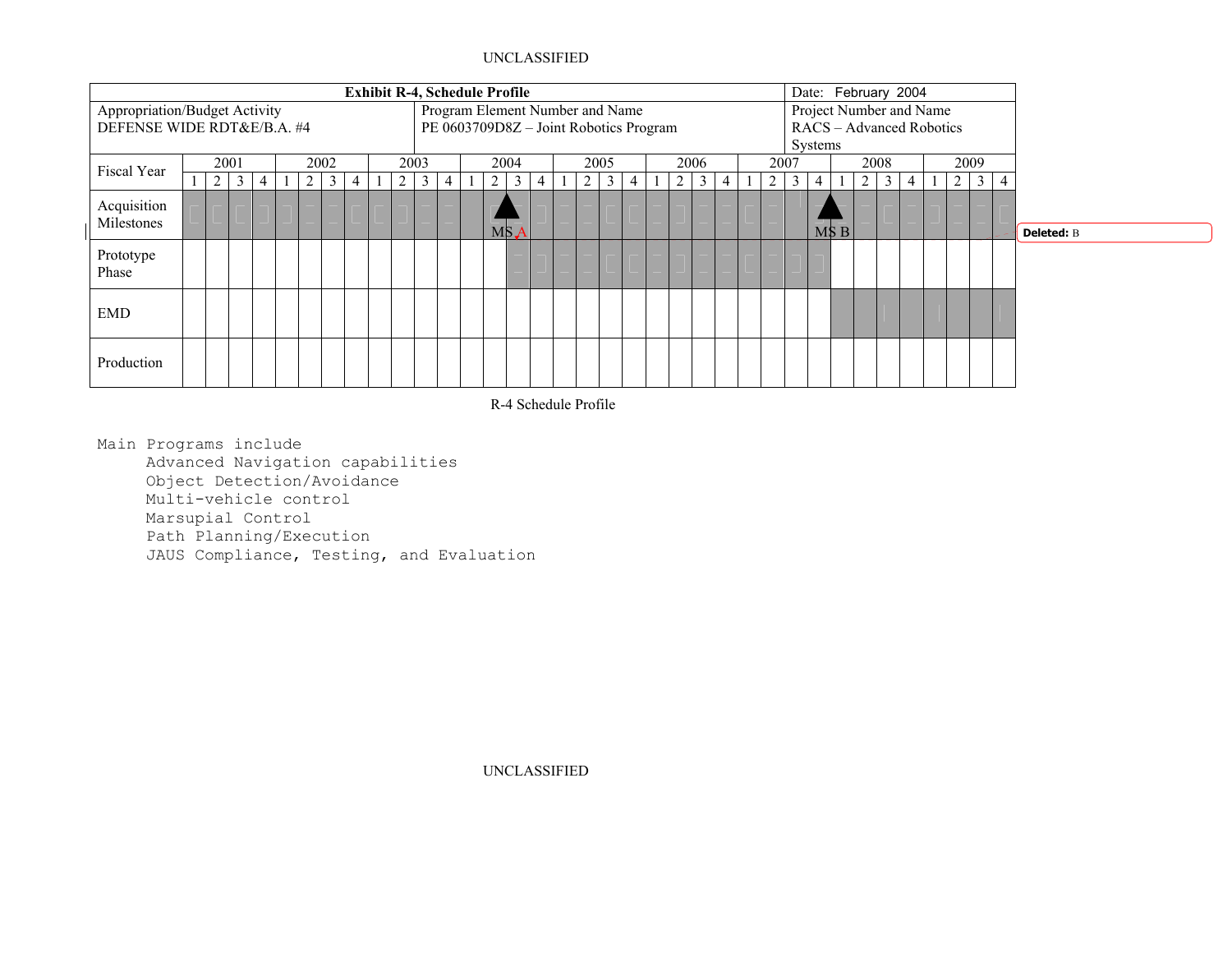|                                                                                                      | <b>Exhibit R-4a, Schedule Detail</b> |    |  |    |  | Date: February 2004 |    |  |    |    |  |  |  |  |
|------------------------------------------------------------------------------------------------------|--------------------------------------|----|--|----|--|---------------------|----|--|----|----|--|--|--|--|
| Appropriation/Budget Activity<br>Project Number and Name<br>Program Element Number and Name          |                                      |    |  |    |  |                     |    |  |    |    |  |  |  |  |
| DEFENSE WIDE RDT&E BA #4<br>RACS - Advanced Robotics Systems<br>PE 0603709D8Z Joint Robotics Program |                                      |    |  |    |  |                     |    |  |    |    |  |  |  |  |
| FY 2002<br>Schedule Profile<br>FY 2001<br>FY2003<br>FY2004<br>FY2005<br>FY2006<br>FY2007             |                                      |    |  |    |  |                     |    |  |    |    |  |  |  |  |
| Concept Design                                                                                       |                                      | 1Q |  |    |  |                     |    |  |    |    |  |  |  |  |
| Hardware Procurement                                                                                 |                                      |    |  | 1Q |  |                     |    |  |    |    |  |  |  |  |
| Quality Design and Build                                                                             |                                      |    |  |    |  |                     | 1Q |  |    |    |  |  |  |  |
| Developmental (PD&RR) Technical Testing                                                              |                                      |    |  |    |  |                     |    |  | 1Q |    |  |  |  |  |
| Transition to System Program Office                                                                  |                                      |    |  |    |  |                     |    |  |    | 1Q |  |  |  |  |
| <b>EMD</b>                                                                                           |                                      |    |  |    |  |                     |    |  |    | 10 |  |  |  |  |
| Production                                                                                           |                                      |    |  |    |  |                     |    |  |    |    |  |  |  |  |

R-4a Schedule Profile

Main Programs include Advanced Navigation capabilities Object Detection/Avoidance Multi-vehicle control Marsupial Control

Path Planning/Execution

JAUS Compliance, Testing, and Evaluation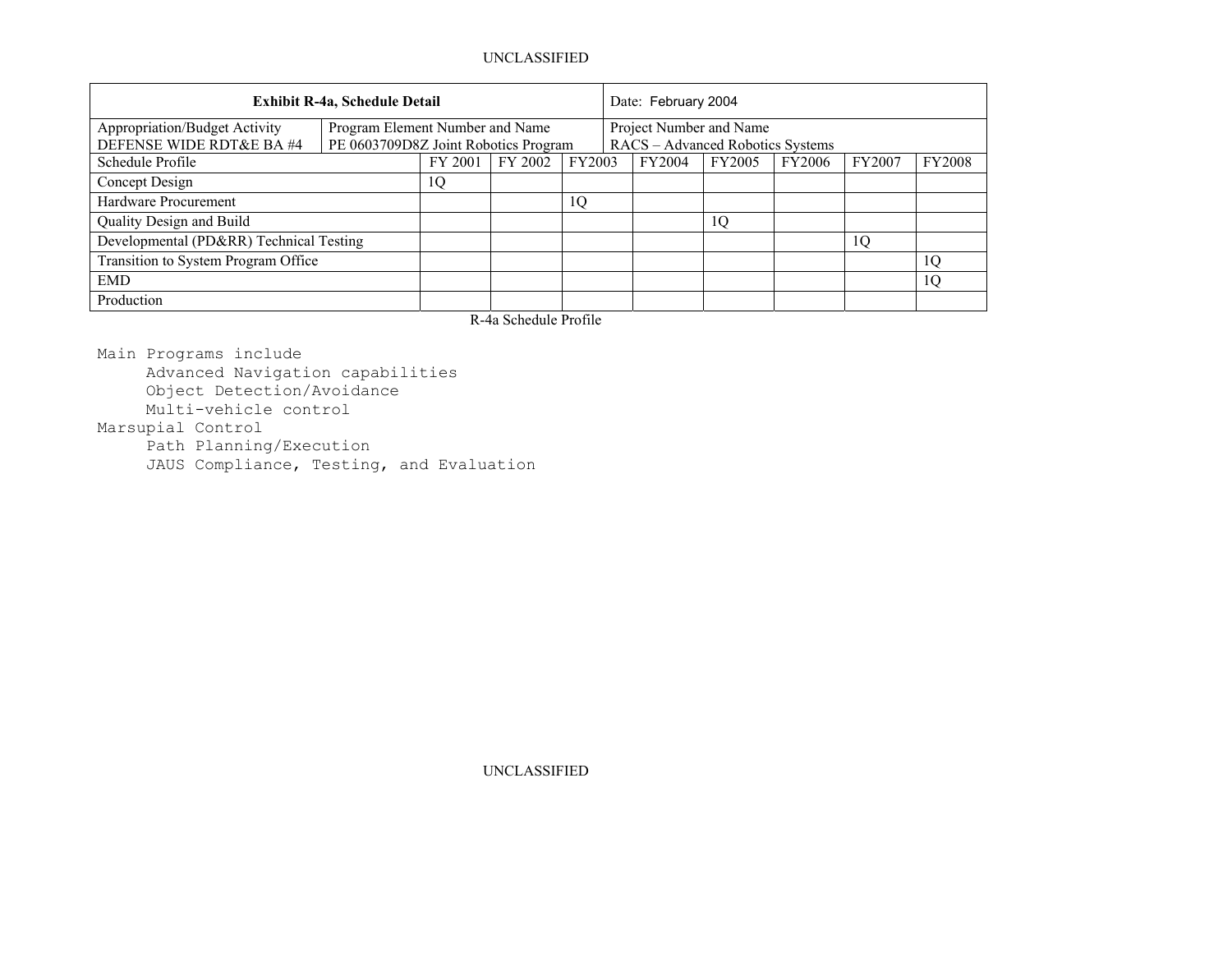|                                             |                |   |   |                |      |   |   |      | <b>Exhibit R-4, Schedule Profile</b>   |                |                |                |   |      |                |                |      |      |      |   |   |   | Date: February 2004     |                |      |   |              |   |
|---------------------------------------------|----------------|---|---|----------------|------|---|---|------|----------------------------------------|----------------|----------------|----------------|---|------|----------------|----------------|------|------|------|---|---|---|-------------------------|----------------|------|---|--------------|---|
| Appropriation/Budget Activity               |                |   |   |                |      |   |   |      | Program Element Number and Name        |                |                |                |   |      |                |                |      |      |      |   |   |   | Project Number and Name |                |      |   |              |   |
| DEFENSE WIDE RDT&E/B.A. #4                  |                |   |   |                |      |   |   |      | PE 0603709D8Z - Joint Robotics Program |                |                |                |   |      |                |                |      |      |      |   |   |   | <b>RACS-NGEODRCV</b>    |                |      |   |              |   |
| Fiscal Year                                 | 2001           |   |   |                | 2002 |   |   | 2003 |                                        |                | 2004           |                |   | 2005 |                |                | 2006 |      | 2007 |   |   |   | 2008                    |                |      |   | 2009         |   |
|                                             | 2 <sup>1</sup> | 3 | 4 | $\overline{c}$ | 3    | 4 | 2 | 3    | 4                                      | $\overline{2}$ | 3 <sup>1</sup> | $\overline{4}$ | 2 | 3    | $\overline{4}$ | $\overline{2}$ | 3    |      | 2    | 3 | 4 | 2 | 3                       | $\overline{4}$ |      | 2 | $\mathbf{3}$ | 4 |
| Acquisition<br>Milestones                   |                |   |   |                |      |   |   |      |                                        |                |                |                |   |      |                |                |      |      |      |   |   |   |                         |                |      |   |              |   |
|                                             |                |   |   |                |      |   |   |      |                                        |                |                |                |   |      |                |                |      | MS B |      |   |   |   |                         |                | MS C |   |              |   |
| Proto. Phase<br>Evolutionary<br>Development |                |   |   |                |      |   |   |      |                                        |                |                |                |   |      |                |                |      |      |      |   |   |   |                         |                |      |   |              |   |
| <b>EMD</b>                                  |                |   |   |                |      |   |   |      |                                        |                |                |                |   |      |                |                |      |      |      |   |   |   |                         |                |      |   |              |   |
| Production/<br>Authorization                |                |   |   |                |      |   |   |      |                                        |                |                |                |   |      |                |                |      |      |      |   |   |   |                         |                |      |   |              |   |

R-4 Schedule Profile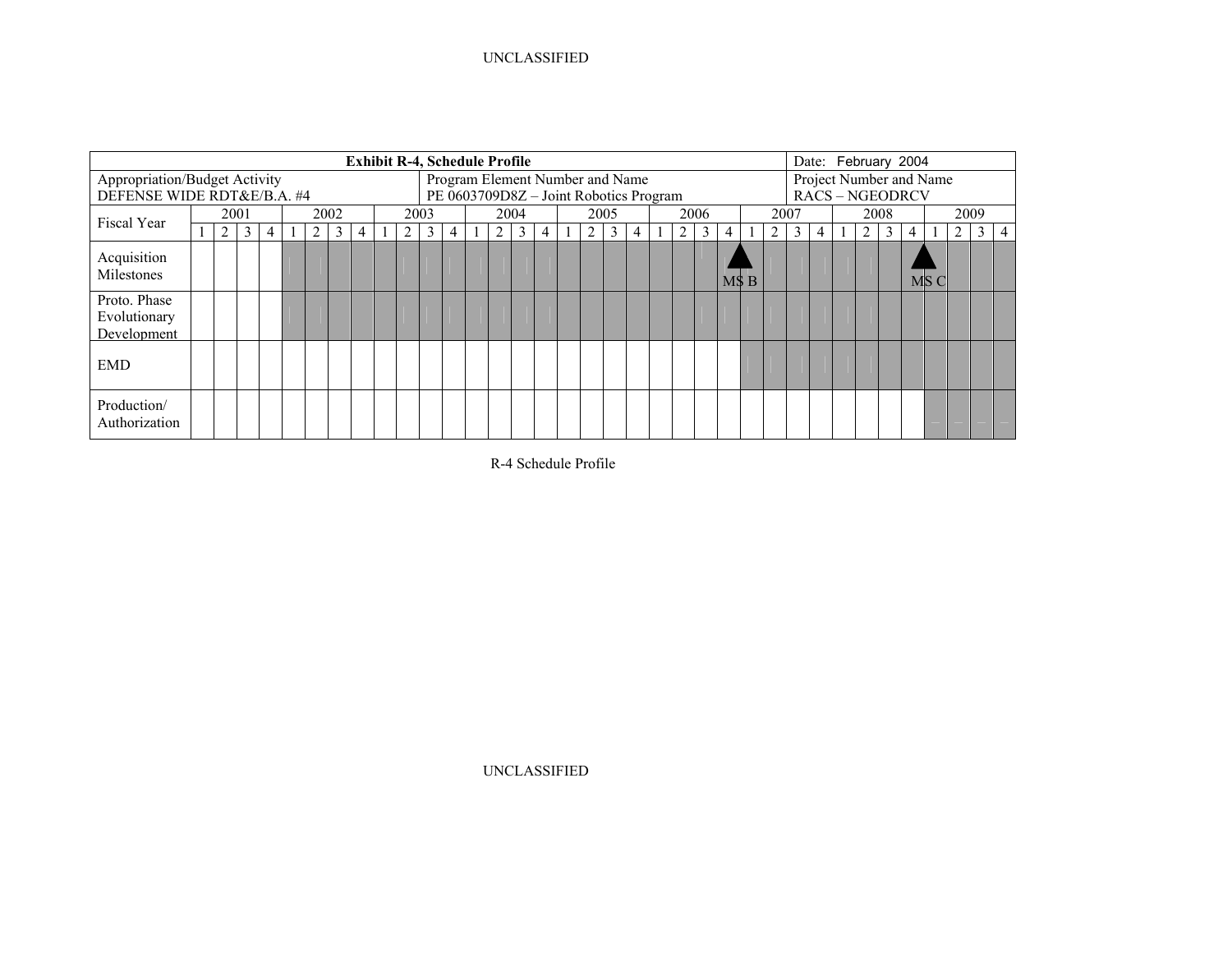|                                         | <b>Exhibit R-4a, Schedule Detail</b> |         |         |        | Date: February 2004                                |        |        |        |               |
|-----------------------------------------|--------------------------------------|---------|---------|--------|----------------------------------------------------|--------|--------|--------|---------------|
| Appropriation/Budget Activity           | Program Element Number and Name      |         |         |        | Project Number and Name                            |        |        |        |               |
| DEFENSE WIDE RDT&E BA #4                | PE 0603709D8Z Joint Robotics Program |         |         |        | RACS - Next Generation Explosive Ordnance Disposal |        |        |        |               |
|                                         |                                      |         |         |        | Remote Control Vehicle (NGEODRCV)                  |        |        |        |               |
| Schedule Profile                        |                                      | FY 2001 | FY 2002 | FY2003 | FY2004                                             | FY2005 | FY2006 | FY2007 | <b>FY2008</b> |
| Concept Design                          |                                      |         | 1Q      |        |                                                    |        |        |        |               |
| Hardware Procurement                    |                                      |         |         | 1Q     |                                                    |        |        |        |               |
| Quality Design and Build                |                                      |         |         |        | 1Q                                                 |        |        |        |               |
| Developmental (PD&RR) Technical Testing |                                      |         |         |        |                                                    | 1Q     |        |        |               |
| Transition to System Program Office     |                                      |         |         |        |                                                    |        | 4Q     |        |               |
| <b>EMD</b>                              |                                      |         |         |        |                                                    |        |        | 1Q     |               |
| Production                              |                                      |         |         |        |                                                    |        |        |        | >>            |

R-4a Schedule Profile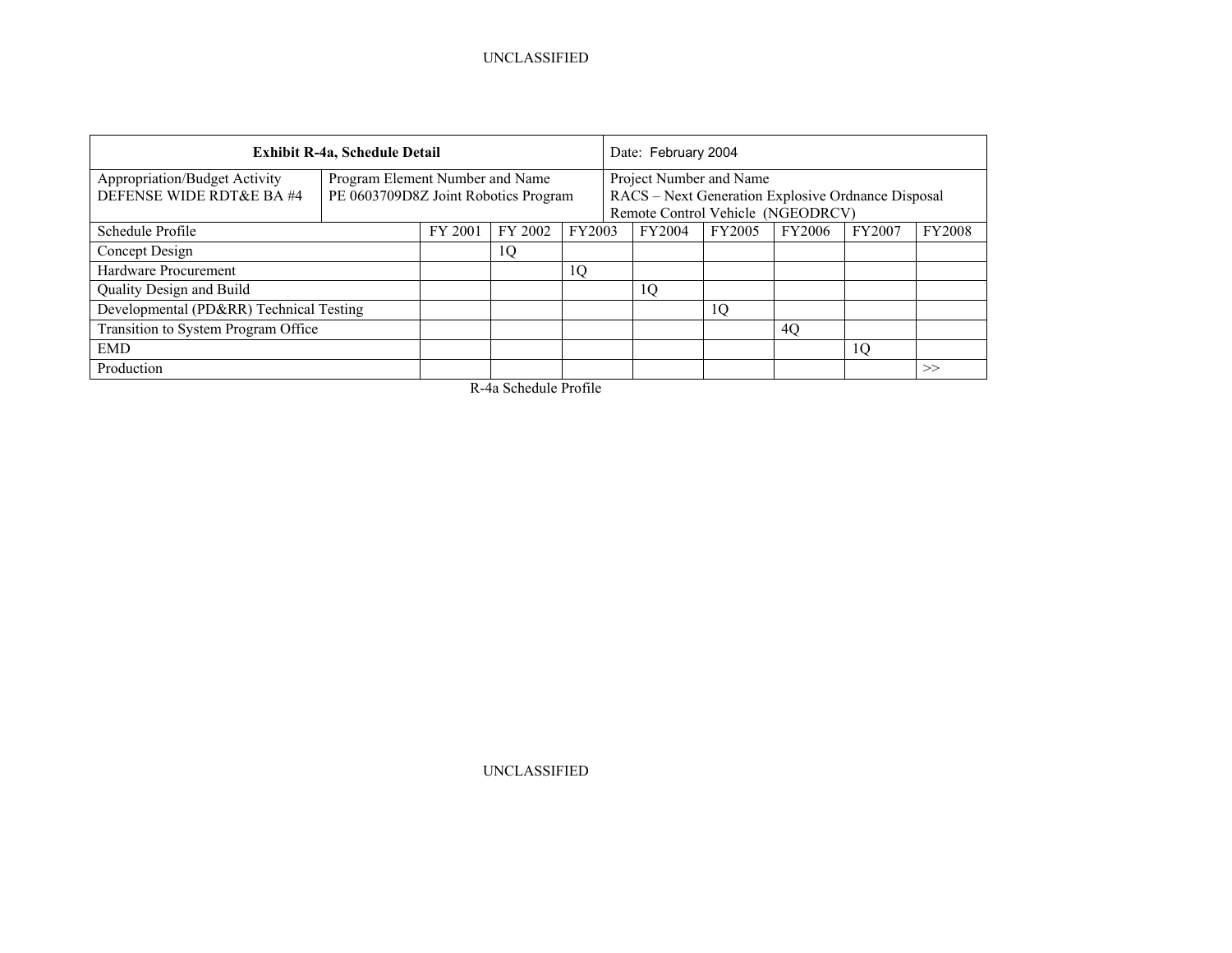|                                                             |  |      |   |                |      |   |                |                                      |   | <b>UNCLASSIFIED</b>                |   |  |   |                                                                           |   |   |      |   |   |      |                                                             |      |      |   |                |                |   |            |
|-------------------------------------------------------------|--|------|---|----------------|------|---|----------------|--------------------------------------|---|------------------------------------|---|--|---|---------------------------------------------------------------------------|---|---|------|---|---|------|-------------------------------------------------------------|------|------|---|----------------|----------------|---|------------|
|                                                             |  |      |   |                |      |   |                | <b>Exhibit R-4, Schedule Profile</b> |   |                                    |   |  |   |                                                                           |   |   |      |   |   |      | Date: February 2004                                         |      |      |   |                |                |   |            |
| Appropriation/Budget Activity<br>DEFENSE WIDE RDT&E/B.A. #4 |  |      |   |                |      |   |                |                                      |   |                                    |   |  |   | Program Element Number and Name<br>PE 0603709D8Z - Joint Robotics Program |   |   |      |   |   |      | Project Number and Name<br>RACS - Force Protection Robotics |      |      |   |                |                |   |            |
|                                                             |  | 2001 |   |                | 2002 |   |                | 2003                                 |   | 2004                               |   |  |   | 2005                                                                      |   |   | 2006 |   |   | 2007 |                                                             |      | 2008 |   |                | 2009           |   |            |
| Fiscal Year                                                 |  | 3    | 4 | $\overline{2}$ | 3    | 4 | $\overline{2}$ | 3                                    | 4 | ∠                                  | 3 |  | 2 | 3                                                                         | 4 | 2 | 3    | 4 | 2 | 3    | 4                                                           |      | 3    | 4 | $\overline{2}$ | $\overline{3}$ | 4 |            |
| Acquisition                                                 |  |      |   |                |      |   |                |                                      |   |                                    |   |  |   |                                                                           |   |   |      |   |   |      |                                                             |      |      |   |                |                |   |            |
| Milestones                                                  |  |      |   |                |      |   |                |                                      |   |                                    |   |  |   | MS <sub>A</sub>                                                           |   |   |      |   |   |      |                                                             | M\$B |      |   |                |                |   | Deleted: B |
| Prototype<br>Phase                                          |  |      |   |                |      |   |                |                                      |   |                                    |   |  |   |                                                                           |   |   |      |   |   |      |                                                             |      |      |   |                |                |   |            |
| <b>EMD</b>                                                  |  |      |   |                |      |   |                |                                      |   |                                    |   |  |   |                                                                           |   |   |      |   |   |      |                                                             |      |      |   |                |                |   |            |
| Production                                                  |  |      |   |                |      |   |                |                                      |   | $D \triangleleft$ Cohodulo Drofilo |   |  |   |                                                                           |   |   |      |   |   |      |                                                             |      |      |   |                |                |   |            |

R-4 Schedule Profile

Main Programs include

REDCAR

DTRA

STORK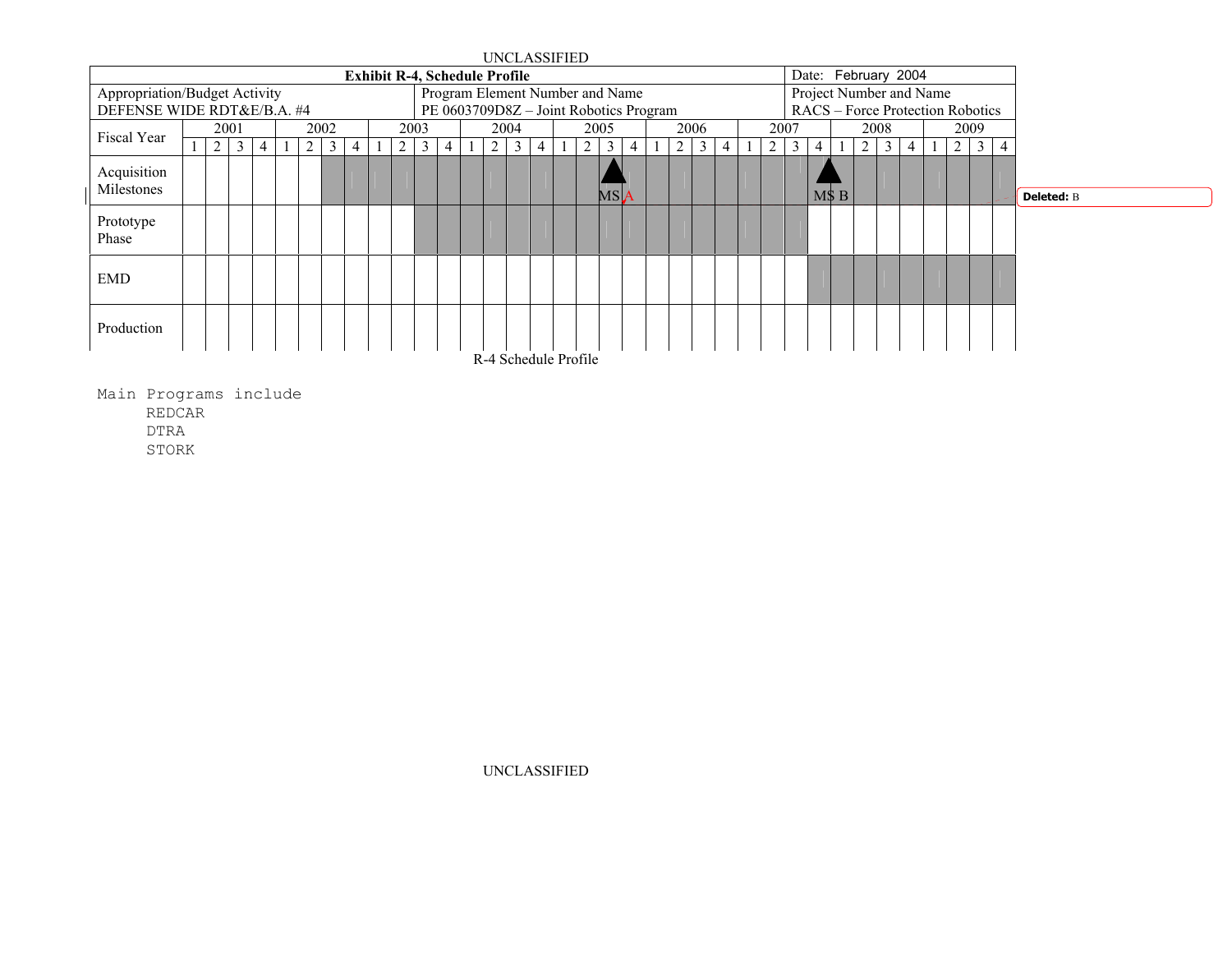|                                         | <b>Exhibit R-4a, Schedule Detail</b> |         |           |        | Date: February 2004              |        |               |        |               |
|-----------------------------------------|--------------------------------------|---------|-----------|--------|----------------------------------|--------|---------------|--------|---------------|
| Appropriation/Budget Activity           | Program Element Number and Name      |         |           |        | Project Number and Name          |        |               |        |               |
| DEFENSE WIDE RDT&E BA #4                | PE 0603709D8Z Joint Robotics Program |         |           |        | RACS - Force Protection Robotics |        |               |        |               |
| Schedule Profile                        |                                      | FY 2001 | FY 2002   | FY2003 | <b>FY2004</b>                    | FY2005 | <b>FY2006</b> | FY2007 | <b>FY2008</b> |
| Concept Design                          |                                      |         | 1Q        |        |                                  |        |               |        |               |
| Hardware Procurement                    |                                      |         |           | 3Q     |                                  |        |               |        |               |
| Quality Design and Build                |                                      |         |           | 4Q     |                                  |        |               |        |               |
| Developmental (PD&RR) Technical Testing |                                      |         | 40        |        | 10                               |        |               |        |               |
| Transition to System Program Office     |                                      |         |           |        |                                  | 4Q     |               |        |               |
| <b>EMD</b>                              |                                      |         |           |        |                                  |        |               | 3Q     |               |
| Production                              |                                      |         | _ . _ _ _ |        |                                  |        |               |        |               |

R-4a Schedule Profile

Main Programs include REDCAR DTRA STORK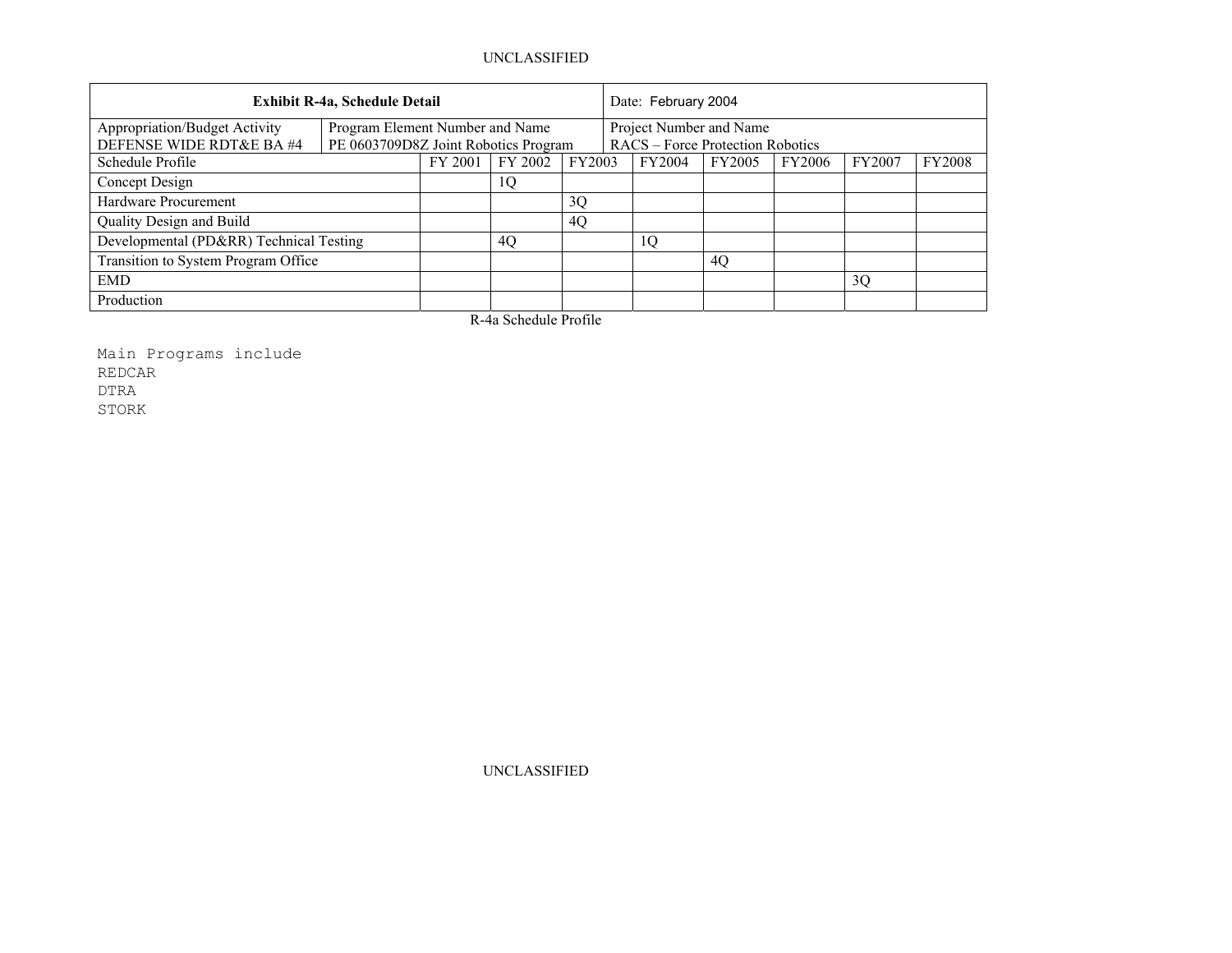| UNCLASSIFIED                                                         |         |                |         |          |         |         |         |  |  |  |  |  |  |  |
|----------------------------------------------------------------------|---------|----------------|---------|----------|---------|---------|---------|--|--|--|--|--|--|--|
| Exhibit R-2a, RDT&E Budget Item Justification<br>Date: February 2004 |         |                |         |          |         |         |         |  |  |  |  |  |  |  |
| APPROPRIATION/BUDGET ACTIVITY                                        |         |                |         | R-1 ITEM |         |         |         |  |  |  |  |  |  |  |
| PE 0603709D8Z<br>NOMENCLATURE<br>DEFENSE WIDE RDT&E BA 4             |         |                |         |          |         |         |         |  |  |  |  |  |  |  |
|                                                                      |         | JOINT ROBOTICS |         |          |         |         |         |  |  |  |  |  |  |  |
| PROGRAM                                                              |         |                |         |          |         |         |         |  |  |  |  |  |  |  |
| (\$ in millions)<br>COST                                             | FY 2003 | FY 2004        | FY 2005 | FY 2006  | FY 2007 | FY 2008 | FY 2009 |  |  |  |  |  |  |  |
| COTS                                                                 | 3.292   | 2.086          | 0.200   | 0.200    | 0.000   | 0.000   | 0.000   |  |  |  |  |  |  |  |

A. Mission Description and Budget Item Justification:

The Commercial-off-the-Shelf (COTS) program is new for the JRP. Its purpose is to create a pool of small, mobile robots that will be made available on loan to government agencies, laboratories and universities. The goal of COTS is to assist agencies in defining their requirements, modifying their operational practices, and to make more appropriate acquisitions of unmanned systems. The robots that populate the pool will be COTS systems currently available from several manufacturers. The evaluations and experiments conducted with COTS robots will provide valuable feedback for future small robot developments. In requesting the loan of small robots from COTS, priority will go to Department of Defense, Homeland Security, and Emergency Response users. Where appropriate, COTS systems will be supplemented with unique developmental technologies to address emerging operational and programmatic requirements, for example, extensions to COTS systems in support of OEF/OIF.

#### **B. Accomplishments/Planned Program**

|                                              | FY 2003 | FY 2004 | FY 2005 |
|----------------------------------------------|---------|---------|---------|
| Accomplishment/Effort/Subtotal<br>Cost       | 3.292   | 0.000   | 0.000   |
| RDT&E Articles Quantity * (as<br>applicable) |         |         |         |

• Accomplishments for FY 2003 include:

o Robotic Systems Pool Chartered; Tri-Service Management Board established to provide guidance and vet requests for support.

o Robotic Systems Pool Standard Operating Procedures approved by JRP Managers.

o Loans made to the following organizations:

- Joint Project Office Unmanned Ground Vehicle Systems
- Navy EOD Mobile Unit Three
- US Army 82<sup>nd</sup> Airborne
- US Army Infantry Schools Command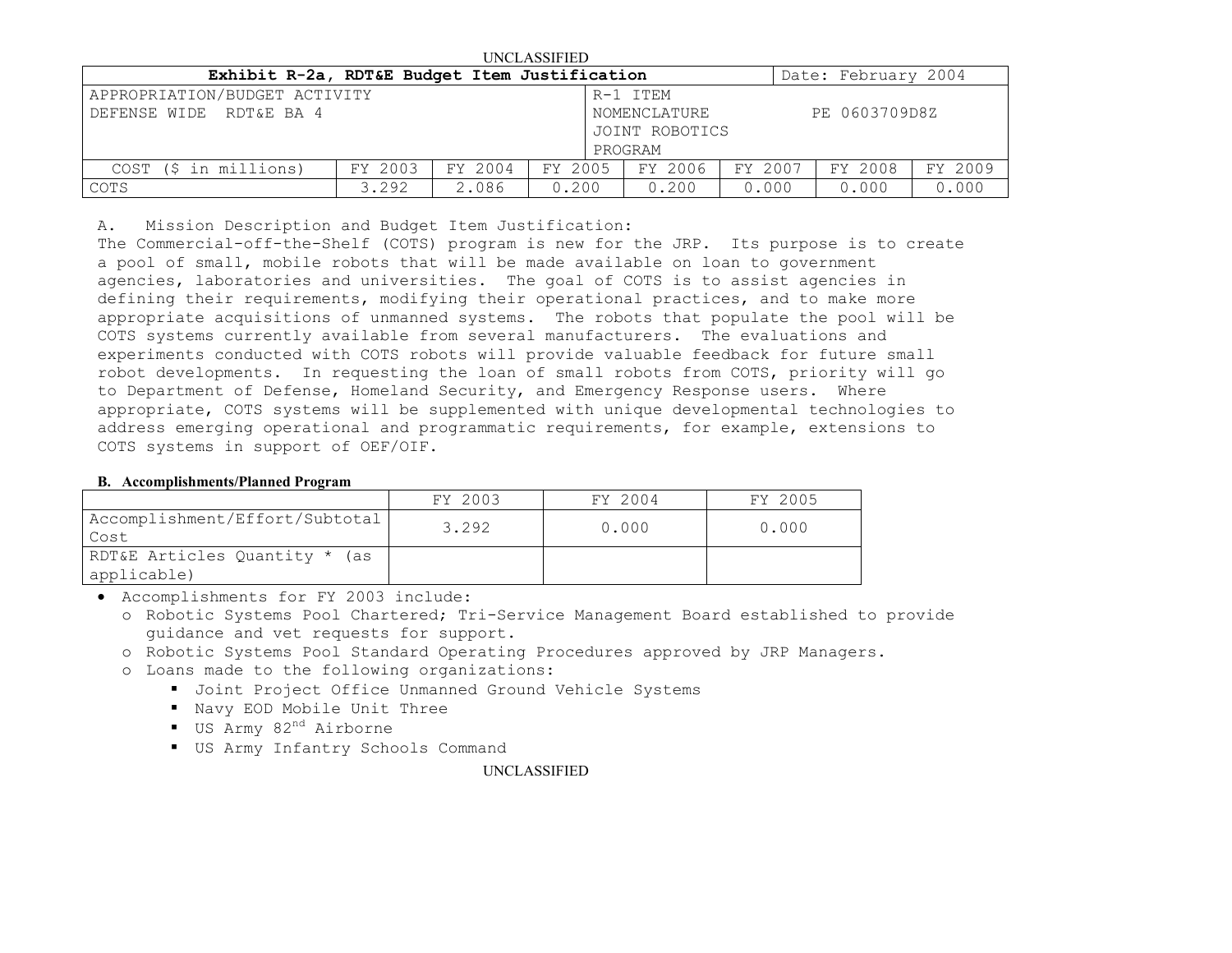- US Army Corps of Engineers
- Center for Robot Assisted Search and Rescue (CRASAR)
- San Diego Metro Arson Strike Team
- Las Vegas Metropolitan Police Department
- o Supported research completed at SPAWAR Systems Center San Diego on ground robot RF communications and data to determine optimum frequency and bandwidth for operations.
- o Collected, organized, and posted user feedback to on-line website.
- o Provided training for US Army, US Navy, San Diego County Sheriff, San Diego Metro Arson Strike Team, and Las Vegas Metropolitan Police Department SWAT.
- o Responded to 55 requests for robot loans and operational support.
- o Procurement of 15 new robotic systems and support equipment including fiber-optic spoolers, operator control units, and spares. (iRobot)
- o Development/procurement and rapid equipment fielding of four chemical/radiation/gas sensor suites for small robotic systems. (iRobot)
- o Enhancements to the (BBN) Ad Hoc Networking Radios used in small robotic systems including:
	- A new driver for the Cisco 802.11b card (with diversity antennas).
	- A study of power requirements for the ad hoc networking radios.
	- A power distribution/charging circuit for the radio.
	- A link-quality/connectivity graphic visualization program for the ad hoc network.
	- A centralized relay brick deployment program.
- o Development/procurement of a miniature perimeter surveillance radar that is less than half the size of the current model (PSRS) and detects human-sized intruders with 360 degrees of horizontal coverage and up to a range of 100m. The delivered system operates standalone or as payload component on man-portable UGS/backpackable robots with applications for force protection and remote sensing. Since its primary sensor is based on dual-use obstacle avoidance technology for the automotive industry (e.g. tractor trailers), the estimated per unit cost in production will be a fraction of the current model. (STS)
- o Development/procurement of a miniature stereo, vision-based obstacle detection and collision avoidance sensor used for small mobile robot navigation. This sensor will be used on a variety of small robots to aide in autonomous mobility to enhance the effectiveness of small mobile robots. (JPL)
- o Development/procurement of a novel unmanned ground vehicle with configurable/adaptable mobility modes. (ACEi)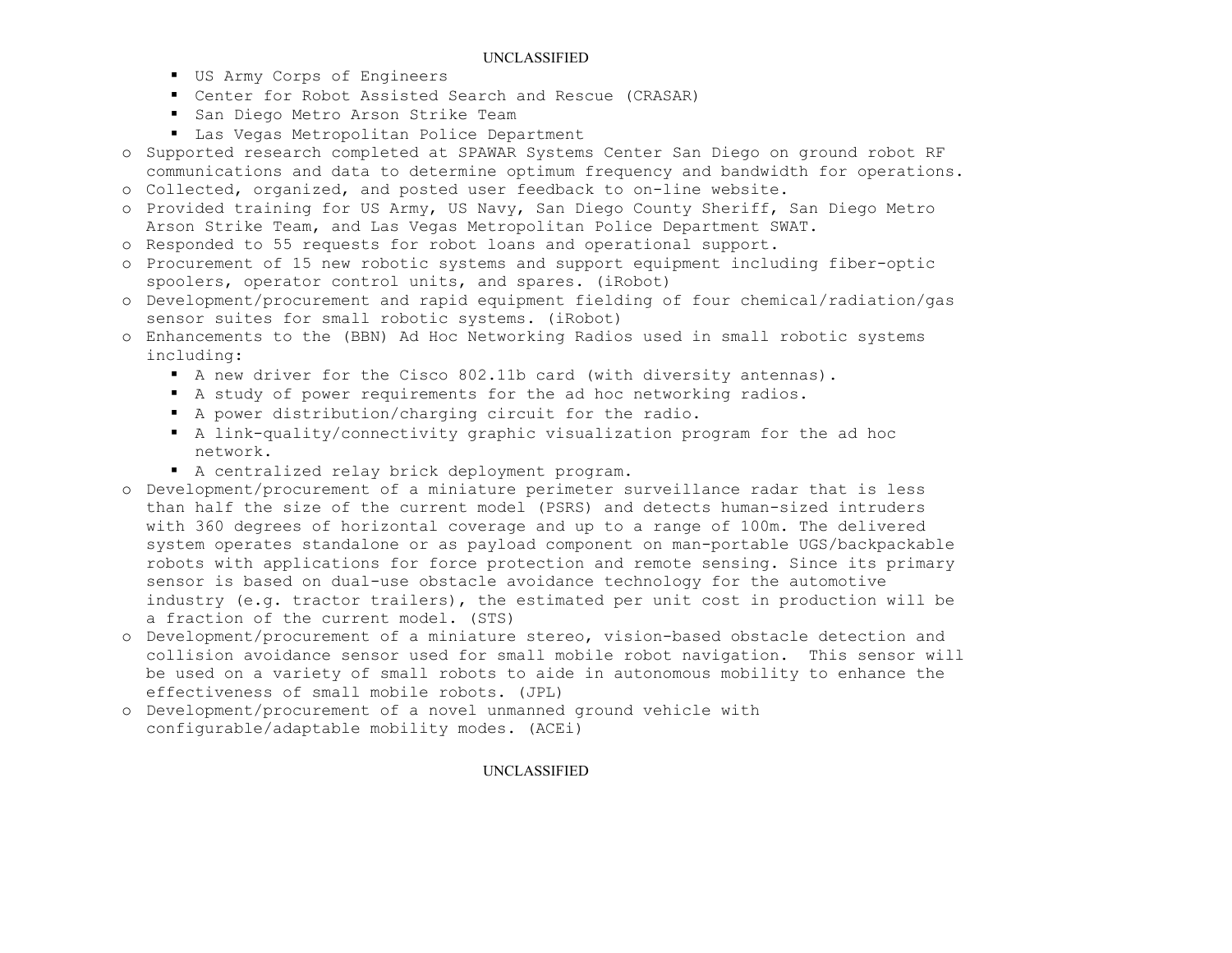- o Development of advanced small mobile robot autonomous navigation capabilities. Allows for autonomous mobility using high-resolution sensors such as LASERs. The software has been transferred to COTS small robots. (INEEL)
- o Development of an interface to the GOTS Common Geospatial Navigation Toolkit (COGENT) that allows NIMA Digital Nautical Charts to be displayed by other software application programs. This interface will be used in robotic operator control units. (SPAWAR Systems Center Charleston)

|                                | FY 2003 | FY 2004 | FY 2005 |
|--------------------------------|---------|---------|---------|
| Accomplishment/Effort/Subtotal |         |         |         |
| Cost                           | 0.000   | 0.200   | 0.200   |
| RDT&E Articles Quantity * (as  |         |         |         |
| applicable)                    |         |         |         |

- Plans for FY 2004-2005 include:
	- o Procure off-the-shelf small robots for loan to government agencies, laboratories, and universities. Several configurations will be procured. Payloads that offer additional capabilities to address emerging threats/needs will be pursued.
	- o Collection of performance data to provide feedback to developers for the improvement of COTS systems and technologies.
	- o Provide advice, maintenance, and training to the requesting agencies.
	- o Continue maintenance, upgrades, and support as required.

# **C. Other Program Funding Summary:**

Not Applicable

### **D. Acquisition Strategy:**

Not Applicable

### **E. Major Performers:**

Not Applicable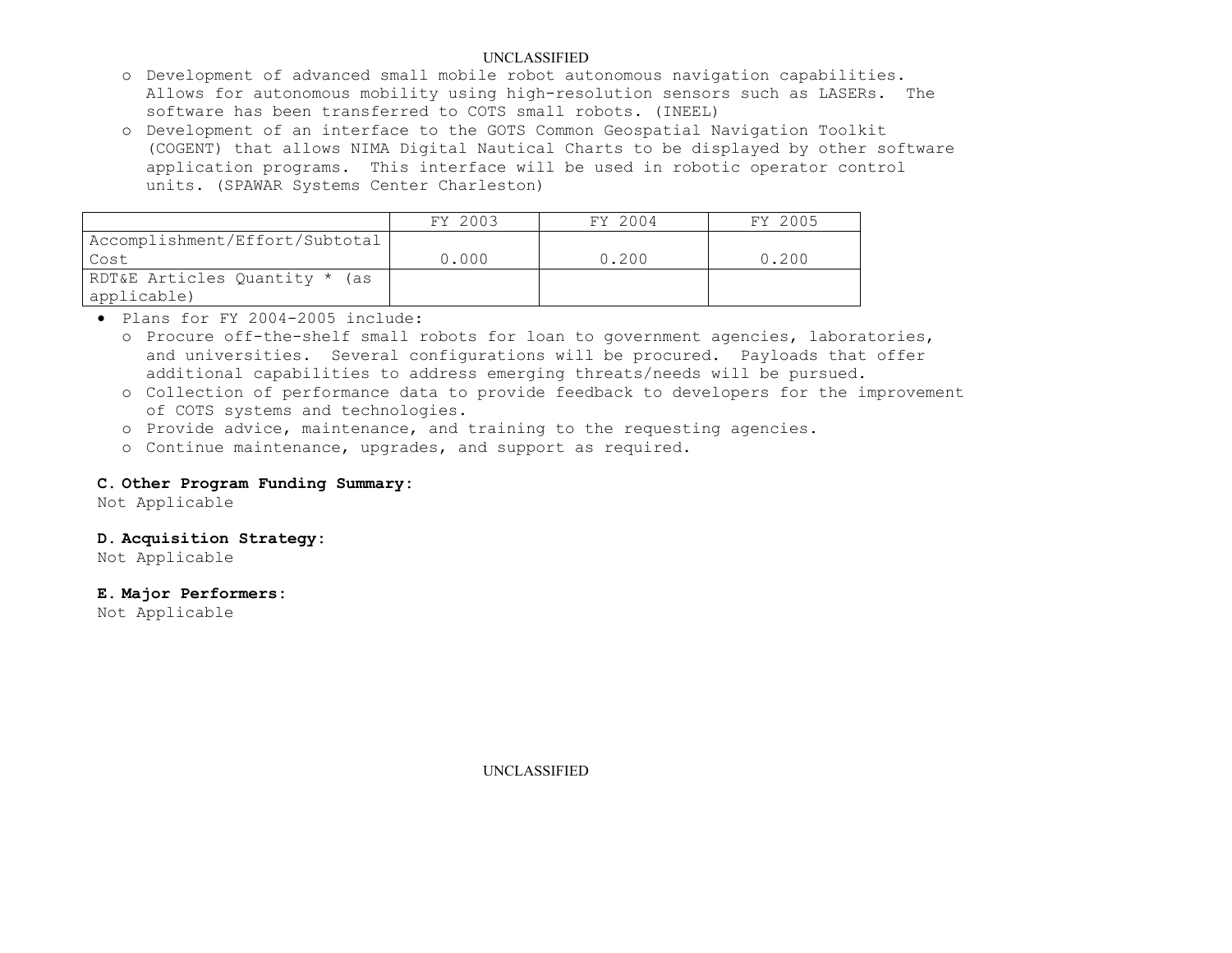| Exhibit R-3 Cost Analysis (page 1)  |          |            |                 |               |      |       |       |      |      |       | Date:       | February 2004 |       |              |       |          |
|-------------------------------------|----------|------------|-----------------|---------------|------|-------|-------|------|------|-------|-------------|---------------|-------|--------------|-------|----------|
| <b>DEFENSE-WIDE</b>                 |          |            | Program Element |               |      |       |       |      |      |       | <b>COTS</b> |               |       |              |       |          |
| <b>BUDGET ACTIVITY 4</b>            |          |            |                 | PE 0603709D8Z |      |       |       |      |      |       |             |               |       |              |       |          |
| <b>Cost Categories</b>              | Contract | Performing |                 | Total         |      | 2003  |       | 2003 |      | 2004  | 2004        | 2005          |       | 2005 Cost To | Total | Target   |
| (Tailor to WBS, or System/Item      | Method & | Activity & |                 |               | Cost |       | Award |      | Cost |       | Award       | Cost          | Award | Complete     | Cost  | Value of |
| Requirements)                       | Type     | Location   |                 | Cost          |      | Date  |       |      |      |       | Date        |               | Date  |              |       | Contract |
| COTS System Procurement             |          |            |                 |               |      | 3.292 |       |      |      | 1.186 |             |               |       |              |       |          |
| Ancilliary Hardware Development     |          |            |                 |               |      |       |       |      |      |       |             |               |       |              |       |          |
| <b>Systems Engineering</b>          |          |            |                 |               |      |       |       |      |      |       |             |               |       |              |       |          |
| Licenses                            |          |            |                 |               |      |       |       |      |      |       |             |               |       |              |       |          |
| Tooling                             |          |            |                 |               |      |       |       |      |      |       |             |               |       |              |       |          |
| <b>GFE</b>                          |          |            |                 |               |      |       |       |      |      |       |             |               |       |              |       |          |
| <b>Award Fees</b>                   |          |            |                 |               |      |       |       |      |      |       |             |               |       |              |       |          |
| Subtotal Product Development        |          |            |                 |               |      | 3.292 |       |      |      | 1.186 |             | 0.000         |       |              |       |          |
|                                     |          |            |                 |               |      |       |       |      |      |       |             |               |       |              |       |          |
| Development Support                 |          |            |                 |               |      |       |       |      |      |       |             |               |       |              |       |          |
| Software Development                |          |            |                 |               |      |       |       |      |      |       |             |               |       |              |       |          |
| <b>Training Development</b>         |          |            |                 |               |      |       |       |      |      |       |             |               |       |              |       |          |
| <b>Integrated Logistics Support</b> |          |            |                 |               |      |       |       |      |      | 0.200 |             | 0.200         |       |              |       |          |
| Configuration Management            |          |            |                 |               |      |       |       |      |      |       |             |               |       |              |       |          |
| <b>Technical Data</b>               |          |            |                 |               |      |       |       |      |      |       |             |               |       |              |       |          |
| <b>GFE</b>                          |          |            |                 |               |      |       |       |      |      |       |             |               |       |              |       |          |
| Subtotal Support                    |          |            |                 |               |      | 0.000 |       |      |      | 0.200 |             | 0.200         |       |              |       |          |
| Remarks:                            |          |            |                 |               |      |       |       |      |      |       |             |               |       |              |       |          |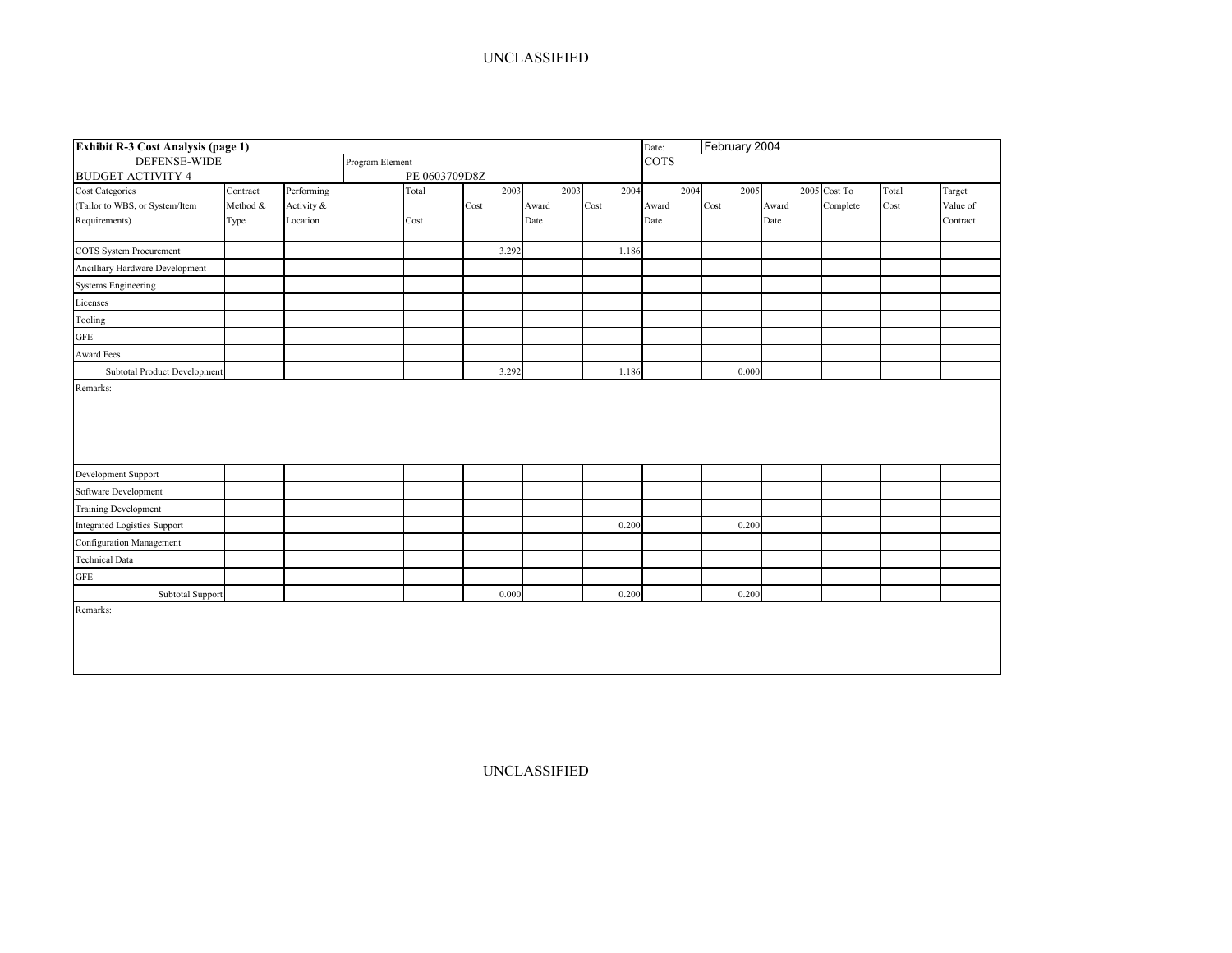| Exhibit R-3 Cost Analysis (page 2)  |          |            |                 |               |       |       |      |      |       | Date:       |      | February 2004 |       |              |       |          |
|-------------------------------------|----------|------------|-----------------|---------------|-------|-------|------|------|-------|-------------|------|---------------|-------|--------------|-------|----------|
| <b>DEFENSE-WIDE</b>                 |          |            | Program Element |               |       |       |      |      |       | <b>COTS</b> |      |               |       |              |       |          |
| <b>BUDGET ACTIVITY 4</b>            |          |            |                 | PE 0603709D8Z |       |       |      |      |       |             |      |               |       |              |       |          |
| <b>Cost Categories</b>              | Contract | Performing |                 | Total         | 2003  |       | 2003 |      | 2004  | 2004        |      | 2005          |       | 2005 Cost To | Total | Target   |
| (Tailor to WBS, or System/Item      | Method & | Activity & |                 | <b>PYs</b>    | Cost  | Award |      | Cost |       | Award       | Cost |               | Award | Complete     | Cost  | Value of |
| Requirements)                       | Type     | Location   |                 | Cost          |       | Date  |      |      |       | Date        |      |               | Date  |              |       | Contract |
| DT                                  |          |            |                 |               |       |       |      |      |       |             |      |               |       |              |       |          |
| <b>IOT&amp;E</b>                    |          |            |                 |               |       |       |      |      |       |             |      |               |       |              |       |          |
| <b>Initial Verification Testing</b> |          |            |                 |               |       |       |      |      |       |             |      |               |       |              |       |          |
|                                     |          |            |                 |               |       |       |      |      |       |             |      |               |       |              |       |          |
|                                     |          |            |                 |               |       |       |      |      |       |             |      |               |       |              |       |          |
|                                     |          |            |                 |               |       |       |      |      |       |             |      |               |       |              |       |          |
|                                     |          |            |                 |               |       |       |      |      |       |             |      |               |       |              |       |          |
| Subtotal T&E                        |          |            |                 |               | 0.000 |       |      |      | 0.000 |             |      | 0.000         |       |              |       |          |
|                                     |          |            |                 |               |       |       |      |      |       |             |      |               |       |              |       |          |
| Contractor Engineering Support      |          |            |                 |               |       |       |      |      |       |             |      |               |       |              |       |          |
| Government Engineering Support      |          |            |                 |               |       |       |      |      |       |             |      |               |       |              |       |          |
| Program Management Support          |          |            |                 |               |       |       |      |      |       |             |      |               |       |              |       |          |
| Program Management Personnel        |          |            |                 |               |       |       |      |      |       |             |      |               |       |              |       |          |
| Travel                              |          |            |                 |               |       |       |      |      |       |             |      |               |       |              |       |          |
| Labor (Research Personnel)          |          |            |                 |               |       |       |      |      |       |             |      |               |       |              |       |          |
| Miscellaneous                       |          |            |                 |               |       |       |      |      |       |             |      |               |       |              |       |          |
| Subtotal Management                 |          |            |                 |               | 0.000 |       |      |      | 0.000 |             |      | 0.000         |       |              |       |          |
| Remarks:                            |          |            |                 |               |       |       |      |      |       |             |      |               |       |              |       |          |
| <b>Total Cost</b>                   |          |            |                 |               | 3.292 |       |      |      | 2.086 |             |      | 0.200         |       |              |       |          |
| Remarks:                            |          |            |                 |               |       |       |      |      |       |             |      |               |       |              |       |          |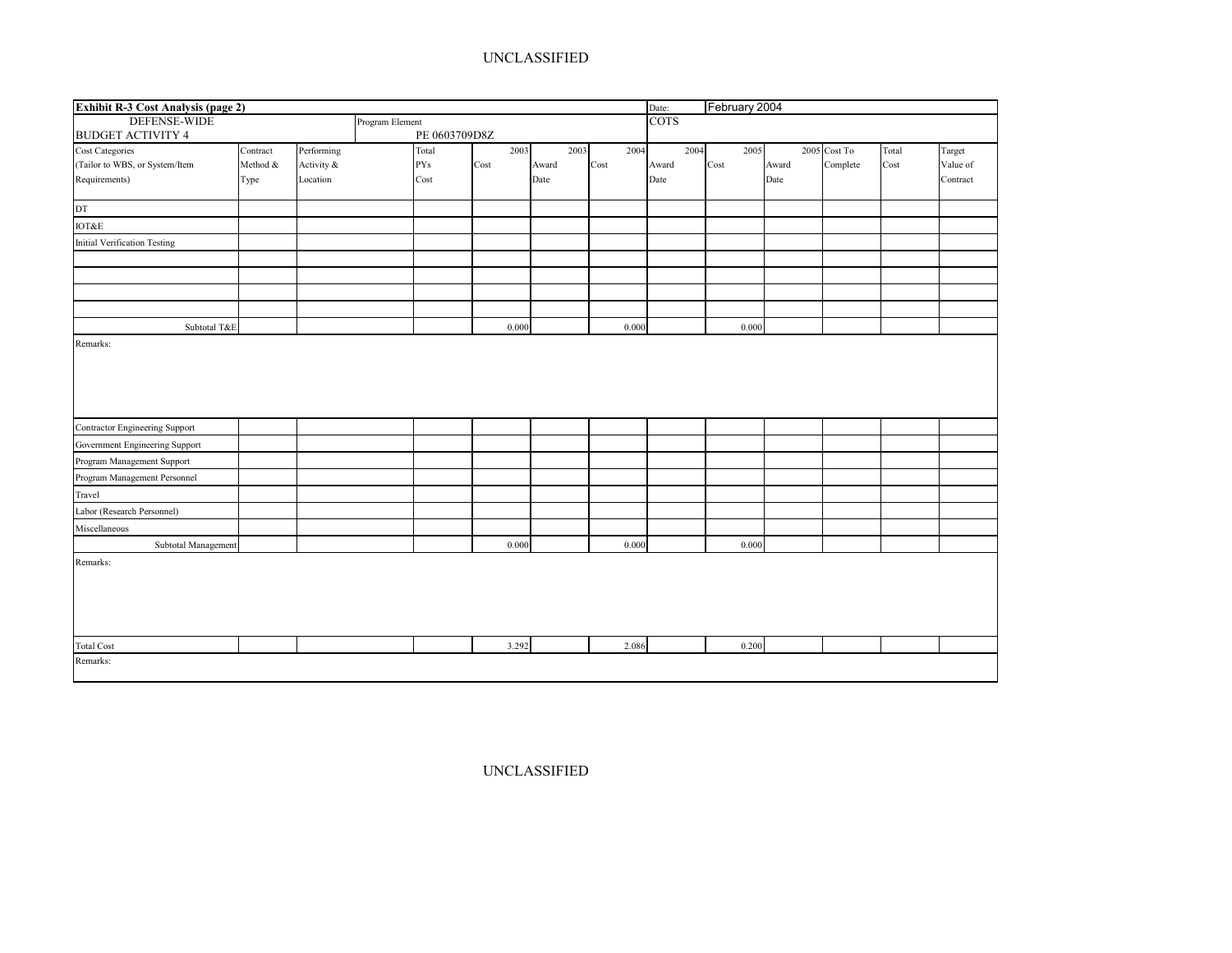|                                   |      |   |  |   |      |   |  |      | <b>Exhibit R-4, Schedule Profile</b>   |   |      |  |      |  |                |      |  |   |      |             |                | Date: February 2004     |  |   |      |   |
|-----------------------------------|------|---|--|---|------|---|--|------|----------------------------------------|---|------|--|------|--|----------------|------|--|---|------|-------------|----------------|-------------------------|--|---|------|---|
| Appropriation/Budget Activity     |      |   |  |   |      |   |  |      | Program Element Number and Name        |   |      |  |      |  |                |      |  |   |      |             |                | Project Number and Name |  |   |      |   |
| DEFENSE WIDE RDT&E/B.A. #4        |      |   |  |   |      |   |  |      | PE 0603709D8Z - Joint Robotics Program |   |      |  |      |  |                |      |  |   |      | <b>COTS</b> |                |                         |  |   |      |   |
| Fiscal Year                       | 2001 |   |  |   | 2002 |   |  | 2003 |                                        |   | 2004 |  | 2005 |  |                | 2006 |  |   | 2007 |             |                | 2008                    |  |   | 2009 |   |
|                                   | 2    | 3 |  | 2 | 3    | 4 |  |      |                                        | 2 | 3    |  | 3    |  | $\overline{2}$ | 3    |  | 2 | 3    |             | 2 <sup>1</sup> | 3                       |  | 2 | 3    | 4 |
| Procure<br><b>COTS</b><br>Systems |      |   |  |   |      |   |  |      |                                        |   |      |  |      |  |                |      |  |   |      |             |                |                         |  |   |      |   |
| Perform<br>Maintenance,           |      |   |  |   |      |   |  |      |                                        |   |      |  |      |  |                |      |  |   |      |             |                |                         |  |   |      |   |
| Training<br>Support &<br>Upgrades |      |   |  |   |      |   |  |      |                                        |   |      |  |      |  |                |      |  |   |      |             |                |                         |  |   |      |   |

R-4 Schedule Profile